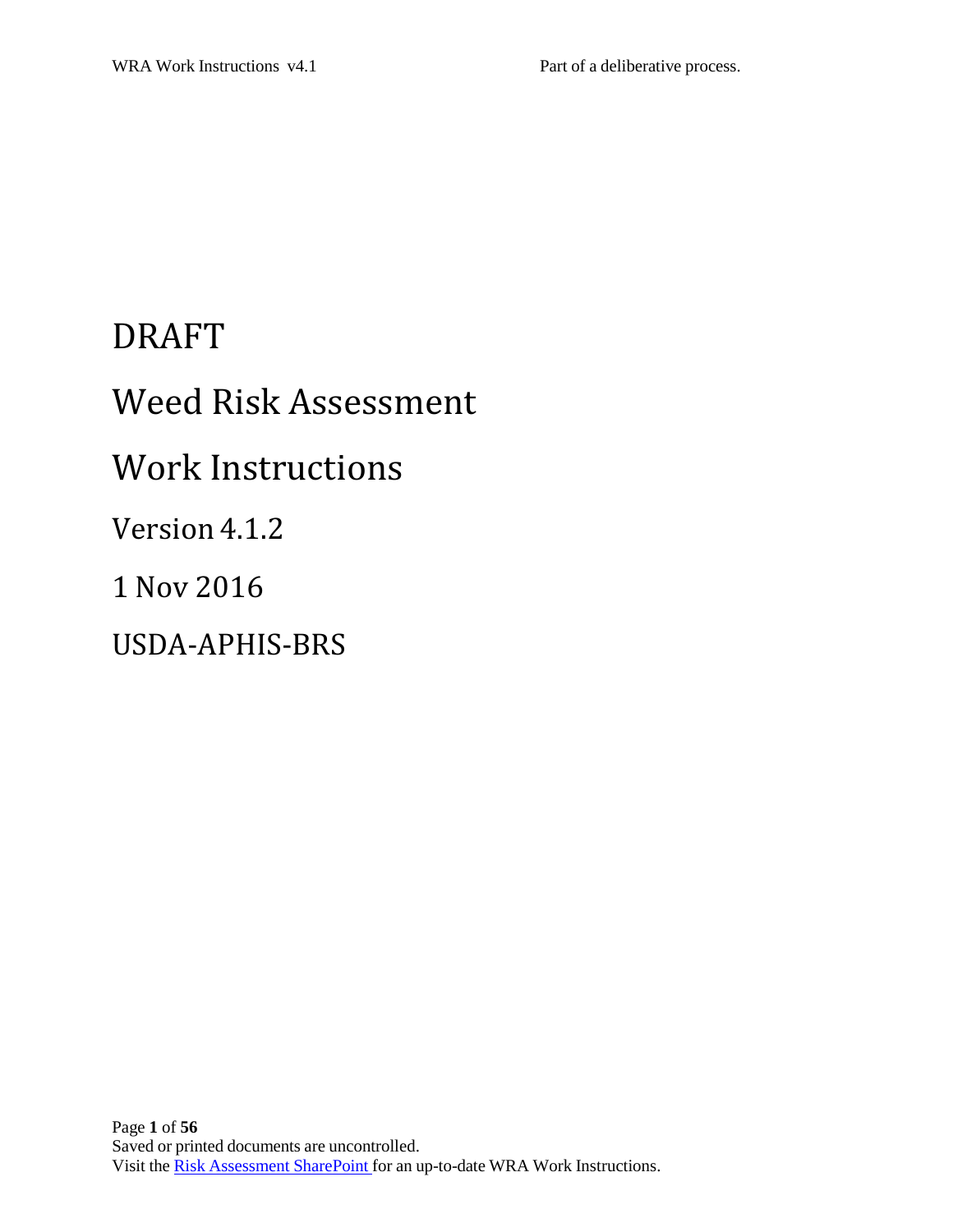## **Table of Contents**

| 1.0 |                |  |  |  |
|-----|----------------|--|--|--|
| 2.0 |                |  |  |  |
| 3.0 |                |  |  |  |
| 4.0 |                |  |  |  |
| 4.1 |                |  |  |  |
| 4.2 |                |  |  |  |
| 4.3 |                |  |  |  |
|     | 4.3.1          |  |  |  |
| 4.4 |                |  |  |  |
|     | 4.4.1<br>4.4.2 |  |  |  |
|     | 4.4.3          |  |  |  |
|     | 4.4.4          |  |  |  |
|     | 4.5            |  |  |  |
| 5.0 |                |  |  |  |
| 5.1 |                |  |  |  |
|     | 5.1.1          |  |  |  |
|     | 5.1.2          |  |  |  |
|     | 5.1.3          |  |  |  |
|     | 5.1.4          |  |  |  |
|     | 5.1.5          |  |  |  |
|     | 5.1.6          |  |  |  |
|     | 5.1.7          |  |  |  |
|     | 5.1.8          |  |  |  |
|     | 5.2            |  |  |  |
|     | 5.2.1          |  |  |  |
|     | 5.2.2          |  |  |  |
|     | 5.2.3          |  |  |  |
|     | 5.2.4          |  |  |  |
|     | 5.2.5          |  |  |  |
|     | 5.2.6          |  |  |  |
|     | 5.3            |  |  |  |
|     | 5.3.1          |  |  |  |
|     | 5.3.2          |  |  |  |
|     | 5.3.3          |  |  |  |
|     | 5.3.4          |  |  |  |
| 5.4 |                |  |  |  |
|     | 5.4.1          |  |  |  |
|     | 5.4.2          |  |  |  |
|     | 5.4.3          |  |  |  |
|     | 5.4.4          |  |  |  |
|     | 5.4.5          |  |  |  |
|     | 5.4.6          |  |  |  |
|     | 5.4.7          |  |  |  |
|     | 5.4.8          |  |  |  |
| 6.0 |                |  |  |  |

#### Page 2 of 56

Saved or printed documents are uncontrolled.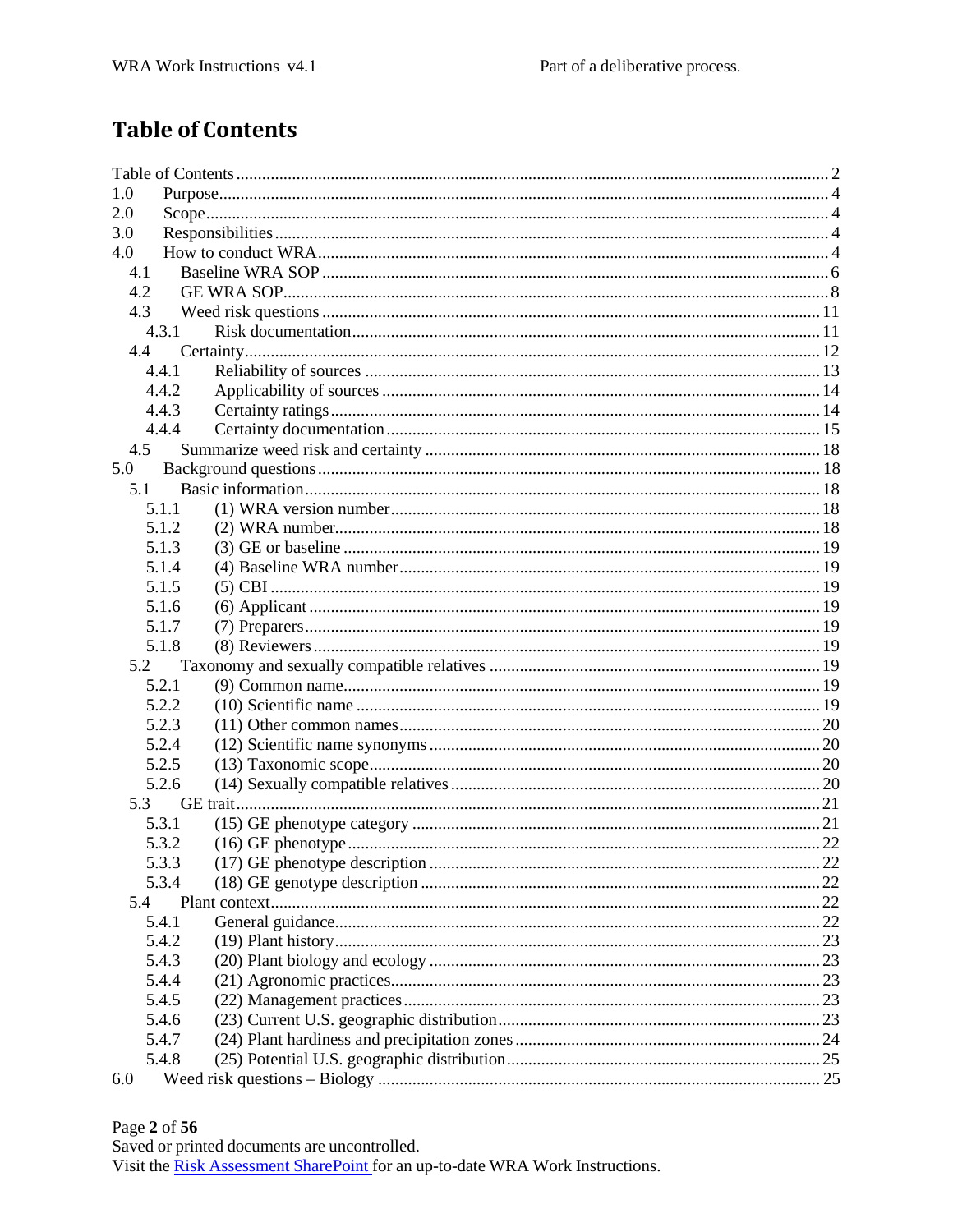| 6.1   |  |
|-------|--|
| 6.1.1 |  |
| 6.1.2 |  |
| 6.2   |  |
| 6.2.1 |  |
| 6.2.2 |  |
| 6.2.3 |  |
| 6.2.4 |  |
| 6.3   |  |
| 6.3.1 |  |
| 6.3.2 |  |
| 6.4   |  |
| 6.4.1 |  |
| 6.4.2 |  |
| 6.4.3 |  |
| 6.5   |  |
| 6.5.1 |  |
| 6.5.2 |  |
| 6.5.3 |  |
| 6.5.4 |  |
| 6.6   |  |
| 6.6.1 |  |
| 7.0   |  |
| 7.1   |  |
| 7.1.1 |  |
| 7.1.2 |  |
| 7.2   |  |
| 7.2.1 |  |
| 7.2.2 |  |
| 7.3   |  |
| 7.3.1 |  |
| 7.3.2 |  |
| 7.3.3 |  |
| 7.3.4 |  |
| 7.4   |  |
| 7.4.1 |  |
| 8.0   |  |
| 9.0   |  |
| 10.0  |  |
| 11.0  |  |
| 12.0  |  |

### **Tables**

#### Page 3 of 56

Saved or printed documents are uncontrolled. Visit the Risk Assessment SharePoint for an up-to-date WRA Work Instructions.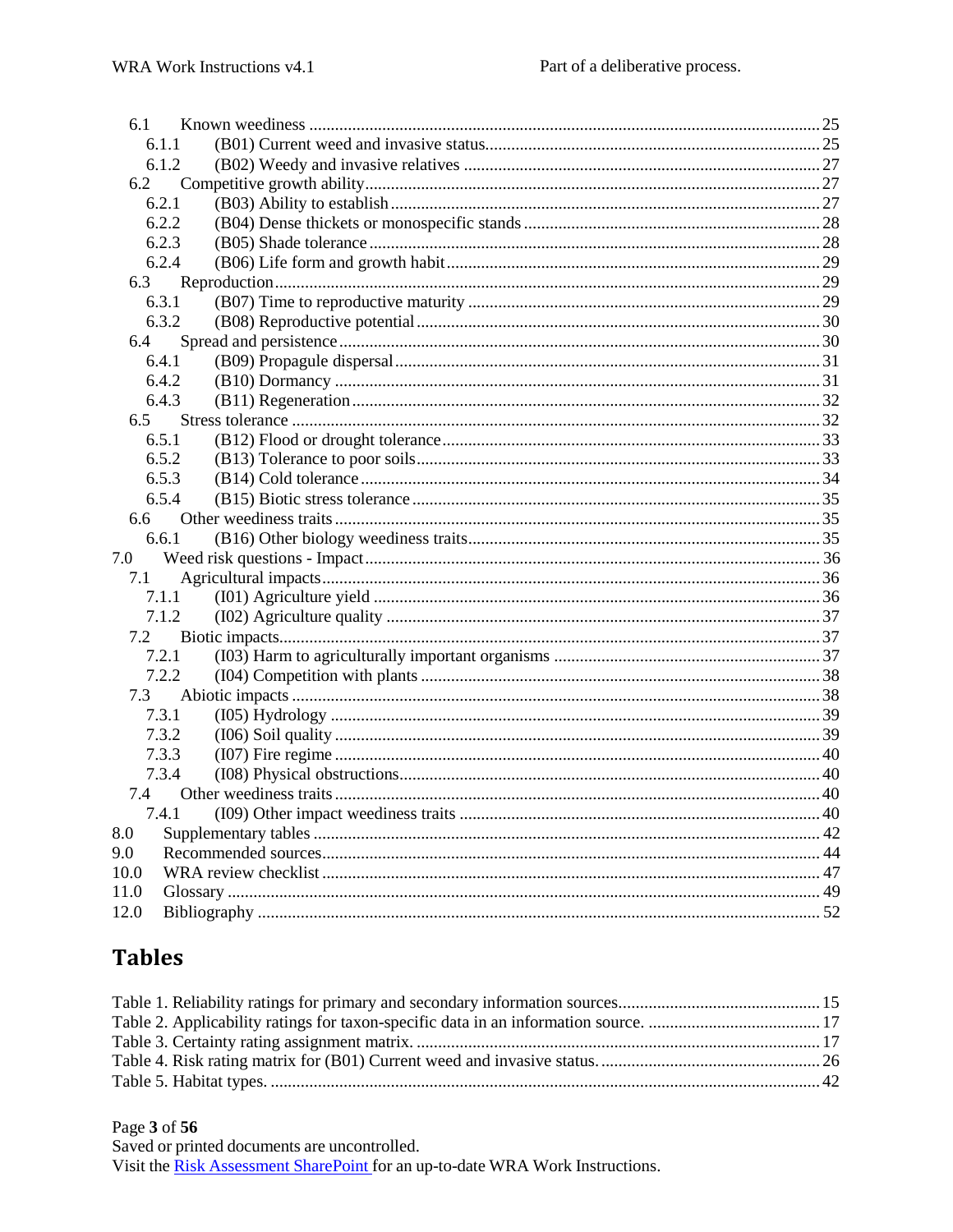### **Figures**

Figure 1. Categories of risk questions (number of questions) in the BRS Weed Risk Assessment............. 11

### **1.0 Purpose**

This document provides detailed work instructions for risk assessors conducting a Biotechnology Regulatory Services (BRS) Weed Risk Assessment (WRA) to assess whether a genetically engineered (GE) plant poses a weed risk to agricultural plants and agriculturally important natural resources.

### **2.0 Scope**

These work instructions cover the WRA process for both non-GE (baseline) and GE plants. Terms are defined in the WRA Glossary located in Section 12 of this document.

The taxonomic scope of each WRA is limited to plants and progeny within and below the taxonomic level set by the risk assessor, and is described in the answer to the taxonomic scope background question.

The genetic scope of each GE WRA is set on a case-by-case basis by the risk assessor in consultation with their supervisor, and is described in the answers to the GE trait background questions.

The geographic scope of each WRA is the United States and its territories; hence all references to 'United States' or 'U.S.' refer to the United States and its territories, unless otherwise stated.

### **3.0 Responsibilities**

Risk assessors collect and analyze data and information. They provide objective, evidence-based information about the biology of baseline and GE plants and their past, present and potential future impacts to agricultural plants and agriculturally important natural resources.

Risk managers decide whether action is needed to reduce risk to agricultural plants and agriculturally important natural resources, and what actions to take.

### **4.0 How to conduct WRA**

Each WRA consists of answers to 25 Background questions and 25 Weed risk questions. The questions are contained in these work instructions and the answers are entered by risk assessors into the BRS WRA Data Entry Form (a Microsoft InfoPath form) located in the WRA InfoPath Library on the BRS SharePoint site. The number in parentheses before each question in these work instructions (e.g.,  $(1)$  WRA version number, (B01) Current weed and invasive status) corresponds to the answer field number in the InfoPath form. The answer for each weed risk question is associated with risk and certainty ratings that are assigned on the basis of documented supporting evidence and reasoning.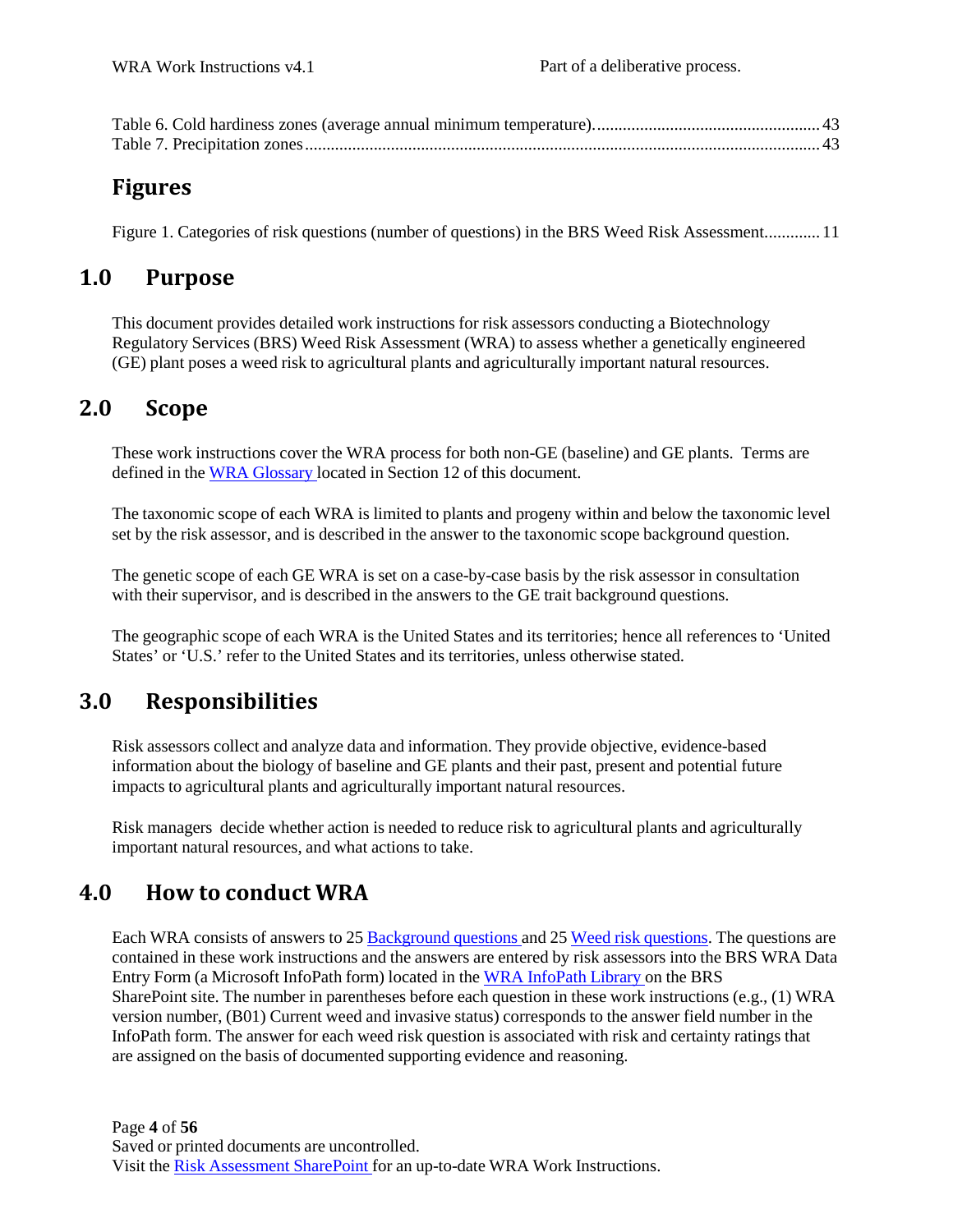There are two primary ways to complete a WRA: 1) source-by-source and 2) question-by-question. In the source-by-source approach, focus on one source at a time and answer as many questions as that source can address. In the question-by-question approach, find specific information sources for each question, then identify any data gaps. Each of these methods has advantages and disadvantages. For baseline WRAs, start by gathering major information sources for a taxon and use the source-by-source approach. Once major information sources have been completed, switch to the question-by-question approach to fill in missing information. As you go through the WRA, you may find additional information that applies to questions that were already completed; go back and add any information as needed. If you find a high quality source later in the risk assessment process, you should use it in addition to or instead of a lower quality source found earlier.

Take great care to document your reasoning and certainty for every question and risk rating. Risk managers and reviewers should be able to trace the origins of your reasoning supporting your risk and certainty ratings to specific information highlighted and annotated in the cited source documents. In many cases you may need to synthesize the information you have gathered in order to draw an overall conclusion based on the weight of evidence, or explain how the information led you to assign the given risk rating. Use consistent terminology throughout the document; only introduce new terms if they are included in quotations from information sources. You may use reasonable inference in your answers, as indicated by words such as "could" or "likely" in question descriptions and rating scales. If there is a plausible risk hypothesis, you may form a conclusion based on incomplete information and decrease the Certainty rating appropriately. However, do not increase a risk rating because of uncertainty.

Before you conduct a WRA for a GE plant, there must be a finalized baseline WRA for the taxon to serve as the basis for the comparative assessment of risk between the GE plant and its non-GE taxon. A GE WRA should indicate any changes compared to the baseline, including risks supported by documented evidence or plausible risk hypotheses. All plausible effects of the GE trait should be considered for each question. GE traits could increase or decrease weediness characteristics, effects could be neutral, or some weediness characteristics could be increased while others are decreased. If the GE trait could plausibly affect the plant with respect to a weed risk question, then even if data are not available, change the risk and certainty ratings that were initially decided for the baseline plant, as appropriate, and document your reasoning. If an answer to a weed risk question is already rated as very high (or negligible) in the baseline, but the GE trait could increase (or decrease) the risk even further, document the change and include it in the summary for the risk manager.

All documentation should use plain writing to the maximum extent possible. All summary fields must use plain writing. Plain writing "is clear, concise, well-organized, and consistent with other best practices appropriate to the subject or field and intended audience. Such writing avoids jargon, redundancy, ambiguity, and obscurity" (Sunstein, 2011).

All documentation entered into the WRA InfoPath form should be in 12 point Calibri font. When you paste text from other sources, it may be in a different font or size. If that occurs, be sure to select all of the text in that text entry box and change it to 12 point Calibri font. As you progress through the WRA, if there are any empty text boxes, indicate that there is no information or the question is not applicable by adding "no information available" or N/A, as appropriate.

The next two subsections outline Standard Operating Procedures (SOPs) for conducting WRAs of baseline and GE plants. Although the SOPs provide step-by-step guidance, be sure to read the entire work instructions before conducting a WRA.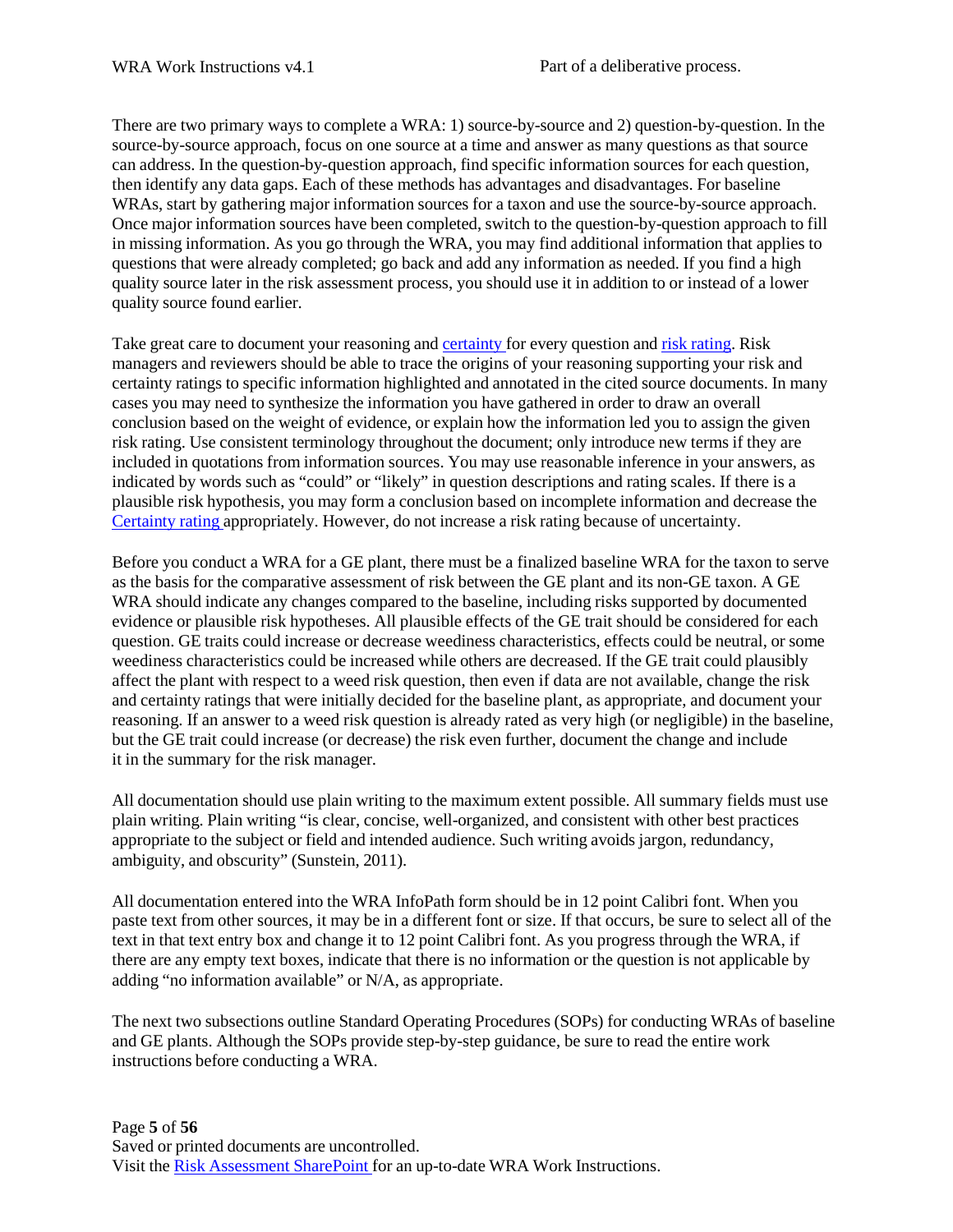### **4.1 Baseline WRA SOP**

The following steps walk the risk assessor through a baseline WRA. Skip to the GE WRA SOP if you are conducting a GE WRA. Read the entire SOP before conducting a WRA for the first time. Follow the links to additional information on each topic, as needed.

- 1. **Open a blank form in SharePoint**.
	- a. Go to the WRA InfoPath Library.
	- b. Click on the Documents tab under Library Tools.
	- c. Click on "New document" in upper left corner or use
	- A blank WRA form will open in InfoPath.
	- e. Complete fields (1) WRA version number and (2) WRA number.
- 2. **Submit the WRA form, Check Out form, Edit form, Check In form**
	- a. Save the WRA form in the WRA InfoPath Library by selecting "Submit" in the upper left corner of InfoPath.
		- i. The first "Submit" will automatically Check Out the new WRA form, create a new row for the WRA in the **2.b**<br>Library, and generate the new filename by site Actions **2.b** Browse Library, and generate the new filename by joining the new (2) WRA number with the (1) WRA version number (e.g., 2015-350-001 4.1 in the Name column).
		- ii. Continue editing and frequently selecting "Submit" to save your edits to SharePoint, or if you have to stop and then return to the WRA later, always go back to the WRA form last submitted in SharePoint.
	- b. **You** *must* **Check Out an existing WRA to Edit it. First** hover and click the menu arrow to the right of the hyperlinked Name in the WRA InfoPath Library, **second** select "Check Out" from the dropdown menu, then **third** select "Edit in Microsoft InfoPath".
	- $\therefore$  Alternatively, if you attempt to Edit the WRA by any means without first selecting "Check Out", InfoPath will ask if you want to Check Out the WRA. You must agree to Check Out the WRA in order to enable editing and saving to SharePoint.
	- **You must "Submit" and "Check In" the WRA when you are finished editing**, to allow d. others to view the latest version of your WRA and reviewers to open and edit it.
	- You may save a copy of the WRA file to your computer as a backup. e.
		- i. Click "File", "Save As" in the WRA form.
		- ii. Select a folder on your C or H drive.
		- iii. A best practice is to use the WRA InfoPath Name and the date and time saved for the filename on your C or H drive, i.e., 2015-350-001 4.1\_20151216\_1450.xml.
	- f. If you wish to occasionally work offline, you can edit your saved WRA version from your C or H drive and later upload it to SharePoint (SP) to serve as the latest authoritative WRA version saved in the WRA InfoPath Library.
		- i. "Check Out" the online SP WRA you intend to overwrite with your C or H drive version, but do NOT open the SP WRA and do NOT "Edit in Microsoft InfoPath."

Page **6** of **56**

Saved or printed documents are uncontrolled.



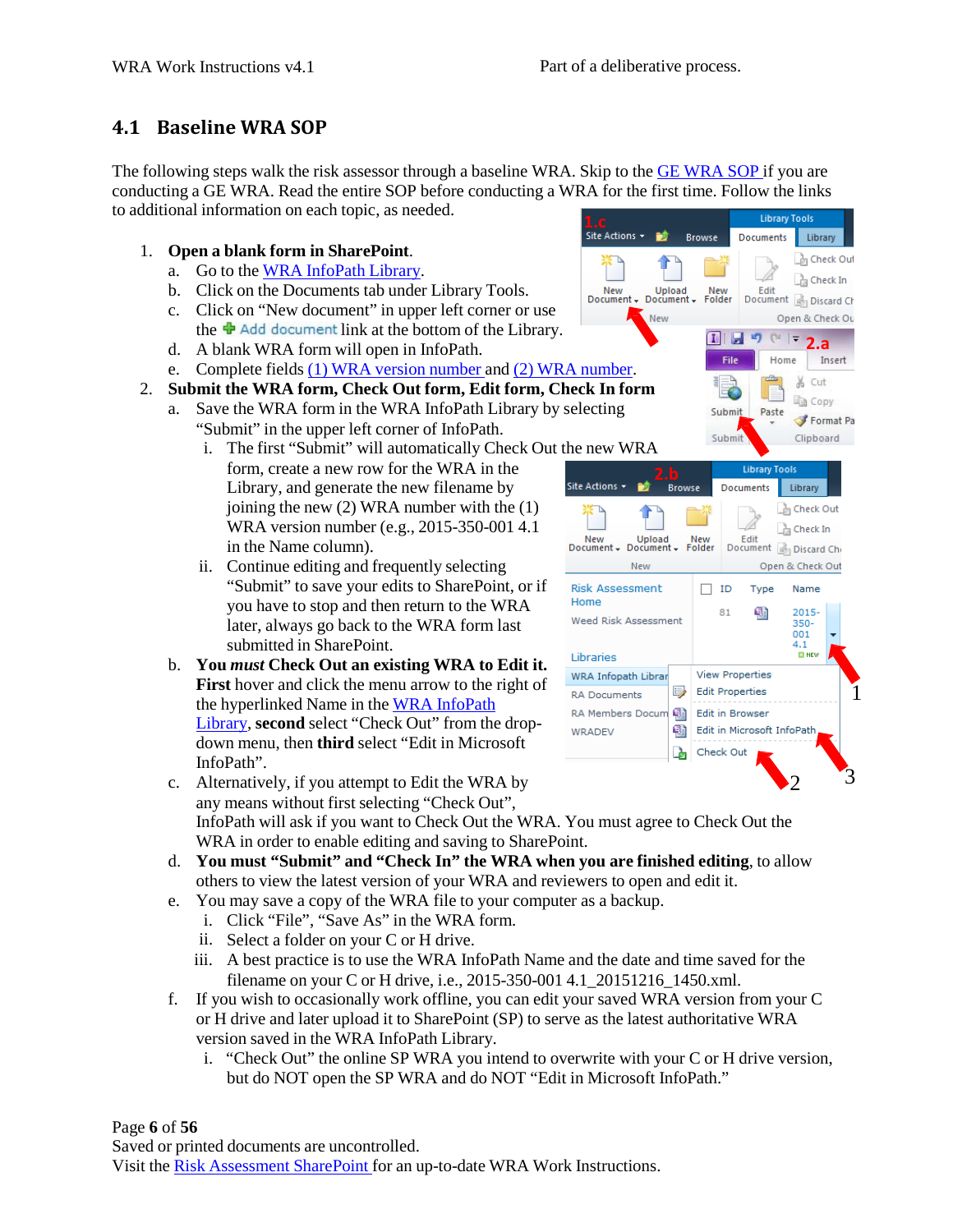- ii. Open the offline WRA saved on your C or H drive and press "Submit".
- iii. Receipt of the message that the "Form was submitted successfully" confirms that your previously offline WRA form is now the authoritative version in SP. A quick way to visually confirm this is to, for example, add or delete your middle initial under (7) Preparers in the WRA form, press "Submit", then press F5 or the refresh icon on the WRA InfoPath Library page to immediately see the change in the Preparers column.
- 3. **Complete Background questions.**
	- a. **Complete the Basic information.** Note that the baseline WRA includes only non-GE plants.
	- b. **Complete Taxonomy and sexually compatible relatives**. Each baseline WRA must be conducted at the appropriate taxonomic rank.
	- **Enter N/A for the GE trait questions.** c.
	- **Begin Plant context.** d.
		- i. Fill out the plant context questions as much as possible.
		- ii. As you go through the WRA, you will likely find additional information that applies to previous questions. Go back and add any information as needed.

#### 4. **Complete the Weed risk questions.**

- a. Consult each question's description and rating scale every time you conduct a WRA.
- b. The task of selecting risk and certainty ratings and providing documentation to support your selections is more of an iterative process than suggested by the linear outline below.
- c. **Identify evidence**.
	- i. Gather sources. Three to four high-quality independent sources per question are ideal.
	- ii. Directly annotate pdfs of each source document by using Adobe or similar tools to highlight the relevant information and insert sticky notes that indicate which question the information applies to and your reasoning for the risk rating and conclusions you have drawn from the source.
	- iii. Cite direct evidence whenever possible and limit inference.

#### d. **Select a Weed risk rating**.

- i. For each weed risk question, assign a risk rating from the drop-down list.
- ii. Consider any risks for which there is documented evidence of risk as well as those for which there is a plausible risk hypothesis.

#### e. **Document Risk**.

- i. State the risk rating in the first sentence of the risk documentation box.
- ii. Explain both the evidence and your reasoning for the risk rating, referencing your information sources. Specifically discuss any gaps in knowledge.
- iii. State the risk hypothesis, if any.
- iv. Document any characteristics for which the plant may pose a weed risk to agricultural plants and agriculturally important natural resources.

#### 5. **Rate Certainty.**

- a. For each weed risk question, determine which sources are the bases for your risk rating, then assign an overall certainty rating in the drop-down list using the following steps.
- **Assess Reliability of sources.** b.
- **Assess Applicability of sources.** c.
- **Assign a Certainty rating**. d.
	- i. Select a certainty rating for each source (see Table 3).
	- ii. If there is only one source, decrease the certainty rating by one level.
	- iii. If there are multiple sources, you may select the highest rating among the sources if the other sources are consistent with the highest rated source.
	- iv. Consider increasing or decreasing certainty depending on agreement or disagreement among the sources (e.g., if all of the independent sources agree, you may increase the

Page **7** of **56**

Saved or printed documents are uncontrolled.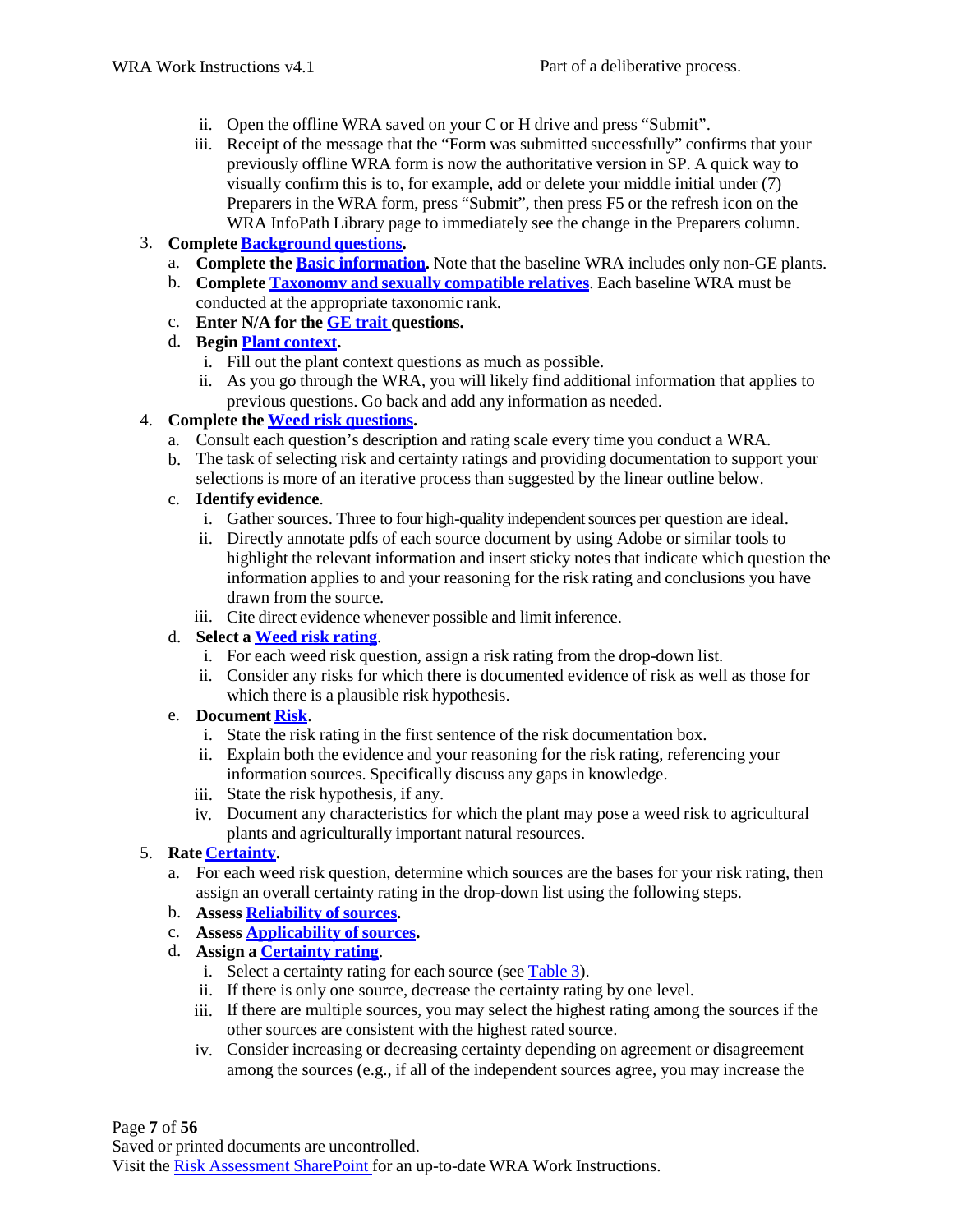certainty; if your sources do not agree and further searching for sources does not enable consensus, consult with your supervisor).

- e. **Document Certainty**.
	- i. State the overall certainty rating in the first sentence of the certainty documentation box.
	- ii. Explain your reasoning for the certainty rating based on the reliability, applicability, amount, and consistency of the evidence. Specifically discuss any gaps in knowledge.
	- iii. List the reliability, applicability and certainty rating you gave to each cited source, using the format: Author, Year (reliability rating, applicability rating, certainty rating). For example: USDA-NRCS, 2015 (R: Mod, A: Very high, C: High).
- 6. **Cite evidence**. List all sources in the Bibliography section at the end of the WRA form.
- 7. **Summarize weed risk and certainty**. In the summary text box at the end of the Biology and Impact sections, summarize the weed risk and certainty for those sections. Include any major mitigating factors, risks or red flags.

#### **4.2 GE WRA SOP**

The following steps walk the risk assessor through a GE WRA which is conducted only after a baseline WRA has been completed for the taxon. Read the entire SOP before conducting a WRA for the first time. Follow the links to additional information on each topic, as needed.

- **1. Open the appropriate baseline form in SharePoint**.
	- a. Go to the WRA InfoPath Library.
	- b. Hover over the hyperlinked Name of the baseline WRA you have been assigned to use to create your GE WRA, select "Check Out" from the drop-down menu, then select "Edit in Microsoft InfoPath".
	- c. The completed baseline WRA will open in InfoPath.
- **2. Change the (2) WRA number**.
	- a. Copy the number in field (2) WRA number and paste it into (4) Baseline WRA number.
	- b. Add the *new* (2) WRA number for the GE WRA assigned by your supervisor.
- **3. Submit the WRA form, Check Out the form, Edit the form, Check In the form**
	- a. Save the GE WRA form in the WRA InfoPath Library by frequently selecting "Submit" in the upper left corner of InfoPath.
		- i. The first "Submit" will automatically Check Out the new WRA form, create a new row for the GE WRA in the WRA InfoPath Library, and generate the new filename by joining the new GE (2) WRA number with the (1) sessment  $\Box$  ID Type WRA version number (e.g., 2015-356-001 4.1).
		- ii. However, you will still have the baseline WRA form open, so to avoid confusion, close the baseline WRA form *without* saving changes to it, then open the new GE WRA by selecting "Edit in Microsoft InfoPath". Any edits you make to the checked out GE WRA form are now saved in the new form and will not overwrite the baseline WRA.
	- b. If you have to stop and then return to the WRA later, always go back to the form saved in SharePoint.



- **You must Check Out an existing GE WRA to Edit**: c. hover over Name, select "Check Out", then "Edit in Microsoft InfoPath".
- **You must "Submit" and "Check In" the GE WRA when you are finished editing**, to d. allow others to view the latest version of your GE WRA and reviewers to open and edit it.

#### Page **8** of **56**

Saved or printed documents are uncontrolled.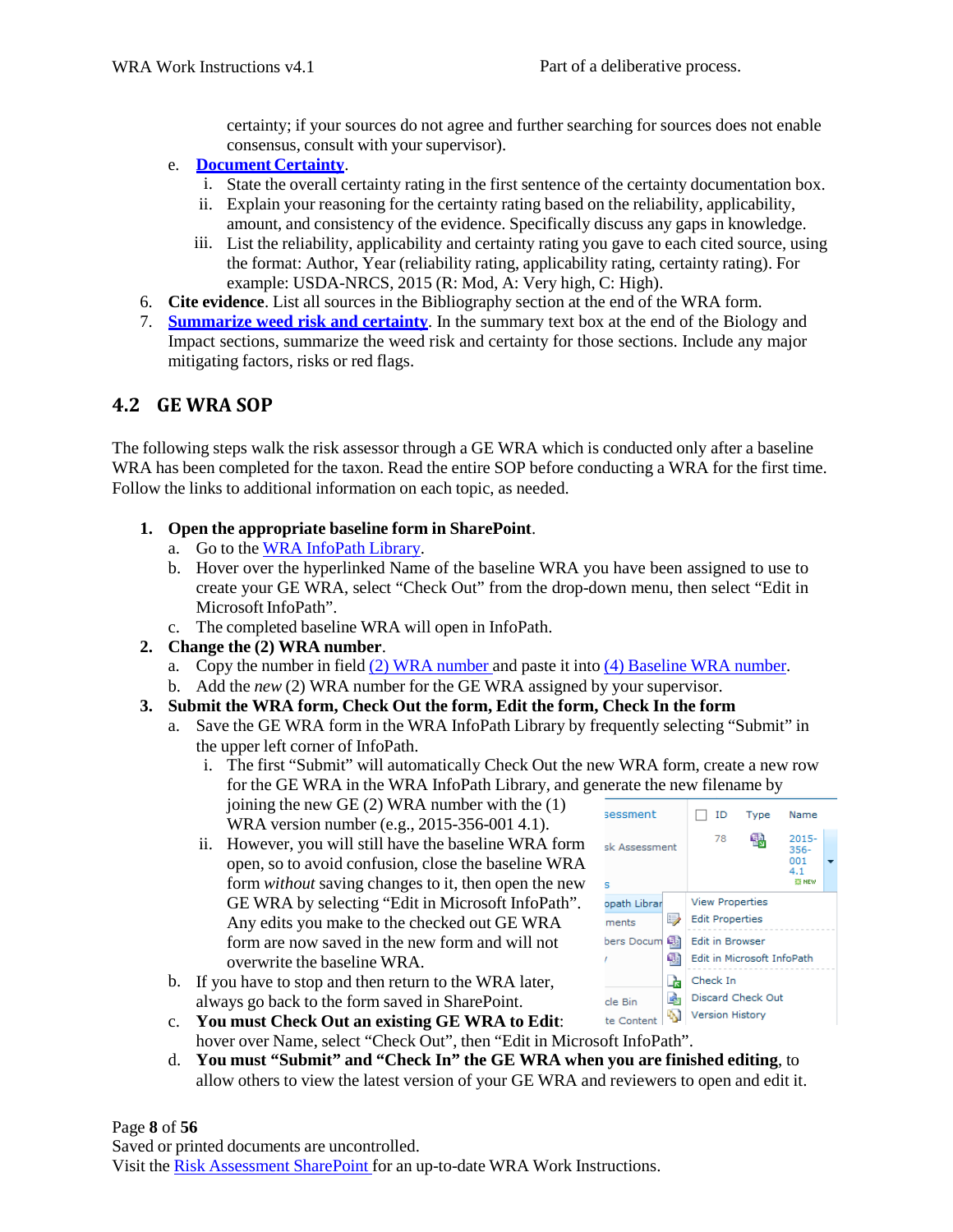- e. You may save a copy of the GE WRA file to your computer as a backup.
	- i. Click "File", then "Save As" in the form.
	- ii. Select a folder on your C drive or H drive.
	- iii. Use the GE WRA number, date and time in the filename.
- **4. Indicate (5) CBI.**
	- a. Be sure to add brackets [ ] around any Confidential Business Information (CBI).
- **5. Complete the Background questions.**
	- a. It is not necessary to completely answer all of the background questions at first. As you go through the GE WRA, you may find additional information and complete your answers.
	- Add GE-specific information for the background questions as needed. b.
		- i. For each question, add a divider of 5 dashes (i.e., -----) at the top of the text box, then add the GE-related text above the divider. Add headings in bold, "**GE information**" and "**Baseline information**", where appropriate.
		- ii. If there is no change, explain why you do not expect the GE trait to have an effect.
	- **Complete the Basic Information.** c.
		- i. Check that (1) WRA version number from the baseline WRA is the same as the version number on the WRA work instructions you have been assigned to use for the GE WRA. If the version numbers are not identical, the WRA baseline must first be updated to align with the version of the WRA tool you have been assigned to use. Consult with your supervisor.
		- ii. Update (3) GE or baseline and (6) Applicant.
		- iii. Update (7) Preparers and (8) Reviewers.
	- d. **Do not change the Taxonomy and sexually compatible relatives.**
	- e. **Complete the GE trait.**
		- i. Complete  $(15)$  GE phenotype category,  $(16)$  GE phenotype,  $(17)$  GE phenotype description, and (18) GE genotype description.
	- **Complete the Plant context section.** f.
		- i. If there are changes due to the GE trait, update (19) Plant history, (20) Plant biology and ecology, (21) Agronomic practices, (22) Management practices, (23) Current U.S. geographic distribution, and (25) Potential U.S. geographic distribution.

#### **6. Update the Weed risk questions.**

- a. Consult each question's description and rating scale every time you conduct a WRA.
- b. The task of selecting risk and certainty ratings and providing documentation to support your selections is more of an iterative process than suggested by the linear outline below.
- c. **Identify evidence**.
	- i. Gather sources. Three to four high-quality independent sources per question are ideal.
	- ii. Directly annotate pdfs of each source document by using Adobe or similar tools to highlight the relevant information and insert sticky notes that indicate which question the information applies to and your reasoning for the risk rating and conclusions you have drawn from the source.
	- iii. Cite direct evidence whenever possible and limit inference.
- d. **Select a Weed risk rating**.
	- i. For each weed risk question, assign a GE risk rating from the drop-down list.
	- ii. Consider any risks for which there is documented evidence of risk as well as those for which there is a plausible risk hypothesis.
- **Document Risk**. e.
	- i. For each question, add a divider of 5 dashes (i.e., -----) at the top of the Risk documentation text box, then add the GE-related text above the divider. Add headings in bold, "**GE information**" and "**Baseline information**", where appropriate.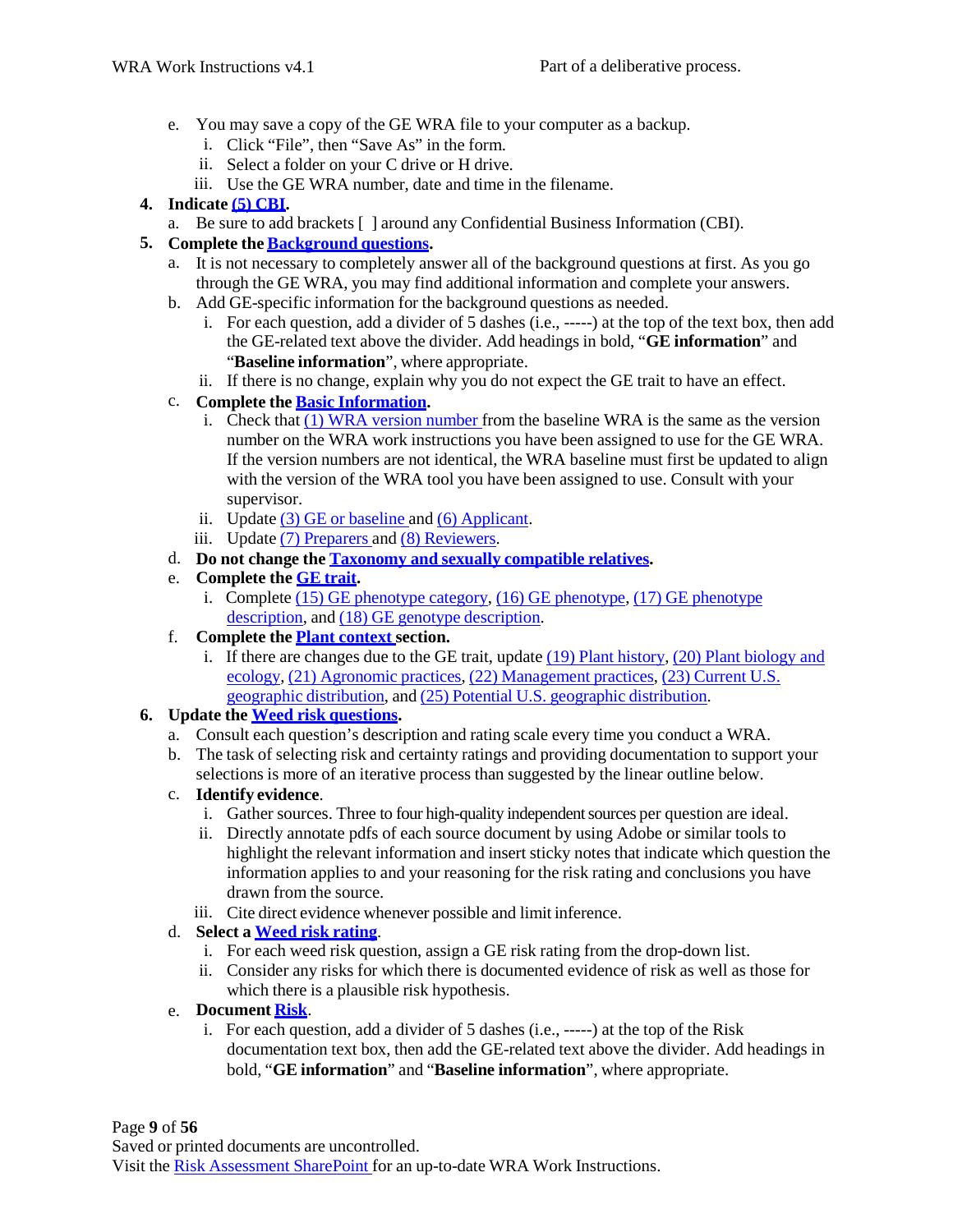- ii. State the GE risk rating in the first sentence of the risk documentation box.
- iii. If there is no difference in weed risk between the GE plant and the baseline taxon, then explicitly state that there is no difference in risk, therefore the risk rating remains Low (or Moderate or High or whatever the baseline risk was for the specific weed risk question).
- iv. Explain both the evidence and your reasoning for the risk rating, referencing your information sources. Specifically discuss any gaps in knowledge.
- v. If there is a difference in risk rating, state the GE risk hypothesis, if any.
- vi. Document any characteristics for which the GE plant may pose a weed risk to agricultural plants and agriculturally important natural resources.

#### **7. Rate Certainty.**

- a. For each weed risk question, add a divider of 5 dashes (i.e., -----) at the top of the Certainty documentation text box, then add the GE-related text above the divider. Add headings in bold, "**GE information**" and "**Baseline information**", where appropriate.
- b. For each weed risk question, determine which sources are the bases for your risk rating, then assign an overall certainty rating in the drop-down list using the following steps.
- **Assess Reliability of sources.** c.
- **Assess Applicability of sources.** d.
- **Assign a Certainty rating**. Do not change the baseline rating. e.
	- i. Select a certainty rating for each source (see Table 3).
	- ii. If there is only one source, decrease the certainty rating by one level.
	- iii. If there are multiple sources, you may select the highest rating among the sources if the other sources are consistent with the highest rated source.
	- iv. Consider increasing or decreasing certainty depending on agreement or disagreement among the sources (e.g., if all of the independent sources agree, you may increase the certainty; if your sources do not agree and further searching for sources does not enable consensus, consult with your supervisor).

#### f. **Document Certainty rating**.

- i. State the overall certainty rating in the first sentence of the GE section of the Certainty documentation box.
- ii. If the certainty rating for the GE plant remains the same as for the baseline taxon, then explicitly state that the certainty remains … High, Moderate, Low… whatever the baseline certainty was for the question.
- iii. Explain your reasoning for either keeping or changing the certainty rating compared to the baseline, based on the reliability, applicability, amount, and consistency of the evidence. Specifically discuss any gaps in knowledge.
- iv. List the reliability, applicability and certainty rating you gave to each cited source for a weed risk question, using the format: Author, Year (reliability rating, applicability rating, certainty rating). For example: USDA ARS, 2015 (R: Mod, A: Very high, C: High).
- **8. Cite evidence.** List all sources in the Bibliography section at the end of the WRA form.

#### **9. Summarize weed risk and certainty**.

- a. Add a divider of 5 dashes (i.e., -----) at the top of the summary text boxes at the end of the Biology and Impact sections, and summarize the weed risk and certainty for the GE plant for those sections. Add headings in bold, "**GE information**" and "**Baseline information**", where appropriate.
- b. Include any major mitigating factors, risks or red flags.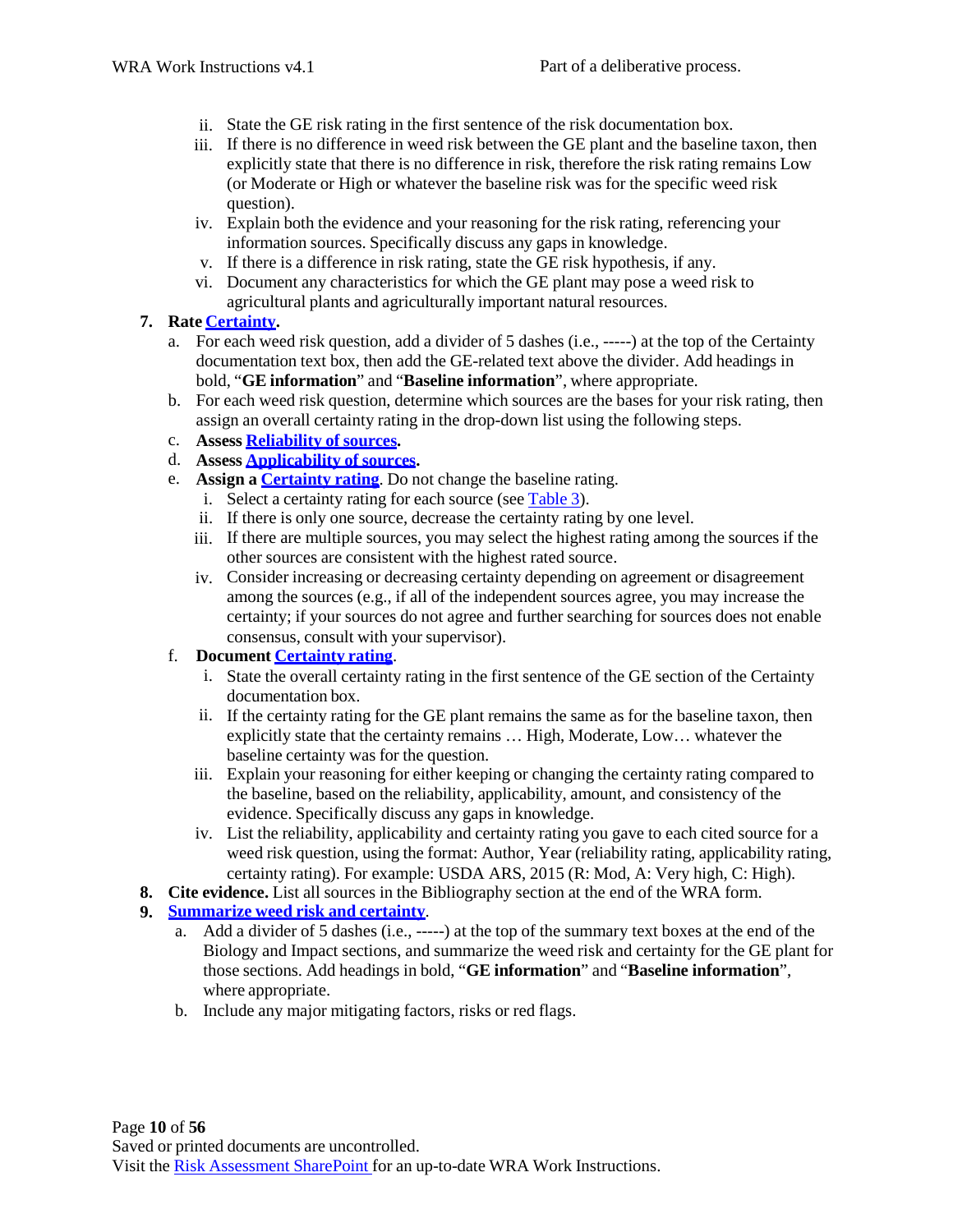#### **4.3 Weed risk questions**

You will evaluate 25 weed risk questions: 16 biology and 9 impact questions (Figure 1). For each question, you must select a risk rating and a certainty rating from the drop-down lists in the WRA InfoPath form, and provide documentation in the text boxes to support your selections. Each weed risk question has a qualitative scale with explanatory text. Such scales reduce inconsistency between risk assessors (Schrader *et al.*, 2012). The scales have 2, 3, 4, or 5 ratings as needed to allow appropriate separation between ratings; some questions are better suited for a yes/no approach than a gradient.

**Figure 1**. Categories of risk questions (number of questions) in the BRS Weed Risk Assessment.



#### **4.3.1 Riskdocumentation**

For each weed risk question, state the risk rating in the first sentence of the risk documentation box. This redundancy serves as a backup of the risk rating selected in the drop-down list and facilitates review of your WRA. Document both your evidence and reasoning for selecting the risk ratings. To document evidence, you can use quotes or paraphrased evidence from the literature or other data sources, arranged as bullet points or in text form. Create pdfs of each information source and use Adobe or similar tools to directly annotate each source document. Highlight evidence or relevant information and/or insert electronic sticky note s that indicate which question the information applies to, your reasoning for the conclusion you are drawing from the source, and your reliability, applicability and certainty ratings for

Page **11** of **56** Saved or printed documents are uncontrolled. Visit the Risk Assessment SharePoint for an up-to-date WRA Work Instructions.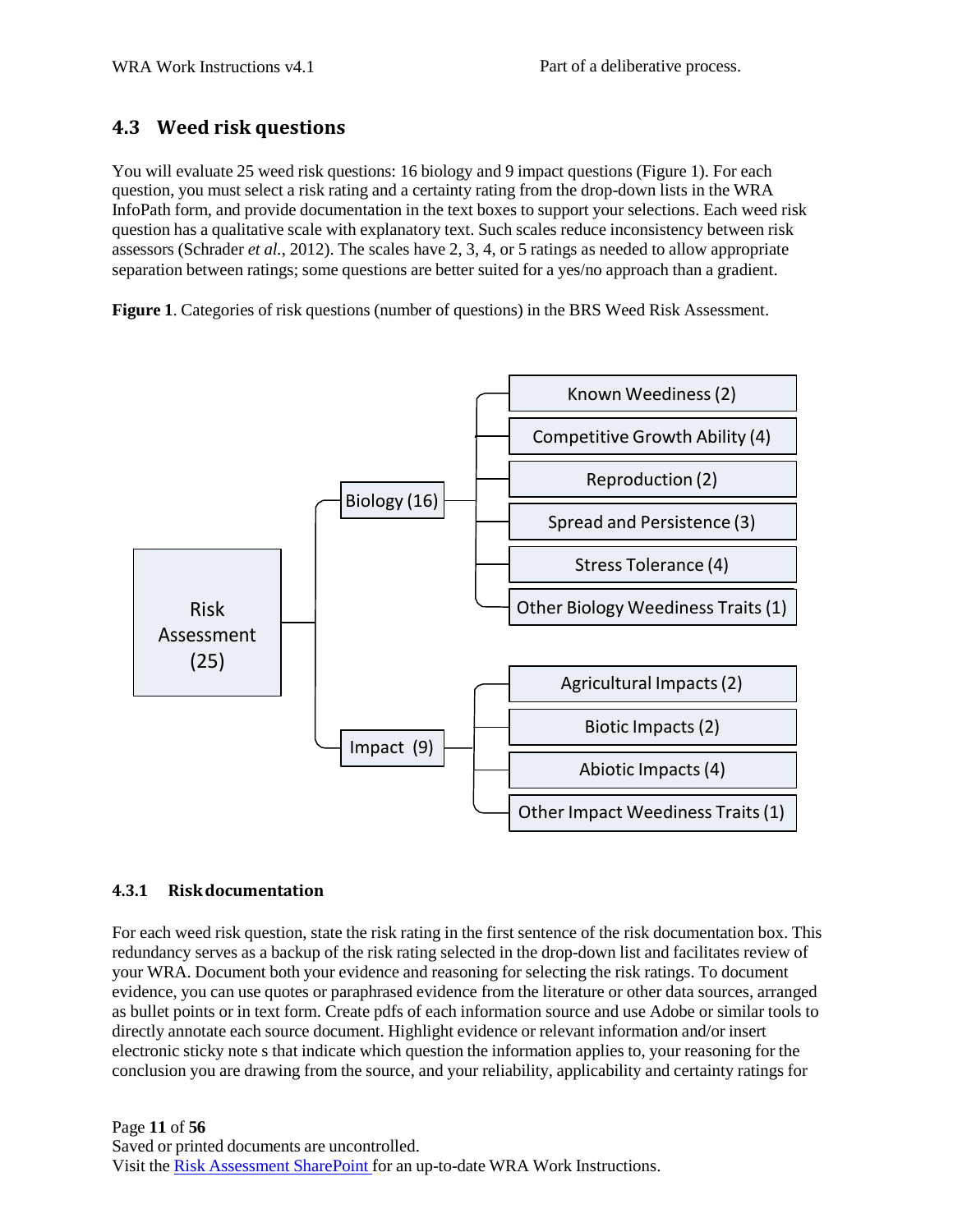the source-question combination. In addition, synthesize the information you have gathered, drawing an overall conclusion or explaining how the information led you to assign the given risk rating. In general, three to four high-quality independent sources per question are recommended, depending on the quality of sources.

For GE plants, if the risk is not affected by the GE trait, state that no change from the baseline is observed (if there is directly related data) or expected (if there is no directly related data), and explain why. If the GE trait could affect risk, change the rating accordingly in the drop-down list, state the change in rating in the first sentence of the GE section of the risk documentation box, and provide documented evidence or plausible risk hypotheses to support the change in risk. All plausible effects of the GE trait should be considered for each question. If the GE trait could plausibly affect the plant taxon with respect to a weed risk question, then even if data are not available, change the risk and certainty ratings that were initially decided for the baseline plant, as appropriate, and document your reasoning. If an answer to a weed risk question is already rated as very high (or negligible) in the baseline, but the GE trait could increase (or decrease) the risk even further, document the change and include it in the summary for the risk manager.

Use parenthetical documentation to indicate your sources throughout the WRA. List the sources for all supporting evidence in the Bibliography section of the WRA form. Use a consistent citation format, such as the standard BRS citation format (for examples, see the Bibliography of this document). Save PDFs of all of your sources on the I drive in this folder:  $I:\Bbb R$ S - Biotechnology Regulatory Services\Document Warehouse\WRA\WRA4.1\References. See the Corn example for baseline and GE reference folders.

### **4.4 Certainty**

This section defines the approach used by risk assessors to evaluate and communicate the degree of certainty in the risk assessment by assigning certainty ratings to each risk rating in the WRA. The primary purpose for identifying and communicating certainty is to provide the decision maker with as complete and objective a view of risk as possible. Careful documentation of certainty also highlights where more or better information may improve a decision.

Certainty is the state of knowing something to be true, especially on the basis of evidence, and it is the binary opposite of uncertainty: not knowing something to be true.

Two major types of uncertainty in analyzing risk are

- Lack of knowledge about or incomplete understanding of the system
- Randomness of the system itself, including natural variability.

Uncertainty due to lack of knowledge may be reduced by further study and data collection. Uncertainty due to variability among individuals is inherent in biological systems. New or additional information will not usually reduce uncertainty arising from variability. Most risk assessments must manage both types of uncertainty, and it is not always possible to distinguish between them. The distinction between uncertainty due to lack of knowledge and due to variability is, however, important when explaining model results to decision makers or the public.

Documenting certainty is distinct from documenting risk. You must separate the uncertainty that arises due to lack of knowledge from the ratings of risk. Choose risk ratings based on available evidence; do not increase risk ratings when there is uncertainty due to lack of knowledge or incomplete understanding.

#### Page **12** of **56** Saved or printed documents are uncontrolled. Visit the Risk Assessment SharePoint for an up-to-date WRA Work Instructions.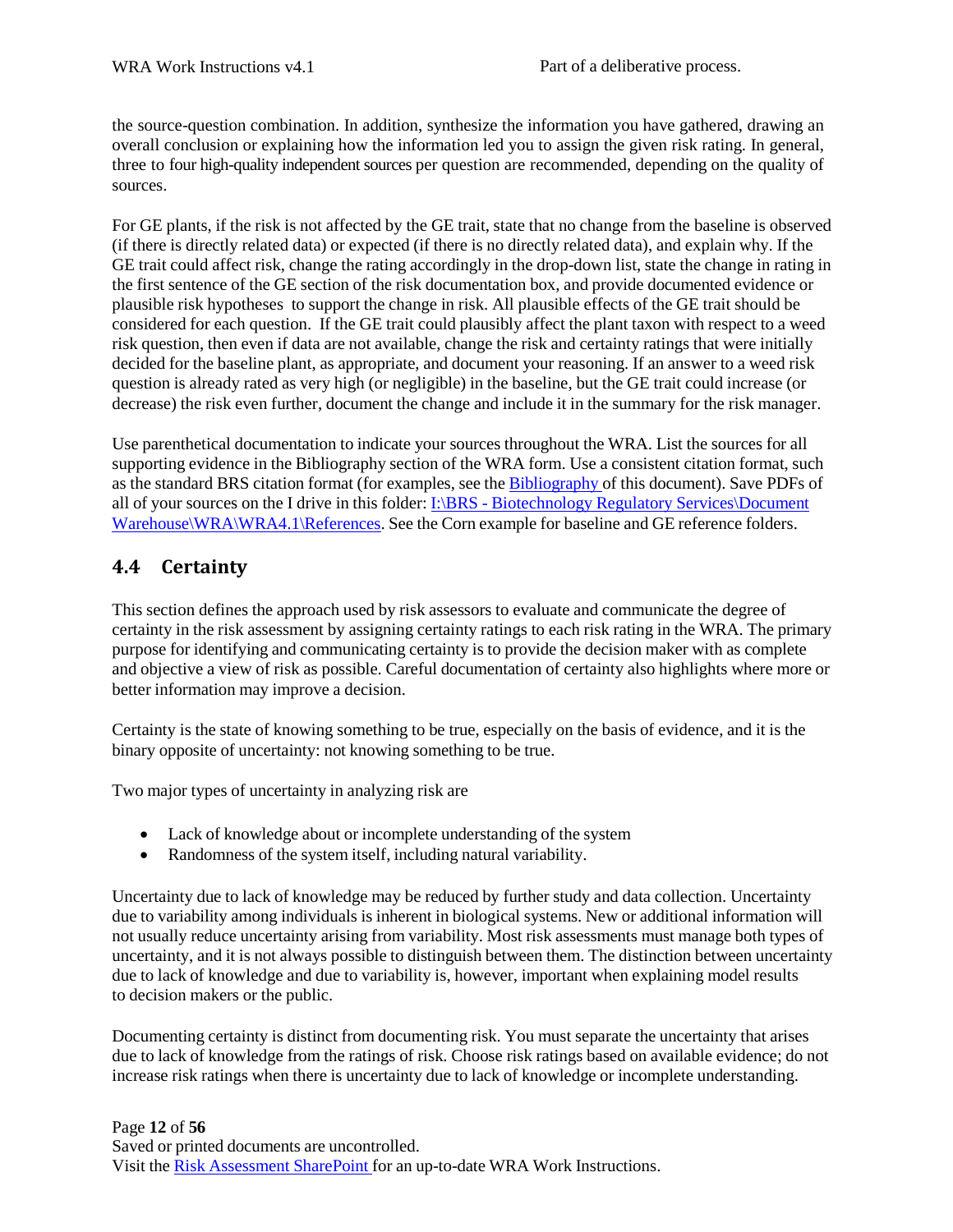However, when there is uncertainty in the choice of risk ratings due to natural variability in the system, choose the higher risk rating and document the variability.

Assign certainty ratings to each risk rating. First, assign a certainty rating to each information source based on the Reliability of sources used to assess the question and the Applicability of sources in terms of relevance to the question. The certainty rating should be specific to the WRA question; the same information source may have high certainty for one WRA question and low certainty for another. Second, assign an overall certainty rating for the question by considering the certainty ratings of all information sources, as discussed in Section 4.4.3 Certainty ratings.

For personal communications, do not use the reliability and applicability tables. Instead, assign certainty based on the expert's level of expertise with the specific topic. Certainty for personal communications should never be greater than High if from recognized experts or Moderate if from others experienced with the subject matter.

Where a taxon is well known, some information about the taxon may be widely known to be true. In such cases, lack of specific evidence for a given characteristic may indicate lack of the characteristic, since it is likely that evidence for a characteristic would have been reported in the literature. When there is general or common knowledge about the existence or absence of a particular characteristic in a taxon, even though literature to support the risk rating is not available or is limited to reviews or general treatises, certainty may be rated High or Very high.

#### **4.4.1 Reliability of sources**

Reliability refers to the degree to which the risk assessor can rely on the data and conclusions of an information source. Sources may provide data that are experimental or observational, and quantitative or qualitative, depending on the information source. Primary information sources are preferred to secondary sources, particularly for controversial of especially important issues, since secondary sources may not represent or interpret primary sources appropriately or may omit data present in primary sources that are applicable to the question. Whenever possible, examine and cite primary sources that are referred to by a secondary source.

Primary data sources include:

- Peer-reviewed journals, including open access journals and archives
- Reputable non-peer reviewed open access journals and archives (excludes "predatory" journals and publishers)
- Reports and databases from governments, scientific societies, universities, and agricultural extension offices
- Meeting and conference papers reporting original research
- Applicant-provided reports of internal research, including original data supplied in petitions
- Theses and book chapters reporting original research
- Flora and herbaria records.

Secondary information sources include:

- Review articles
- Primary sources that cite or include data from other primary sources

Page **13** of **56** Saved or printed documents are uncontrolled. Visit the Risk Assessment SharePoint for an up-to-date WRA Work Instructions.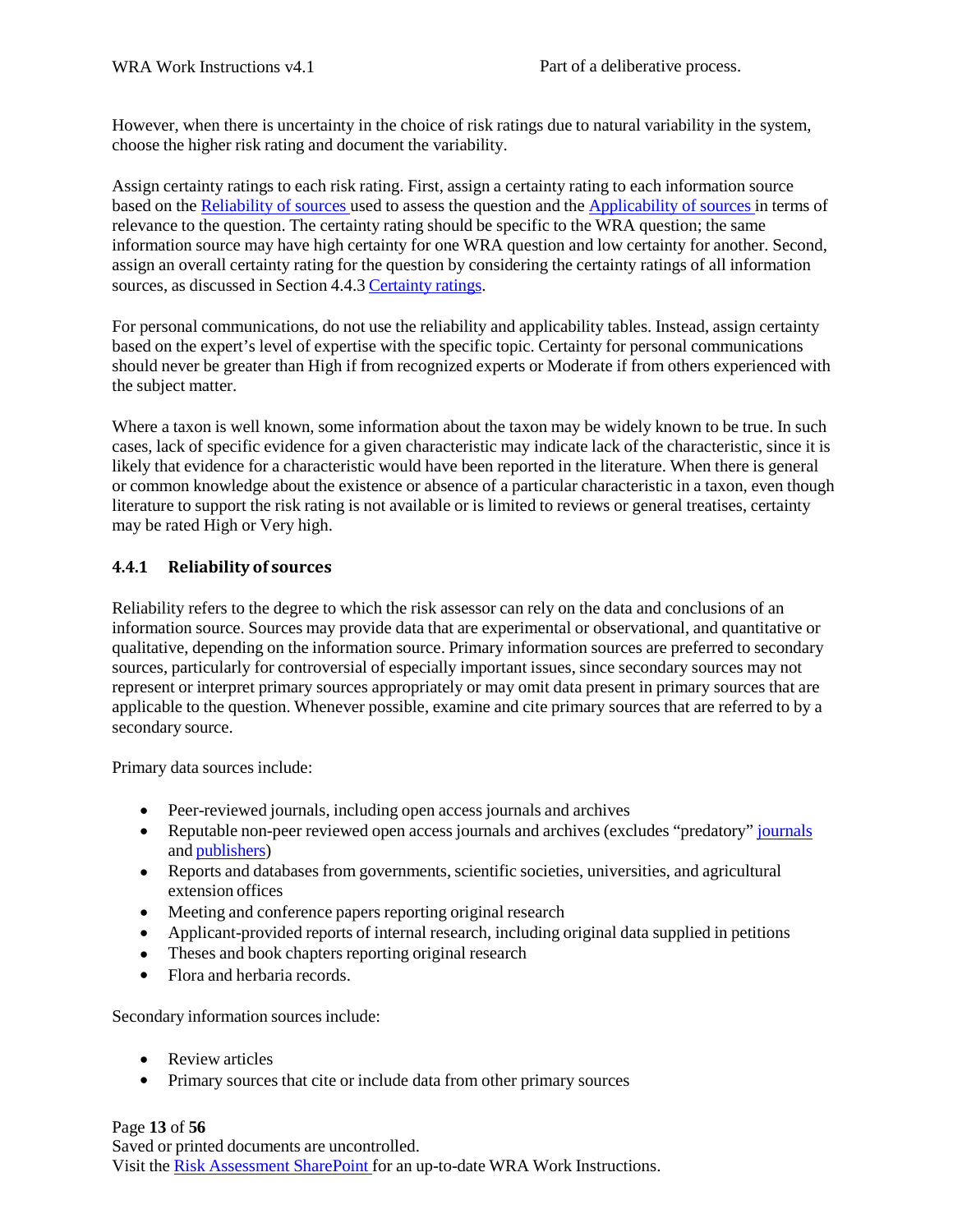- Reports and databases from governments, scientific societies, universities, and agricultural extension offices that compile data or information obtained from primary sources
- High quality science or plant specific books
- News reports
- Gardening guides, horticultural, and nursery web pages. •

The Recommended sources section of this document and 'Search Tips' associated with some of the questions may help you find appropriate information. These sources are recommended, not required, and do not represent an exhaustive list. Databases such as Google Scholar and the APHIS Library resources may contain relevant peer-reviewed journal articles. Wikipedia should never be used as a source, though it may help guide you toward higher quality sources. Newer sources are generally preferable to older sources, if they are of the same quality. Use Table 1 as guidance for assigning a reliability rating to each information source.

#### **4.4.2 Applicability of sources**

Applicability refers to how relevant the data and conclusions obtained from the information source are to the risk assessment question and how well the evidence supports the risk assessor's risk rating. Ideally, risk ratings should be based on evidence from the taxon of interest (taxon applicability) that enables unambiguous conclusions regarding how the plant behaves in situations that correspond to the criteria specified in each question of the WRA (criterion applicability). Since such evidence is not always available, it may be necessary to extrapolate.

Keep in mind that the agronomy literature and the ecology literature may contain very different perspectives on the potential weediness of crop plants. In general, agronomy literature is about maximizing yields of the desired crop. Because this is a weed risk assessment, the agronomic literature may not provide an appropriate perspective when it comes to crop plant behavior as a weed. When possible, seek out ecology or weed science information, then supplement with agronomy information as needed. Use Table 2 as guidance for assigning an applicability rating to each information source.

#### **4.4.3 Certainty ratings**

Each question has a certainty rating (Hammonds *et al.*, 1994; Thompson, 2002; IPPC, 2007; Holt *et al.*, 2014). The certainty ratings are the same for all of the questions: Very high, High, Moderate, Low, and Negligible. For each information source, assess reliability and applicability of the evidence and use Table 3 to determine the certainty rating for the source. Then assign an overall certainty rating for the question. The overall certainty rating should be determined primarily, but not necessarily exclusively, by the certainty ratings of the individual sources. When assigning an overall certainty rating, consider the number of sources, their combined certainties, and the context of the risk rating (including common knowledge, if applicable). If there is only one source, decrease the certainty rating by one level. If there are multiple sources, you may select the highest rating among the sources if the other sources are consistent with the highest rating. Consider increasing or decreasing certainty depending on agreement or disagreement among sources, e.g., if all independent sources agree, you may increase the certainty appropriately; if your sources do not agree and further searching for sources does not enable consensus, see your supervisor). If there is a plausible risk hypothesis even though information is incomplete, decrease the certainty rating appropriately.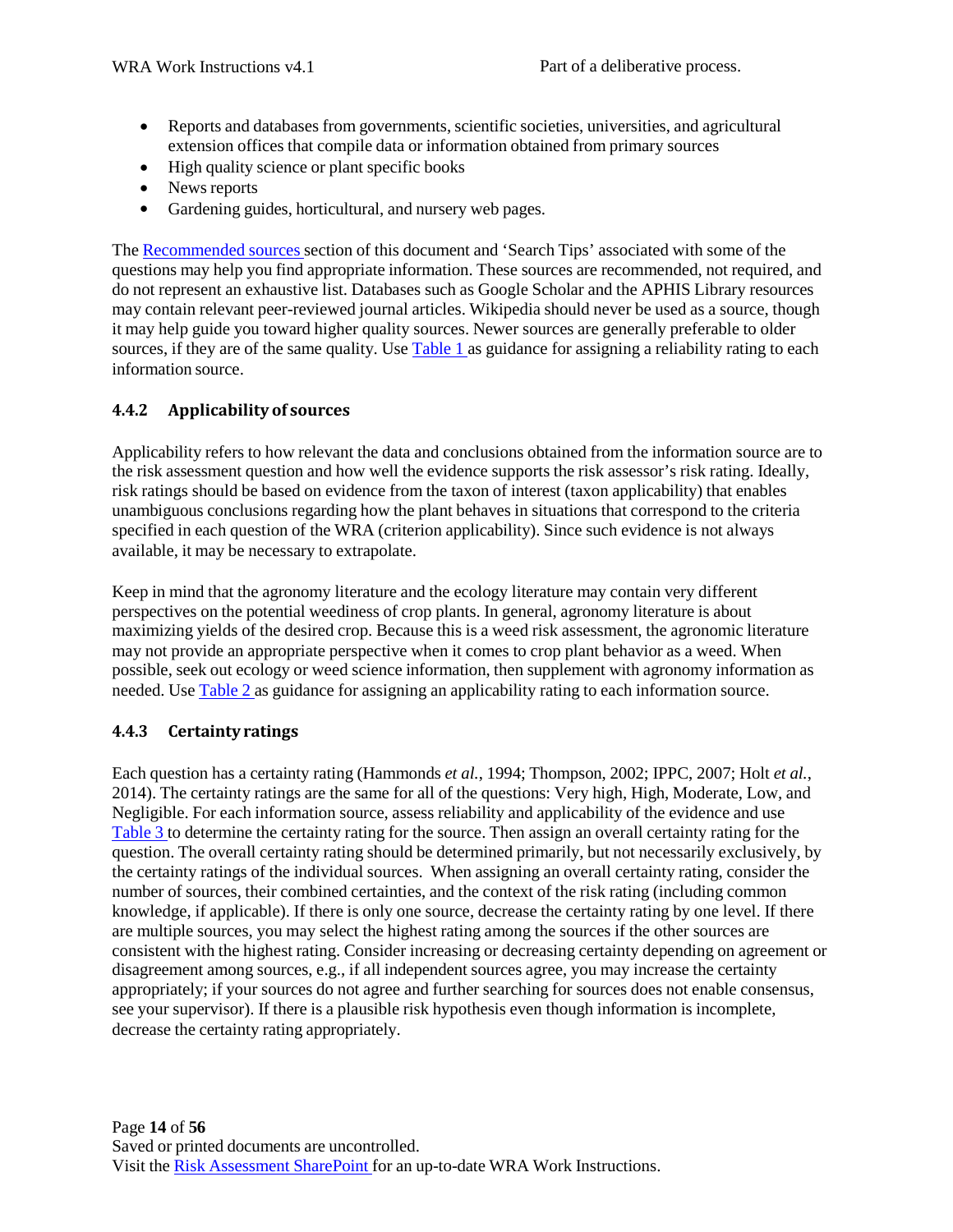A GE WRA should never have greater certainty than a baseline WRA. If it does, the baseline WRA should be reviewed to determine if new information justifies updating the baseline. Once completed, baseline WRAs must not be changed without supervisor approval.

#### **4.4.4 Certaintydocumentation**

Document your reasoning for the certainty rating for each question. Describe the type, amount, quality, consistency, reliability and applicability of the evidence, and document relevant gaps in knowledge. Examples of suitable rationales for each certainty rating:

#### 1. **Very high certainty**

- $\circ$  Additional or better information is very unlikely to change the risk rating.<br> $\circ$  The risk rating is based on plant or environment specific data that were co
- The risk rating is based on plant or environment specific data that were collected with widely accepted methodology.

#### **High certainty** 2.

- o Additional or better information is unlikely to change the risk rating.
- o The risk rating is based on plant or environment specific data that were collected with sound methodology.

#### **Moderate certainty** 3.

- o Additional or better information probably will not change the risk rating.
- o Available sources have not fully documented their methodology.

#### **Low certainty** 4.

- o Additional or better information may change the risk rating.
- Some plant or environment specific data are available but most of the data were extrapolated from similar plants or in similar environments.

#### **Negligible certainty** 5.

- o Reliable information is not available.
- o No plant or environmental specific data were available.
- o Available data were collected with poorly documented methodology.
- o Little information about the plant can be found.

At the end of the Certainty text box, list the reliability, applicability and certainty rating you gave to each referenced source, using the format: Author, Year (reliability rating, applicability rating, certainty rating). Risk managers and reviewers should be able to trace the origins of your reasoning supporting your risk and certainty ratings to specific information highlighted and annotated in the cited source documents.

**Table 1.** Reliability ratings for primary and secondary information sources.

| Primary source uses generally accepted and reliable methods that <i>directly</i> measure or test<br>characteristics or hypotheses. For experimental studies, the experimental design and<br>statistical methods are well described and rigorous. For observational studies, methods<br>for observing and reporting information are well described or readily apparent.                                                                                                                                     | <b>Very High</b> |
|------------------------------------------------------------------------------------------------------------------------------------------------------------------------------------------------------------------------------------------------------------------------------------------------------------------------------------------------------------------------------------------------------------------------------------------------------------------------------------------------------------|------------------|
| Primary source uses generally accepted and reliable methods that <i>indirectly</i> measure or<br>test characteristics or hypotheses using derived or surrogate data, or that directly<br>measure or test characteristics or hypotheses but have small sample sizes. For<br>experimental studies, the experimental design and statistical methods are well described<br>and rigorous. For observational studies, methods for observing and reporting information<br>are well described or readily apparent. | <b>High</b>      |

#### Page **15** of **56**

Saved or printed documents are uncontrolled.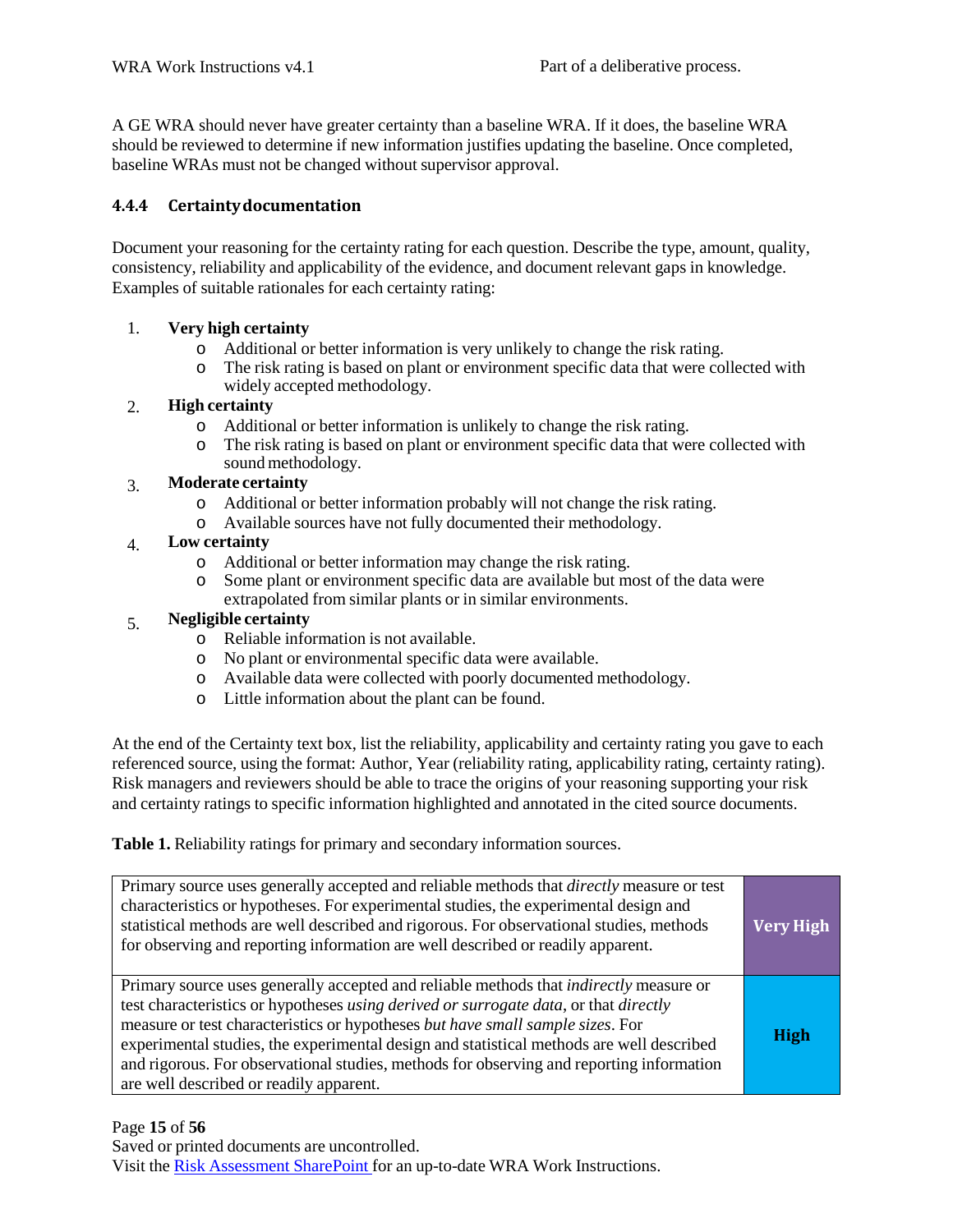m.

| OR Secondary source cites multiple, independent, primary sources supporting high<br>consensus conclusions (practically no contradictory evidence) within a well-accepted<br>conceptual framework.                                                                                                                                                                                                                                                                                                                                                                                                                                                                           |                   |
|-----------------------------------------------------------------------------------------------------------------------------------------------------------------------------------------------------------------------------------------------------------------------------------------------------------------------------------------------------------------------------------------------------------------------------------------------------------------------------------------------------------------------------------------------------------------------------------------------------------------------------------------------------------------------------|-------------------|
| Primary source uses methods that are clearly specified and described and are determined<br>acceptable by risk assessor but may be less rigorous, not generally used, or of a<br>preliminary nature with unknown reliability.<br>OR Secondary source cites multiple, independent, primary sources supporting general<br>consensus conclusions (may include some contradictory evidence) within a well-accepted<br>conceptual framework.                                                                                                                                                                                                                                      | <b>Moderate</b>   |
| Primary source uses methods that are clearly specified and described and generally<br>accepted, but are of limited reliability due to factors such as known high false positive or<br>false negative rates, high limits of detection, or other factors described by the risk<br>assessor.<br>OR Secondary source cites a single primary source, multiple but non-independent<br>sources, or multiple sources that present substantial contradictory evidence, or draws<br>conclusions based on a preliminary conceptual framework.<br>OR Secondary source contains uncited or anecdotal information that supports<br>conclusions based on an accepted conceptual framework. | Low               |
| Primary source has poor experimental design or observational practice, or methods not<br>clearly described.<br>OR Secondary source draws conclusions based largely or exclusively on speculation.                                                                                                                                                                                                                                                                                                                                                                                                                                                                           | <b>Negligible</b> |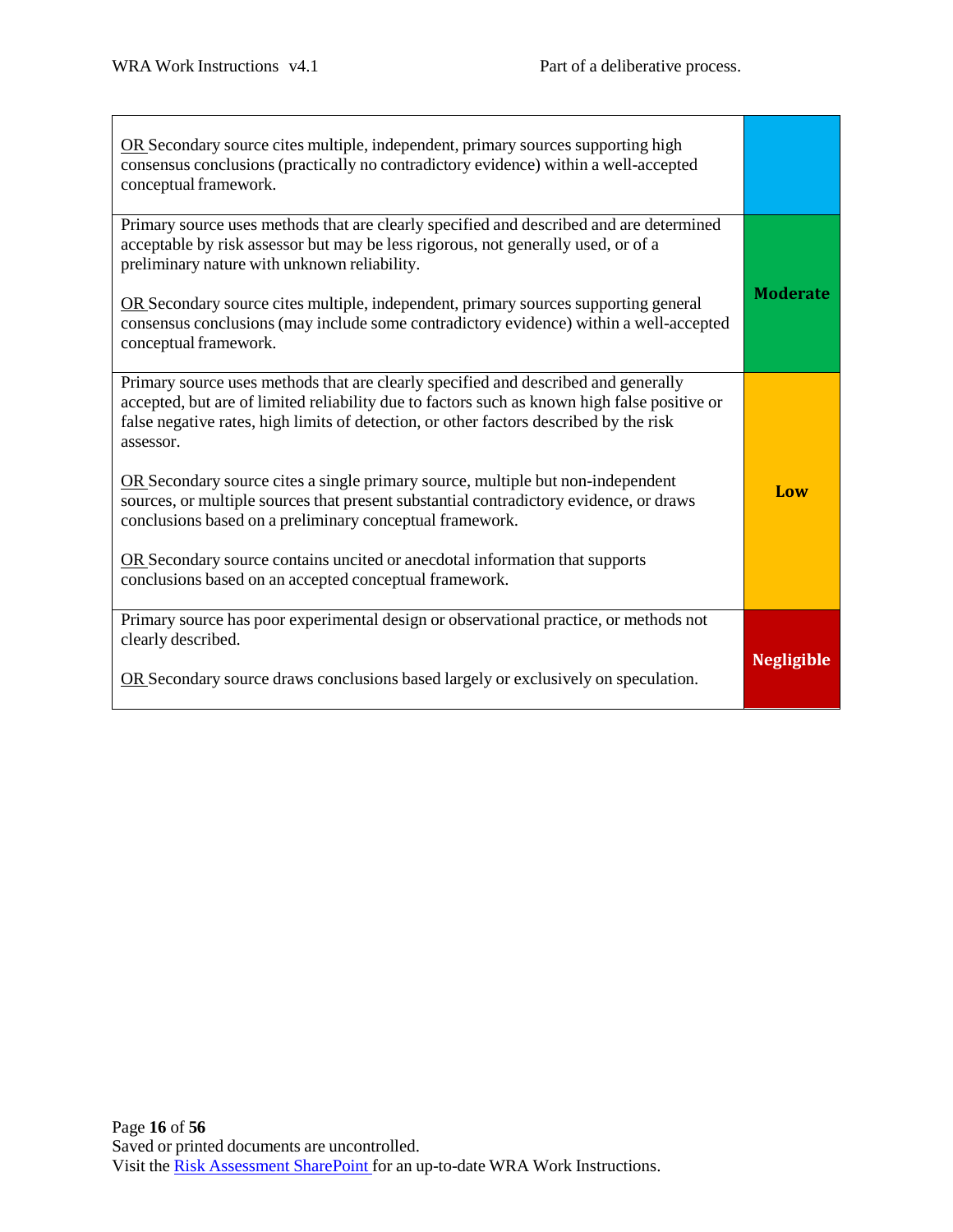**Table 2.** Applicability ratings for taxon-specific data in an information source.

| <b>Criterion Applicability</b><br><b>Taxon Applicability</b>                                                                                                               | Data indirectly related to<br>criterion and provide<br>ambiguous support. | Data indirectly related to<br>criterion but provide<br>unambiguous support OR<br>directly related but provide<br>ambiguous support. | Most data directly related<br>to criterion and provide<br>largely unambiguous<br>support. | All data directly related to<br>criterion and provide<br>unambiguous support. |
|----------------------------------------------------------------------------------------------------------------------------------------------------------------------------|---------------------------------------------------------------------------|-------------------------------------------------------------------------------------------------------------------------------------|-------------------------------------------------------------------------------------------|-------------------------------------------------------------------------------|
| Data collected entirely from the taxon of<br>interest.                                                                                                                     | Low                                                                       | <b>Moderate</b>                                                                                                                     | <b>High</b>                                                                               | <b>Very High</b>                                                              |
| Some data collected from the taxon of interest<br>and some data are collected from closely<br>related taxa that are known to behave<br>similarly to the plant of interest. | <b>Negligible</b>                                                         | Low                                                                                                                                 | <b>Moderate</b>                                                                           | <b>High</b>                                                                   |
| Taxon specific data limited; most data<br>collected from related taxa that are not<br>necessarily known to behave similarly to the<br>plant of interest.                   | <b>Negligible</b>                                                         | <b>Negligible</b>                                                                                                                   | Low                                                                                       | <b>Moderate</b>                                                               |
| Data collected from taxa that are not closely<br>related to the plant of interest.                                                                                         | <b>Negligible</b>                                                         | <b>Negligible</b>                                                                                                                   | <b>Negligible</b>                                                                         | Low                                                                           |

**Table 3.** Certainty rating assignment matrix.

|                            |            | <b>Reliability Rating</b> |                   |                   |                   |                   |
|----------------------------|------------|---------------------------|-------------------|-------------------|-------------------|-------------------|
|                            |            | Negligible                | Low               | Moderate          | High              | Very high         |
|                            | Very high  | Low                       | <b>Moderate</b>   | <b>High</b>       | <b>High</b>       | <b>Very high</b>  |
|                            | High       | Low                       | Low               | <b>Moderate</b>   | <b>High</b>       | <b>High</b>       |
| ting                       | Moderate   | <b>Negligible</b>         | Low               | <b>Moderate</b>   | <b>Moderate</b>   | <b>Moderate</b>   |
| Applicability<br><b>Ra</b> | Low        | <b>Negligible</b>         | Low               | Low               | Low               | Low               |
|                            | Negligible | <b>Negligible</b>         | <b>Negligible</b> | <b>Negligible</b> | <b>Negligible</b> | <b>Negligible</b> |

Page **17** of **56** Saved or printed documents are uncontrolled. Visit the Risk Assessment SharePoint for an up-to-date WRA Work Instructions.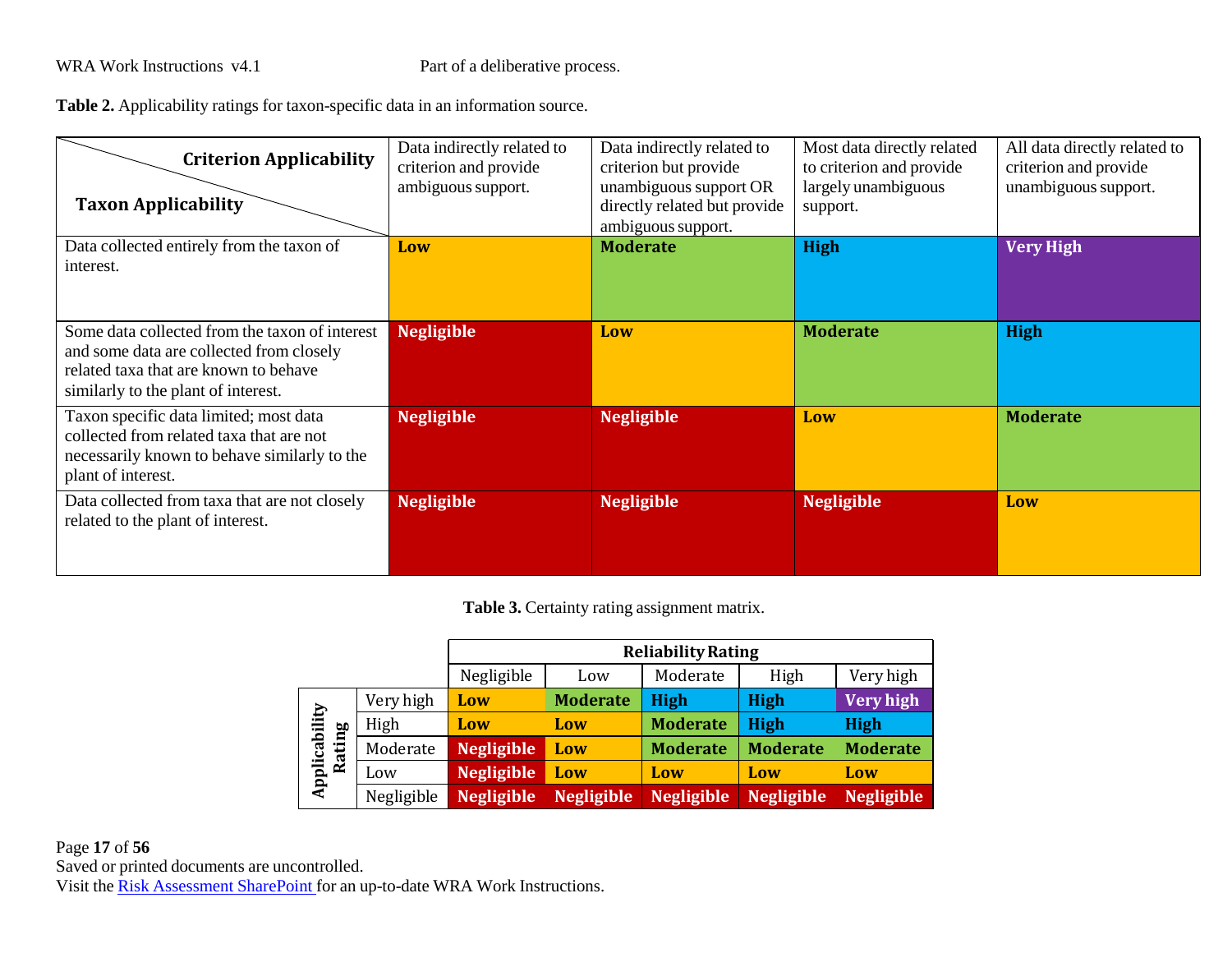### **4.5 Summarize weed risk and certainty**

The weed risk questions are separated into two sections: biology and impact. Once you have reviewed the biology questions, create a short summary to identify and discuss any biological characteristics that make an important contribution to or mitigate weed risk, and create a short summary of any sources of substantial uncertainty. Similarly, create a summary of the risk and certainty for the impact section when you have completed your review of those questions. For each GE plant, the summaries should indicate the influence of the induced genetic changes on weed risk and certainty. For GE plants, the summary fields should include both the GE and the baseline summaries, clearly labeled and separated.

At the end of the WRA, there is a section for an overall assessment of weed risk. First state your overall assessment of whether the plant poses a weed risk and, for a GE plant, an increased weed risk relative to the baseline plant. Also, discuss any relevant risks or concerns (e.g., effects on management practices) that have not been addressed previously in the biology or impact summaries.

The summaries will help risk managers address their attention where it is most needed. Use plain language when writing the summaries, and write with awareness that the overall summary will precede the biology and risk summaries in the document that is provided to the risk manager. All issues addressed in the summaries should have been addressed in at least one of the Weed Risk Questions.

### **5.0 Background questions**

The purpose of the 25 background questions is to provide administrative, technical and biological context in preparation for answering the 25 weed risk assessment questions.

#### **5.1 Basic information**

#### **5.1.1 (1) WRA version number**

- If conducting a baseline WRA, enter the version number of the WRA work instructions (found on the title page and header of this document) used to assess the questions.
- If a new WRA version becomes available, and you update a WRA to match the new version, change this version number accordingly.
- If conducting a GE WRA, there must be a finalized baseline WRA for the taxon. Check that the WRA version number from the baseline WRA is the same as the version number on the WRA work instructions you have been assigned to use for the GE WRA. If the version numbers are not identical, the WRA baseline must be updated to align with the assigned version of the WRA tool. Consult with your supervisor.

#### **5.1.2 (2) WRA number**

- Enter the assigned WRA number approved by your supervisor.
- This is a unique identifier for each combination of plant and trait(s).
- Each WRA number may pertain to multiple notifications, permits, or petitions, if they have the same plant and trait(s).
- The WRA number is the four digit year, the day of the year (sometimes called the Julian date), and a three digit number issued in the order in which the WRA was assigned. For example, 2015- 001-001 is the first WRA assigned on January 1, 2015. •

Page **18** of **56**

Saved or printed documents are uncontrolled.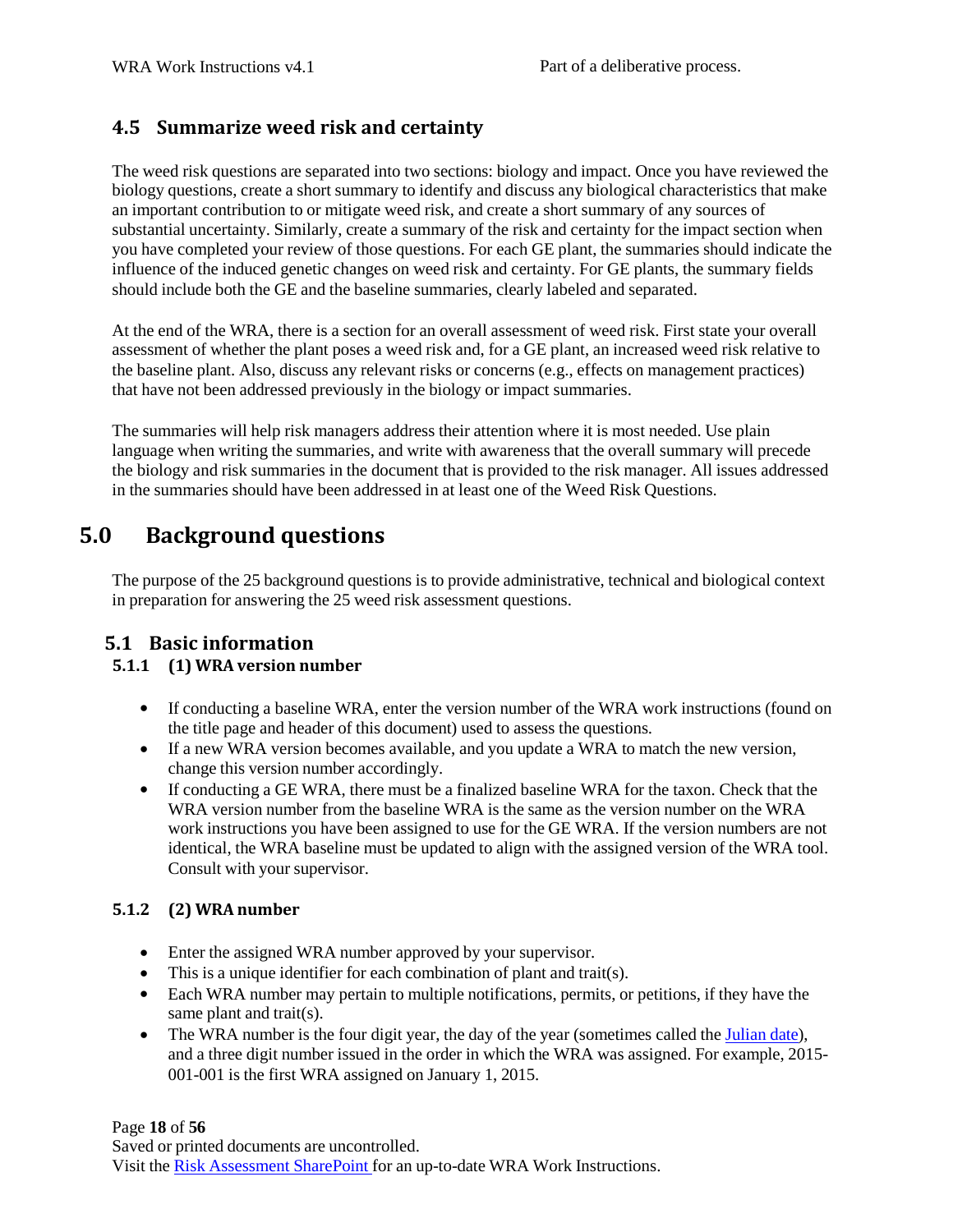#### **5.1.3 (3) GE or baseline**

- If this WRA is for a GE plant, select "GE".
- If this WRA is for the baseline plant, select "baseline".

#### **5.1.4 (4) Baseline WRA number**

- If this WRA is for a GE plant, enter the (2) WRA number from the completed baseline WRA.
- If this is a baseline WRA, enter N/A.

#### **5.1.5 (5) CBI**

- If the document contains confidential business information (CBI), then select yes.
- If not, select no.
- Add brackets [ ] around any CBI present in the document.
- Baseline WRA generally should not contain CBI.

#### **5.1.6 (6)Applicant**

- If this WRA is for a GE plant, enter the full name of the applicant's institution (e.g., the particular company or university) that developed the GE plant.
- If this is a baseline WRA, enter N/A.

#### **5.1.7 (7) Preparers**

• Enter the names of the preparers of this WRA (last name, first name) separated by semi-colons.

#### **5.1.8 (8)Reviewers**

• Enter the names of the reviewers of this WRA (last name, first name) separated by semi-colons.

#### **5.2 Taxonomy and sexually compatible relatives**

#### **5.2.1 (9) Common name**

- Enter the primary common name of the species.
- If a lower taxon is the subject of the risk assessment, also enter the common name of the subspecies, variety, cultivar, or ecotype.
- Whenever possible, use the primary common and scientific names as documented in a wellrespected database.

#### **5.2.2 (10) Scientific name**

• Enter the primary scientific or Latin name of the species or lower taxon according to the Integrated Taxonomic Information System (ITIS), including the taxon author.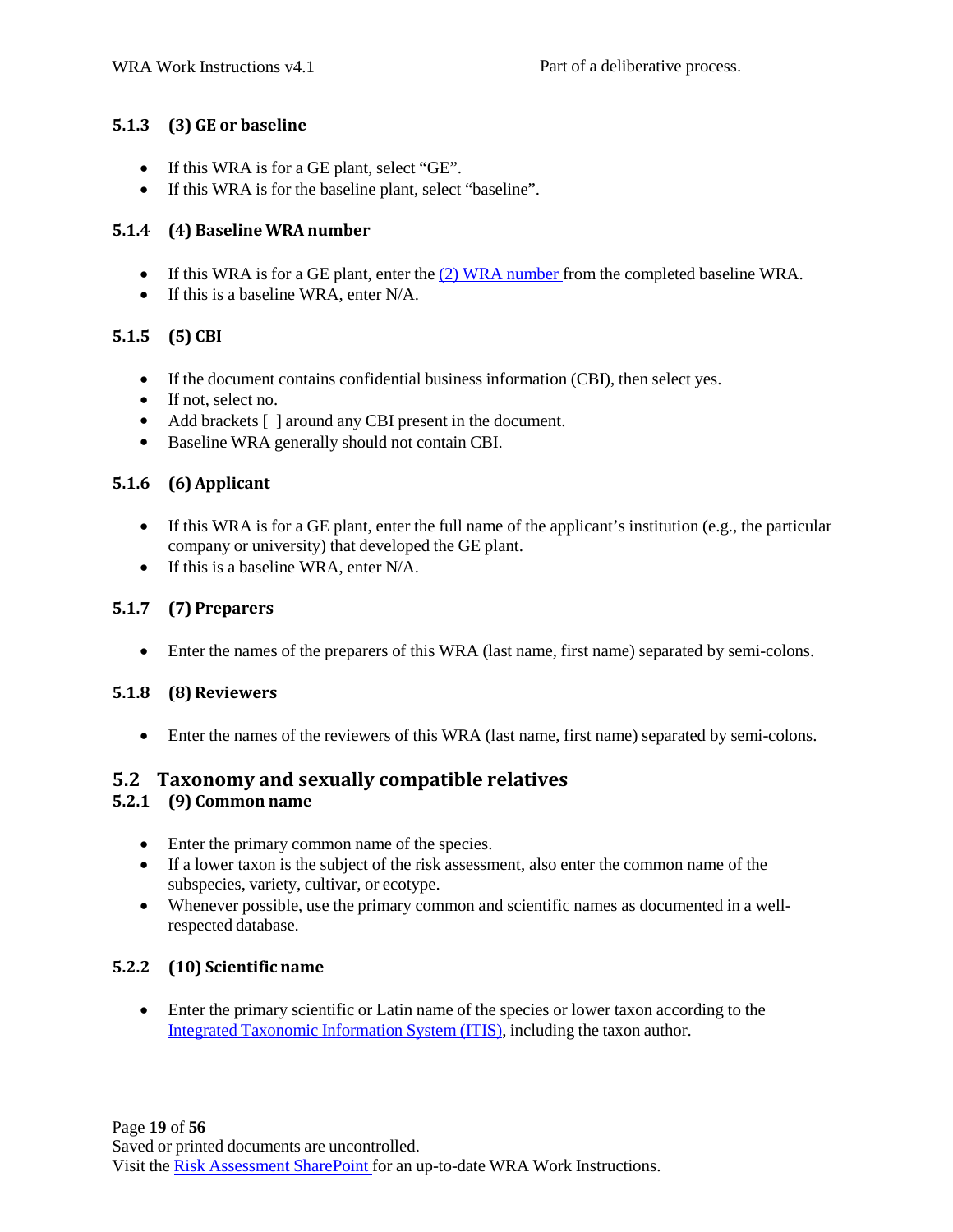#### **5.2.3 (11) Other common names**

- Enter any other common names for the plant, separated with commas and citing sources.
- Briefly explain differences in use of common names, only if needed to clarify or avoid confusion.
- If you are unable to find other common names, state "none".

#### **5.2.4 (12) Scientific name synonyms**

- Enter any scientific name synonyms for the taxon, separated with commas and citing sources.
- Specifically include the scientific name(s) at the **USDA PLANTS Database**, if different from ITIS; see Section 9.0 for other taxonomic information sources.
- If you are unable to find synonyms, state "none".

#### **5.2.5 (13) Taxonomic scope**

- Clearly describe the taxonomic level for the WRA and your reasoning for including or excluding taxa from the scope. For example, if there are closely related plants, state whether the scope of the WRA includes the related plants or only the cultivated variety, and why. You may need to consult with your supervisor to determine the appropriate taxonomic scope.
- Use the species level unless the biology of the taxon indicates otherwise. For example, assess the subspecies in cases where the species includes a cultivated subspecies and wild subspecies.
- Once you determine the appropriate taxonomic level, the WRA scope is limited to plants and progeny within the same taxonomic level and below.
- The use of data collected from a taxonomic level above (e.g., genus) or below (e.g., subspecies) the species level should be supported by scientifically sound rationale (IPPC, 2013).
- If taxon-specific data are not available, use data from closely related taxa that have similar biology, but decrease the level of Certainty and document the source of the information.
- Information from closely related species (i.e., congeners) is more useful for more simple characteristics that are well conserved within taxonomic groups. Such evidence is less useful for complex characteristics that are not well conserved. See the Applicability of sources section for more information. •
- Older sources may have a different genus or species name for the same plant.

#### **5.2.6 (14) Sexually compatible relatives**

- Sexually compatible relatives (SCR) are wild or cultivated taxa that can produce fertile offspring with the taxon being examined in this WRA without any intentional human assistance beyond hand pollination.
- Using a separate line for each known SCR, provide the following information:
	- o Scientific name (common name if one exists)
	- o Degree of compatibility (natural hybrids known, hybrids formed in field crosses, hybrids formed in laboratory crosses at a high rate, hybrids formed in laboratory crosses at a low rate, etc.); include whether compatibility is greater from pollen donor than the other; include percentage data if available
	- $\circ$  Whether the SCR is present in the U.S.<br>  $\circ$  Whether the SCR is considered weedy
	- Whether the SCR is considered weedy or invasive, including the context in which it is considered a weed or invasive (e.g., corn field, rangeland, natural area, etc.) and whether it is on a Federal or State Noxious Weed List

Page **20** of **56**

Saved or printed documents are uncontrolled.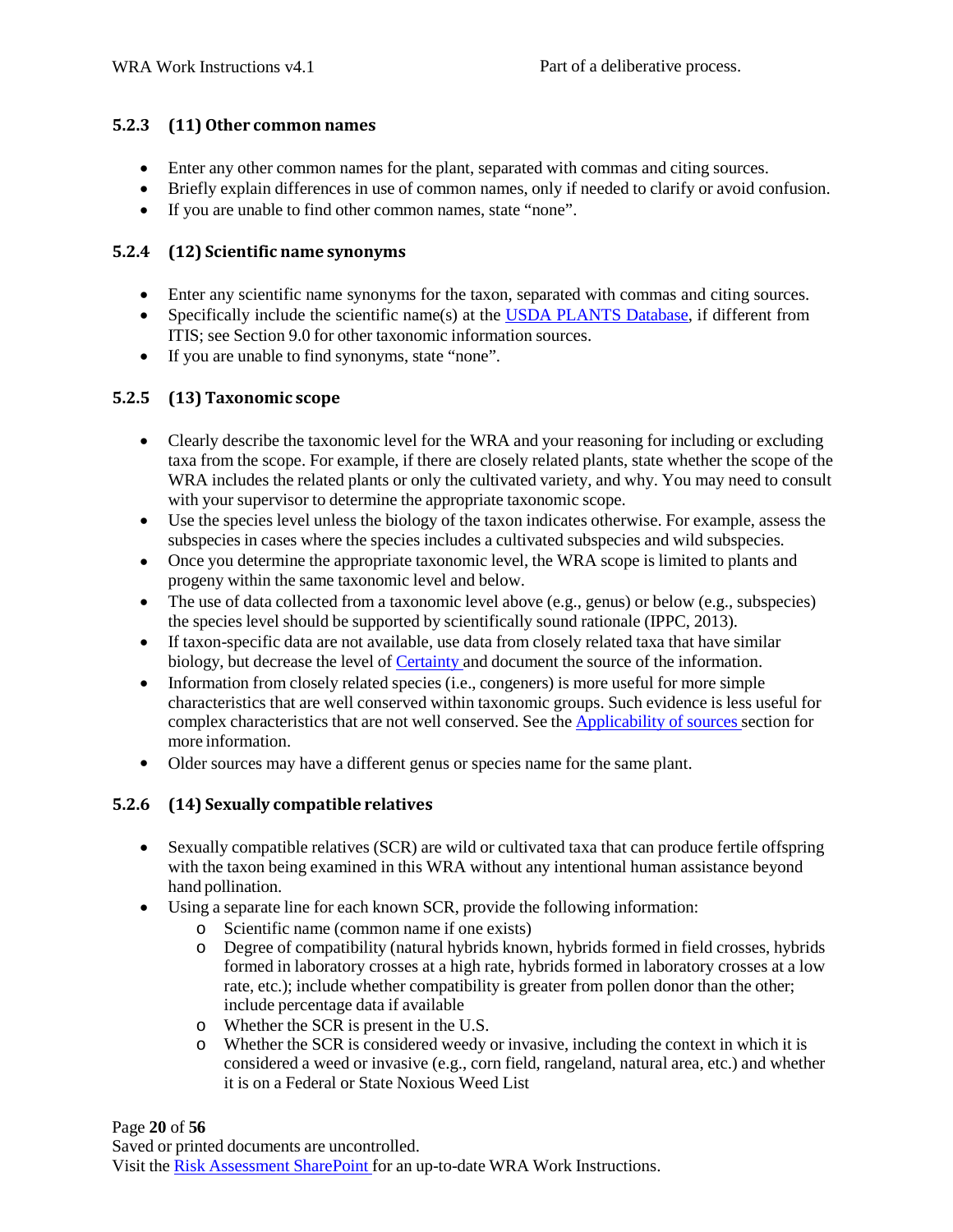- o Whether hybrids are more weedy or invasive than either parent
- o Information sources supporting the above findings.
- You may find it useful to research SCR at the same time you research (B02) Weedy and invasive relatives.
- When there is uncertainty due to dated or poor quality information sources, contact recognized experts (ideally greater than one) to get up-to-date knowledge.
- If an SCR exists in the U.S., a separate WRA for the SCR baseline and any applicable GE traits must be conducted.
- If there are many SCR for the taxon under evaluation, WRAs may be conducted for a sub-set of those SCRs and additional maps created to determine overlapping range or potential range.
- If you are unable to find any SCR, write "no SCR found".

#### **5.3 GE trait**

If this WRA is for a GE plant, you must understand the GE trait to identify any potential changes in weediness. Familiarize yourself with components of the GE trait: genotype, gene function, intended phenotype, and other (unintended) phenotypes. Consult with your supervisor to determine the appropriate genetic scope of the GE WRA (i.e., which gene components and their variations are inside or outside the scope).

Before you conduct a WRA for a GE plant, there must be a finalized baseline WRA for the taxon based on the identical version number of the WRA work instructions.

A GE WRA should indicate any changes compared to the baseline, including risks supported by documented evidence and plausible risk hypotheses. All plausible effects of the GE trait should be considered for each question. GE traits could increase or decrease weediness characteristics, effects could be neutral, or some weediness characteristics could be increased while others are decreased. If the GE trait could plausibly affect the taxon with respect to a weed risk question, then even if data are not available, change the risk and certainty ratings that were initially decided for the baseline taxon, as appropriate, and document your reasoning. If an answer to a weed risk question is already rated as very high (or negligible) in the baseline, but the GE trait could increase (or decrease) the risk even further, document the change and include it in the summary for the risk manager.

#### **5.3.1 (15) GE phenotype category**

If this WRA is for a GE plant, select the two-letter designation for one or more categories of the intended phenotype(s). If this is a baseline WRA, enter N/A.

- **AP.** Agronomic property (e.g., tolerance to specific environmental stresses, enhanced nitrogen use, male sterility)
- **BR**. Bacteria resistance •
- FR. Fungal resistance
- **HR**. Herbicide resistance •
- **IR**. Insect resistance
- NR. Nematode resistance
- **PQ**. Product quality (e.g., delayed ripening of fruit, altered amino acid profile, modified seed storage proteins, enhanced floral characteristics)
- **VR**. Virus resistance •

Page **21** of **56** Saved or printed documents are uncontrolled. Visit the Risk Assessment SharePoint for an up-to-date WRA Work Instructions.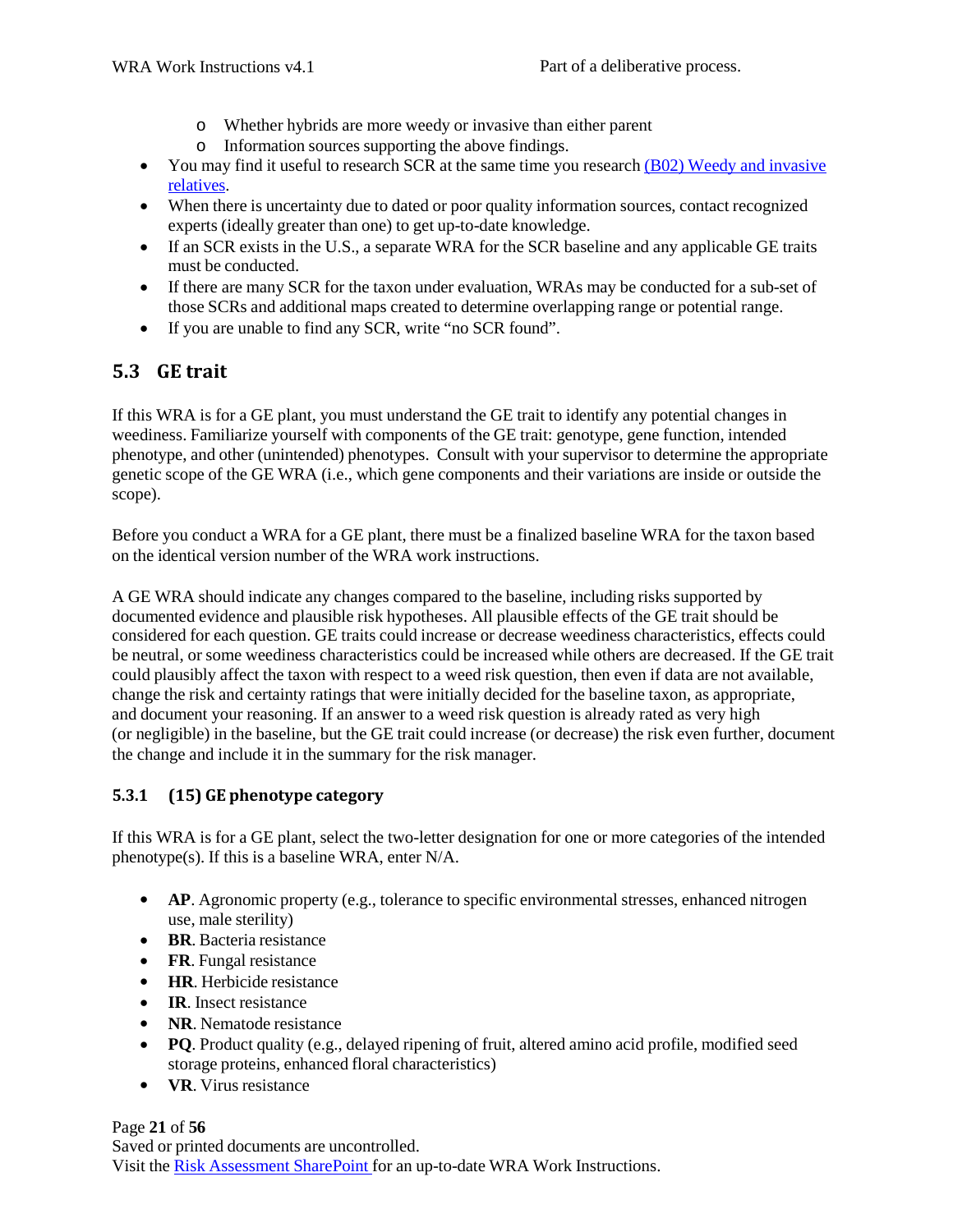- **MG**. Marker gene
- **OO**. Other modifications that do not clearly fall into one of the other categories (e.g., control lines transformed with empty vectors).

#### **5.3.2 (16) GE phenotype**

- If this WRA is for a GE plant, enter the GE phenotype intended by the genetic modification (e.g., increased biomass, Phytophthora resistance, increased oleic oil content, etc.).
- If this is a baseline WRA, enter N/A.

#### **5.3.3 (17) GE phenotype description**

- If this WRA is for a GE plant, enter a description of the GE phenotype intended by the genetic modification. In addition, describe other phenotypes that may be caused by the genetic modification. Include the mechanism of action by which the phenotype is conferred, if applicable. If important to a specific aspect of the phenotype, note details such as levels and tissue locations of gene expression.
- Document if any varieties of the taxon being evaluated have had similar phenotypes developed through breeding. Some GE traits may directly affect a plant trait (e.g., increased drought tolerance). For such traits, assume the highest risk rating for that question unless data are available that show otherwise.
- If this is a baseline WRA, enter N/A.

#### **5.3.4 (18) GE genotype description**

- If this WRA is for a GE plant, summarize relevant details of the introduced genetic material, i.e., the construct.
- Provide the abbreviation and full name of any introduced coding sequence (gene) and the organism from which it is derived. Provide similar information for associated regulatory elements (e.g., promoter, enhancer, terminator) if they are important to a specific aspect of the phenotype. For example, a tissue-specific promoter may be important for a specific aspect of the phenotype, whereas a constitutive promoter generally is not.
- Ensure that you are using proper gene nomenclature. This can be complicated and guidelines may change for different species or disciplines. The Plant Cell has guidance for genes from some plant species (Plant Cell, 2013); and The Society for the Study of Reproduction has guidance for genes from some animal species (Maltais, 2014).
- If applicable, include the unique identifier for the construct that was provided by the applicant, and include the source document number (e.g., notification, permit, or petition number) where more information about the GE plant can be found.
- If this is a baseline WRA, enter N/A.

#### **5.4 Plant context**

#### **5.4.1 Generalguidance**

• The taxonomy, geography, and biology sources in Section 9.0 may provide useful sources of information to answer these questions.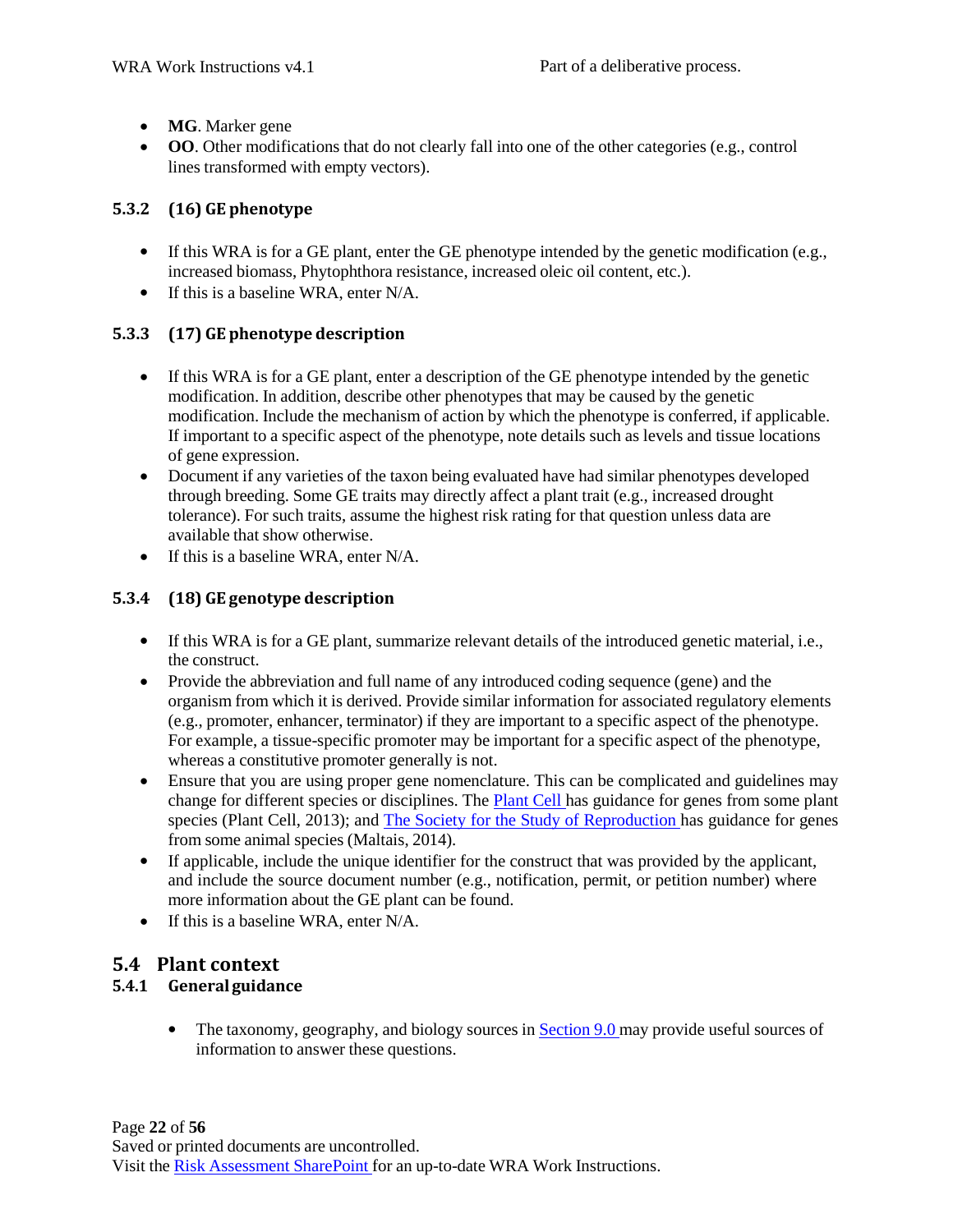#### **5.4.2 (19) Plant history**

• Document the following information about the taxon, if applicable: center of origin, when the taxon was domesticated, when it was introduced to the United States, the primary uses of the plant (e.g., human food, animal feed, oil, biofuel feedstock) and the parts of the plant so used (e.g., grain, tubers, leaves), and the major cultivated types (including how much of the cultivated crop is GE).

#### **5.4.3 (20) Plant biology and ecology**

• Document the following information about the taxon, if applicable: annual or perennial, growth habit (e.g., grass, herb, shrub), whether plants typically reproduce from seed or vegetatively, seed germination requirements and characteristics, flowering and pollination characteristics, disease and pest susceptibilities, habitat types (see Table 5), and any other notable biological characteristics.

#### **5.4.4 (21)Agronomic practices**

• Document basic agronomic information, including whether plants of the taxon are commercially grown from seed or vegetatively propagated; whether plants are grown using tillage, reduced till, or no till; whether fertilizers, herbicides, pesticides or irrigation are used to maximize production; and how much of the crop is cultivated using organic practices.

#### **5.4.5 (22) Management practices**

- Is the taxon a known weed or does it act as a problematic volunteer? If yes, document the management practices used to control plants for each land use or habitat type (see Table 5) in which it occurs and the difficulty of managing the plant.
- Management practices used to control plants may differ depending on the land use, crop grown, soil, and climate. Management practices include:
	- 1. **Preventive methods**. Clean seed source, equipment cleaning, screening irrigation water.
	- 2. **Cultural methods**. Seedbed preparation, planting procedures, seed variety traits, crop rotation, stale seedbed, cover crops, soil maintenance, preventing overgrazing.
	- **Mechanical methods**. Tillage before or after planting, hoeing, hand pulling and digging, mowing (note that mechanical methods may be counterproductive for plants with vegetative propagules or perennial roots that can resprout). 3.
	- **Chemical methods**. Pre-emergence, post-emergence, and autumn application of herbicides. Note that herbicide use may be affected by the developmental stage of the crop and by crop rotation, which may limit (plantback restrictions) or promote (herbicides that can prevent the establishment or reduce the size of the propagule bank in a subsequent crop) the use of certain herbicides. Be specific; identify the predominant types of herbicides used. 4.

#### **5.4.6 (23) CurrentU.S. geographic distribution**

If this WRA is for a baseline plant, document the current geographic distribution of the taxon within the United States and territories. The current geographic distribution includes both where the plant is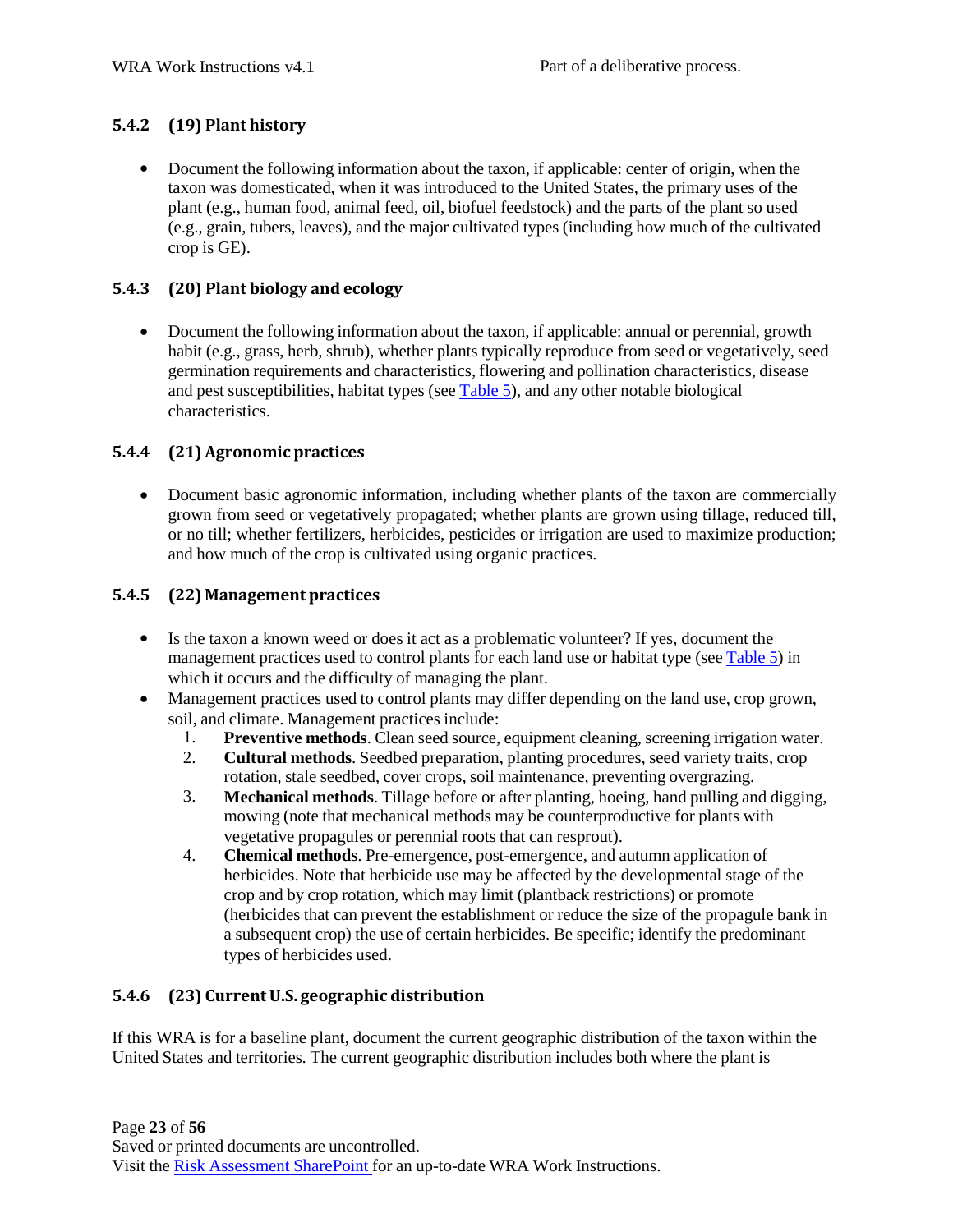cultivated and where the plant is established without intentional human assistance (e.g., as a native in its U.S. range or as a naturalized, weedy, or invasive plant).

- First, identify where the taxon is cultivated (this information can usually be obtained from the Census of Agriculture or NASS) and/or if native to the U.S., identify its native U. S. range (this information can usually be found in the PLANTS Database or BONAP).
- Next, identify where the taxon is reported as naturalized, weedy, or invasive in the U.S. Include where the taxon is reported as escaped if all reports of escapes are recent (within approximately ten years) or the ultimate fate of the escapes (i.e., whether they form self-perpetuating populations) is uncertain (e.g., conflicting reports in the literature). However, keep in mind that ALL reports of escapes will be required for  $(B01)$  Current weed and invasive status. •
- For each primary source that provides convincing evidence that plants of the taxon are growing without intentional human assistance, determine the plant hardiness zone and the precipitation zone at the location where plants are reported to grow and document the source in the appropriate section of (24) Plant hardiness and precipitation zones. Do not include reports of cultivation in field (24).  $\bullet$
- Prepare a short written summary of the current cultivated range, current native range, and/or the range where it occurs as a naturalized, weedy, or invasive plant in the U.S., if applicable.
- Attach maps from the Census of Agriculture, NASS, PLANTS, BONAP or other source to illustrate these ranges. Cultivation maps generated in ArcGIS using NASS data are acceptable and may be superior to cultivation maps from other sources. Maps indicating where the taxon is naturalized, weedy, or invasive may not be easily available, although can be generated in ArcGIS using point source or other data from the literature. However, discuss with your supervisor before attempting to construct such a map.
- This information on current U.S. distribution may be useful for (B01) Current weed and invasive status.

If this WRA is for a GE plant which has a history of cultivation in the U.S., document where the GE plant is cultivated and for how long. Attach a map if available.

#### **5.4.7 (24) Plant hardiness and precipitation zones**

If this WRA is for a baseline plant, document the plant hardiness zones and precipitation zones where the taxon grows without intentional human assistance, both inside and outside the U.S.

- First, identify where the taxon is reported as native, naturalized, weedy, or invasive **outside the U.S.** Include where the plant is reported as escaped if all reports of escapes are recent (within approximately ten years) or the ultimate fate of the escapes (i.e., whether they form selfperpetuating populations) is uncertain (e.g., conflicting reports in the literature). However, keep in mind that ALL reports of escapes will be required for (B01) Current weed and invasive status.
- For each primary source that provides convincing evidence that plants of the taxon are growing without intentional human assistance, determine the plant hardiness zone and precipitation zone at the location where plants are reported to grow and document the source in the appropriate section of this field. •
- Document only primary sources that provide convincing evidence that the plant is growing without intentional human assistance. Do not include reports of cultivation.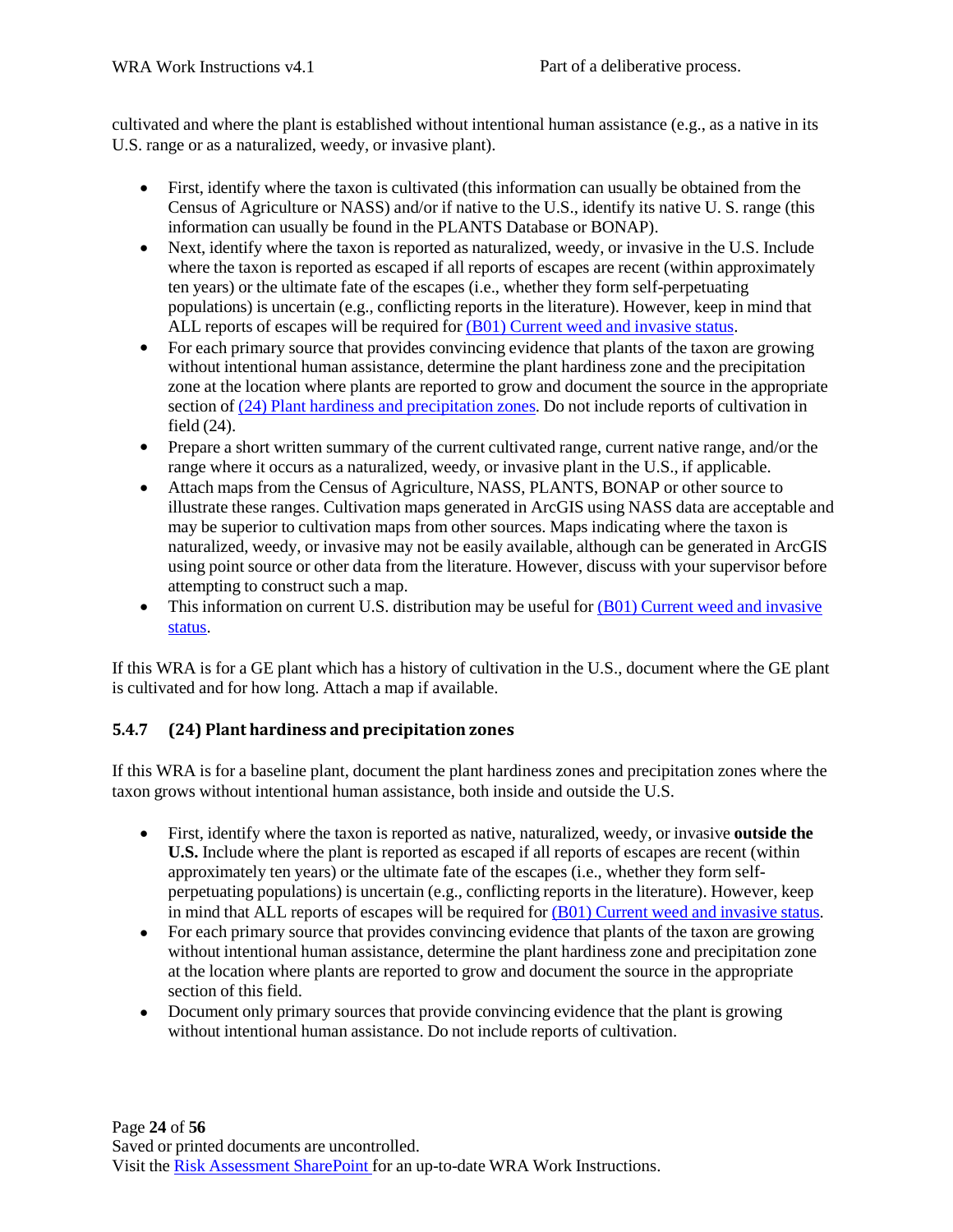#### **5.4.8 (25) PotentialU.S. geographic distribution**

If this WRA is for a baseline plant, determine where the plant has the potential to establish in the U.S. without intentional human assistance. Do not consider cultivation when determining potential distribution.

- Based on information documented in  $(24)$  Plant hardiness and precipitation zones, identify matching climates in the U.S.
- Prepare a short written summary of the information on matching climates and attach a map displaying the potential geographic distribution, based on temperature and precipitation range.
- If the plant has been cultivated in the U.S in the climate-matched area, document if and how long it has been cultivated without escape or naturalization.
- This information may be useful for (B01) Current weed and invasive status.

If this WRA is for a GE plant, determine if/how the geographic distribution might change due to the GE trait.

### **6.0 Weed risk questions – Biology**

This section addresses biological characteristics associated with weediness and invasiveness as measured by Known weediness, Competitive growth ability, Reproduction, Spread and persistence, and Stress tolerance.

### **6.1 Known weediness**

The questions in this category assess the previously established weediness of the taxon and its relatives, as measured by (B01) Current weed and invasive status and (B02) Weedy and invasive relatives. No changes are expected to the baseline risk rating for B01 and B02 due to GE traits.

#### **6.1.1 (B01) Current weed and invasive status**

- Use information from (23) Current U.S. geographic distribution to assess whether the taxon has escaped, naturalized, or demonstrated weediness or invasiveness in the U.S.
- Use information from (24) Plant hardiness and precipitation zones and (25) Potential U.S. geographic distribution to assess whether the taxon has escaped, naturalized, or demonstrated weediness or invasiveness outside the U.S. in areas that match climates in the U.S. Consider all reports of casual or escapes, not just the limited set required for the geographic background questions. Known weediness of a species in one location can predict weediness in a new location (Richardson *et al.*, 2000; Reichard, 2001; Warner *et al.*, 2003; Morse *et al.*, 2004; Caley and Kuhnert, 2006; Ellstrand *et al.*, 2010; Koop *et al.*, 2012). The risk rating for a taxon may vary among areas of the U.S. Select the highest risk rating and document the area of the U.S. to which it applies. Document any lower risk ratings for other areas.
- Plants that are native in the U.S. automatically receive a Negligible risk rating unless a) they are considered weedy in the U.S. within their native range or b) they are considered casual/escaped, naturalized, or are weedy or invasive in areas of the U.S. outside their native range, in which case they receive an appropriate higher risk rating.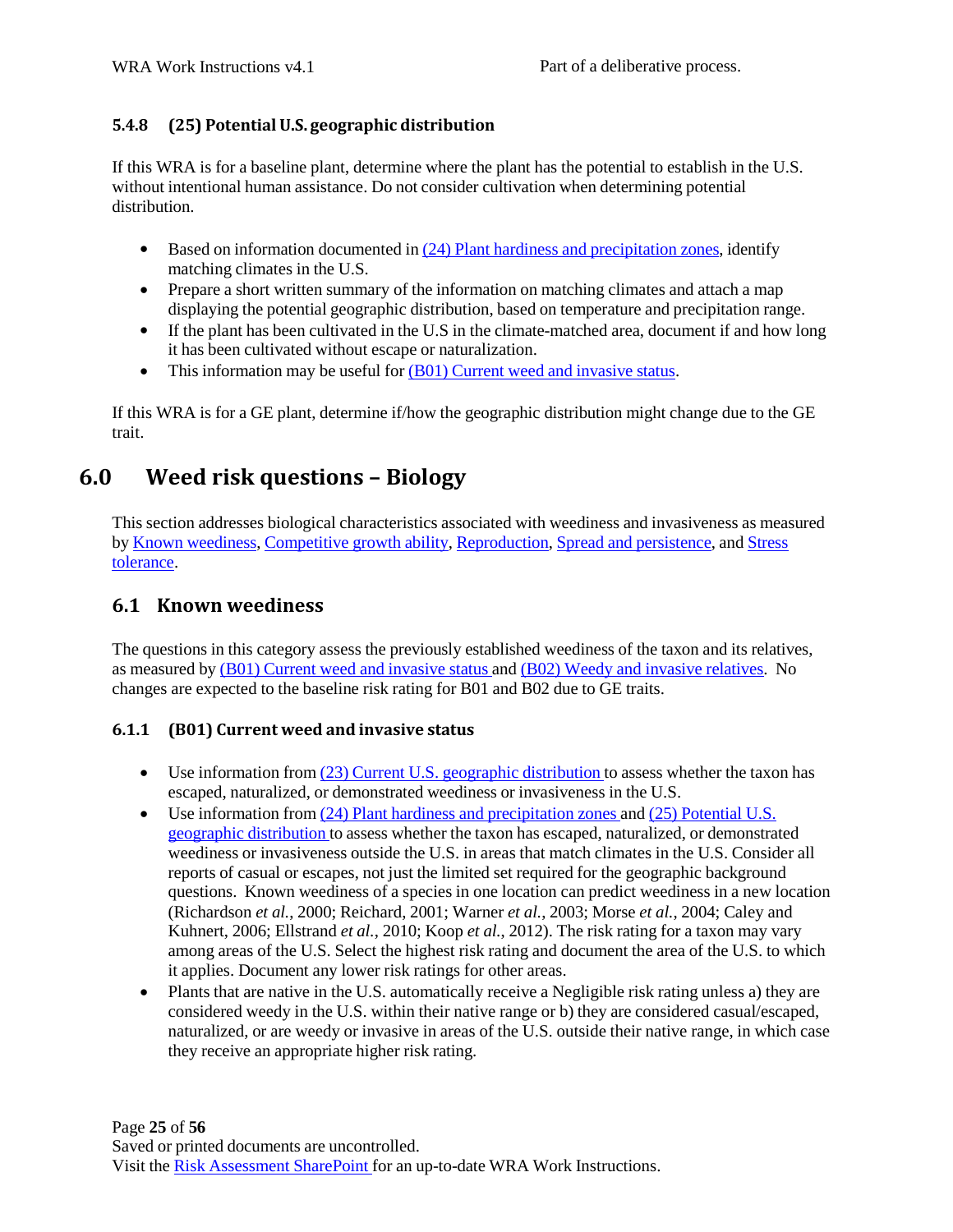- Decrease the certainty rating if the information used to support the risk rating is from outside of the U.S. A risk rating based on such data cannot receive any higher than Moderate certainty.
- The risk rating scale below is also presented as a risk rating matrix in Table 4.

#### **Rating scale**

- **Very high**. Plant is weedy or invasive anywhere in the U.S.; or the plant has been cultivated in an area of the U.S. for less than 50 years or never cultivated in the U.S *and* it is weedy or invasive in a climate-matched region elsewhere.
- High. Plant is naturalized anywhere in the U.S.; or the plant has been cultivated in an area of the U.S. for less than 50 years or never cultivated in the U.S. *and* it is naturalized in a climatematched region elsewhere, or it is weedy or invasive in a non-climate-matched region elsewhere.
- Moderate. Plant is casual or escaped anywhere in the U.S.; or the plant has been cultivated in an area of the U.S. for less than 50 years or never cultivated in the U.S. *and* it is casual or escaped in a climate-matched region elsewhere, or it is naturalized in a non-climate-matched region elsewhere. If the casual or escaped plants are from a plant that is highly domesticated, reduce the risk rating one level. If reports of casual or escaped plants in the U.S. are over 50 years old, reduce the rating one level. Note that if both of these conditions are true, the risk rating will be lowered two levels.
- **Low**. Plant has been cultivated in an area of the U.S. for less than 50 years or never cultivated in the U.S. and is not invasive, weedy, naturalized, casual or escaped in the U.S. or is casual or escaped in a non-climate-matched region elsewhere. •
- **Negligible**. Plant is not invasive, weedy, naturalized, casual or escaped anywhere in the U.S. where it has been cultivated for more than 50 years, *or* the plant has been cultivated in an area of the U.S. for less than 50 years or never cultivated in the U.S. *and* it is not invasive, weedy, naturalized, casual or escaped in any climate-matched region elsewhere. •

| Highest reported stage of invasion | Cultivated in U.S.     | Cultivated in U.S.    |
|------------------------------------|------------------------|-----------------------|
| for taxa being assessed            | $> 50$ years           | $< 50$ years or never |
| Weedy/Invasive in U.S.             | Very High              | Very High             |
| Weedy/Invasive in Climate-         | N/A                    | Very High             |
| Matched Region Elsewhere           |                        |                       |
| (CMRE)                             |                        |                       |
| Weedy/Invasive in non-CMRE         | N/A                    | High                  |
| Naturalized in U.S.                | High                   | High                  |
| Naturalized in CMRE                | N/A                    | High                  |
| Naturalized in non-CMRE            | N/A                    | Moderate              |
| Casual/Escape in U.S.              | Moderate <sup>ab</sup> | Moderate <sup>a</sup> |
| Casual/Escape in CMRE              | N/A                    | Moderate <sup>a</sup> |
| Casual/Escape in non-CMRE          | N/A                    | Low <sup>a</sup>      |
| Not weedy/invasive/naturalized/    | Negligible             | Low                   |
| casual/escaped in U.S.             |                        |                       |
| Not weedy/invasive/naturalized/    | N/A                    | Negligible            |
| casual/escaped in CMRE             |                        |                       |

**Table 4.** Risk rating matrix for (B01) Current weed and invasive status.

Page **26** of **56** Saved or printed documents are uncontrolled. Visit the Risk Assessment SharePoint for an up-to-date WRA Work Instructions.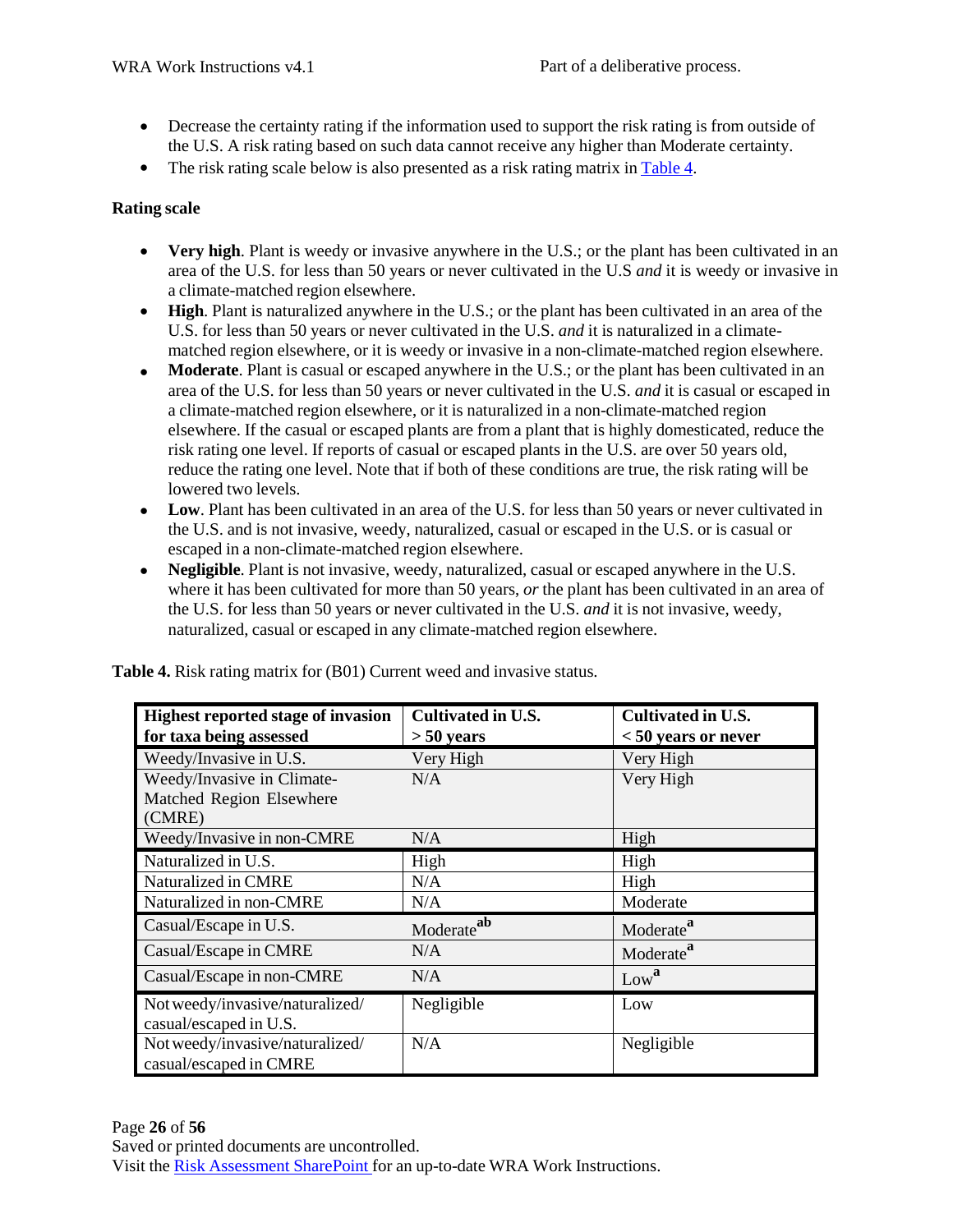- **a** If casual/escaped plants are from a taxon that is highly domesticated, reduce risk rating one level.
- **b** If reports of casual/escaped plants in the U.S. are over 50 years old, reduce risk rating one level.

#### **6.1.2 (B02) Weedy and invasive relatives**

- Assess whether the plant has relatives that are weedy or invasive in the United States or elsewhere.
- Plants with relatives that are weedy or invasive may have an increased propensity for weediness or invasiveness. Plants that produce weedy or invasive hybrids pose increased weed risk (Pheloung *et al.*, 1999; Morse *et al.*, 2004; Ellstrand *et al.*, 2010; Koop *et al.*, 2012).

#### **Rating scale**

- **Very high**. Conspecific plant is weedy or invasive.
- **Moderate**. Congeneric plant is weedy or invasive.
- **Negligible**. No weedy or invasive congeners, conspecifics or plant is highly domesticated. Highly domesticated plants are plants that have been intentionally selected by humans over many generations for traits that have likely reduced their weediness. Supporting evidence must be documented in order to assign a Negligible risk rating due to domestication of the plant.

### **6.2 Competitive growth ability**

The questions in this section assess the taxon and GE variety's competitive growth ability, as measured by (B03) Ability to establish, (B04) Dense thickets or monospecific stands, (B05) Shade tolerance, and (B06) Life form and growth habit.

#### **6.2.1 (B03) Ability to establish**

- Assess whether seedlings and dispersed vegetative propagules could establish in existing vegetation (e.g., crops, pastures, grasslands, wetlands, shrublands, forest, native and naturalized vegetation) (Morse *et al.*, 2004; Pyšek and Richardson, 2007; Barney and DiTomaso, 2008; Virtue, 2008; VIC DPI, 2009; Keese *et al.*, 2013).
- This question addresses the ability of individual plants to establish, not the ability of the plant to establish a self-perpetuating population. However, in the absence of other evidence, the establishment of a self-perpetuating population can be an indirect indicator of the ability of individual plants to establish. Consider establishment ability within the type of land uses and habitats in which the plant occurs (see Table 5). Where the plant occurs in more than one land use, select the highest risk rating among all land use categories.

#### **Search tips**

- Volunteer information from various climates can inform this rating.
- You can find information on seedling vigor in the Conservation Plant Characteristics documents in the USDA PLANTS Database or in the literature.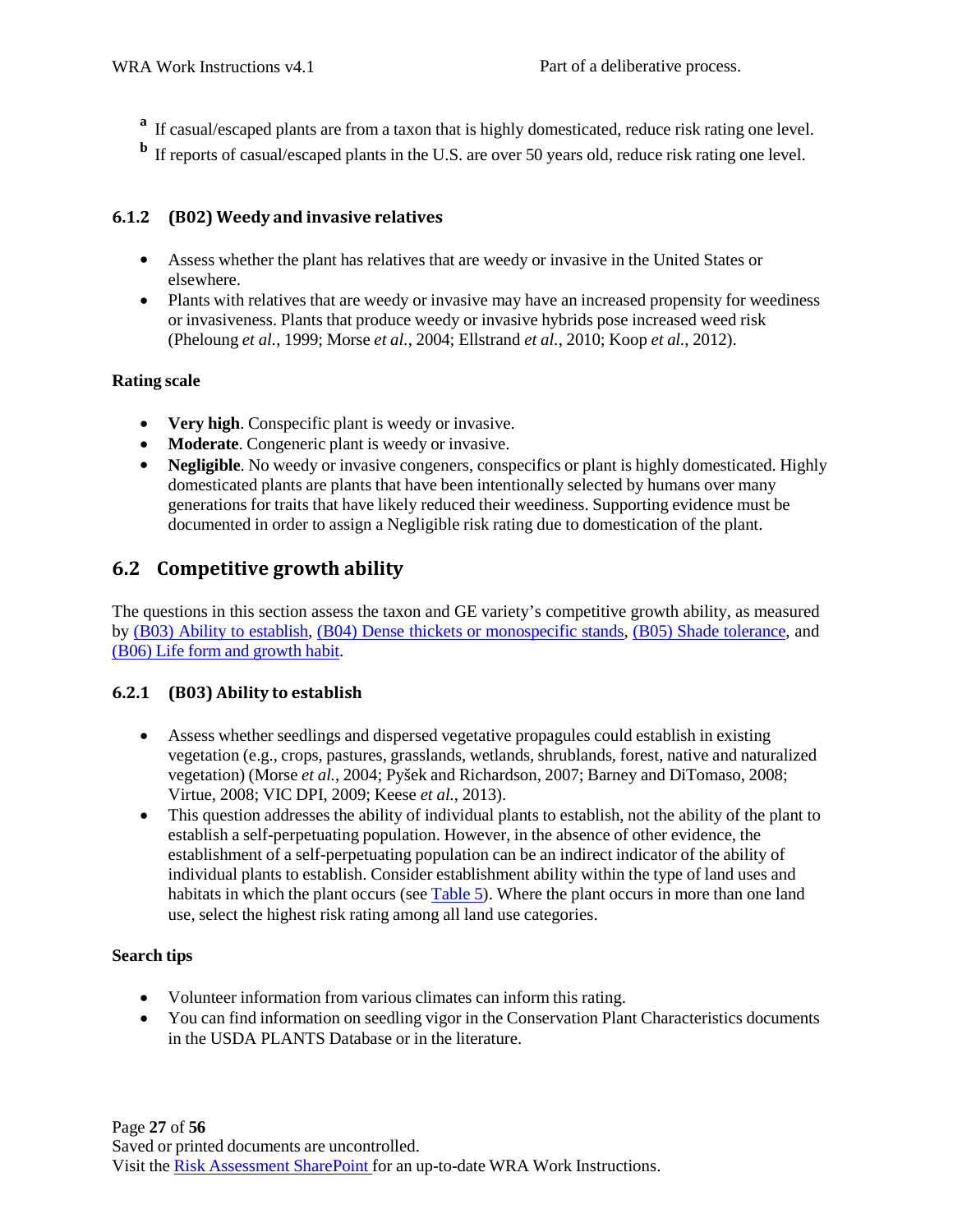#### **Rating scale**

- **Very high**. Seedlings readily establish in dense or well-established vegetation with intense competition from other plant taxa (e.g., healthy, mature native plant communities and wellestablished naturalized vegetation).
- High. Seedlings establish in less dense, relatively intact vegetation with high competition from other plant taxa (e.g., vigorously growing crops with closed canopies; well-managed and regularly overseeded pastures; established native and naturalized vegetation with only minor disturbance or sparse distribution of small gaps and openings).
- **Moderate**. Seedlings mainly establish in open or moderately disturbed vegetation with moderate competition from other plant taxa (e.g., developing crops with open canopies; moderately grazed pastures and rangelands; regenerating native or naturalized vegetation with a moderate distribution of gaps and openings; some wildlife corridors). •
- Low. Seedlings mainly establish in very open or highly disturbed vegetation with little competition from other plant taxa (e.g., recently planted ground, very young or poorly growing crops, heavily grazed pastures or rangelands, highly degraded or disturbed native or naturalized vegetation, roadsides, utility right-of-ways, areas impacted by humans such as tourist areas or campsites).
- Negligible. Seedlings require mainly bare ground to establish, including removal of stubble/leaf litter, with little or no competition from other plant taxa (e.g., cultivation, overgrazing, hot fires, herbicide burndown, long-term floods or droughts); or seedlings require intentional human assistance to establish, such as the deliberate addition of specific nutrients or water.

#### **6.2.2 (B04) Dense thickets or monospecific stands**

- Assess whether the plant could grow in dense thickets or monospecific stands without intentional human assistance (Tye, 2001; Brunel *et al.*, 2012; Koop *et al.*, 2012).
- Dense thickets are plants that grow close together such that they exclude most other organisms.
- Monospecific stands are areas of plant growth that are dominated by a single type of plant.
- Plants that grow in dense thickets or in monospecific stands may be able to outcompete crops and wild plants for water, light, nutrients, and space.

#### **Rating scale**

- **Very high**. Plant can grow in dense thickets or monospecific stands without intentional human assistance.
- Negligible. Plant cannot grow in dense thickets or monospecific stands, or only grow in dense thickets or monospecific stands with intentional human assistance.

#### **6.2.3 (B05) Shade tolerance**

- Assess whether the plant can tolerate low light levels with no direct light at some stage of its life cycle. Consideration of the taxon's ecological niche may help address this question. (Koop et al., 2012; Pheloung et al., 1999).
- Consideration of the effects of shade on propagule production may also help address this question. However, low propagule production or fecundity is a plant feature associated with increased shade tolerance (Valladares and Niinemets, 2008), so consider relative propagule production, rather than absolute, if you can find data comparing responses to light gradients.

#### Page **28** of **56**

Saved or printed documents are uncontrolled. Visit the Risk Assessment SharePoint for an up-to-date WRA Work Instructions.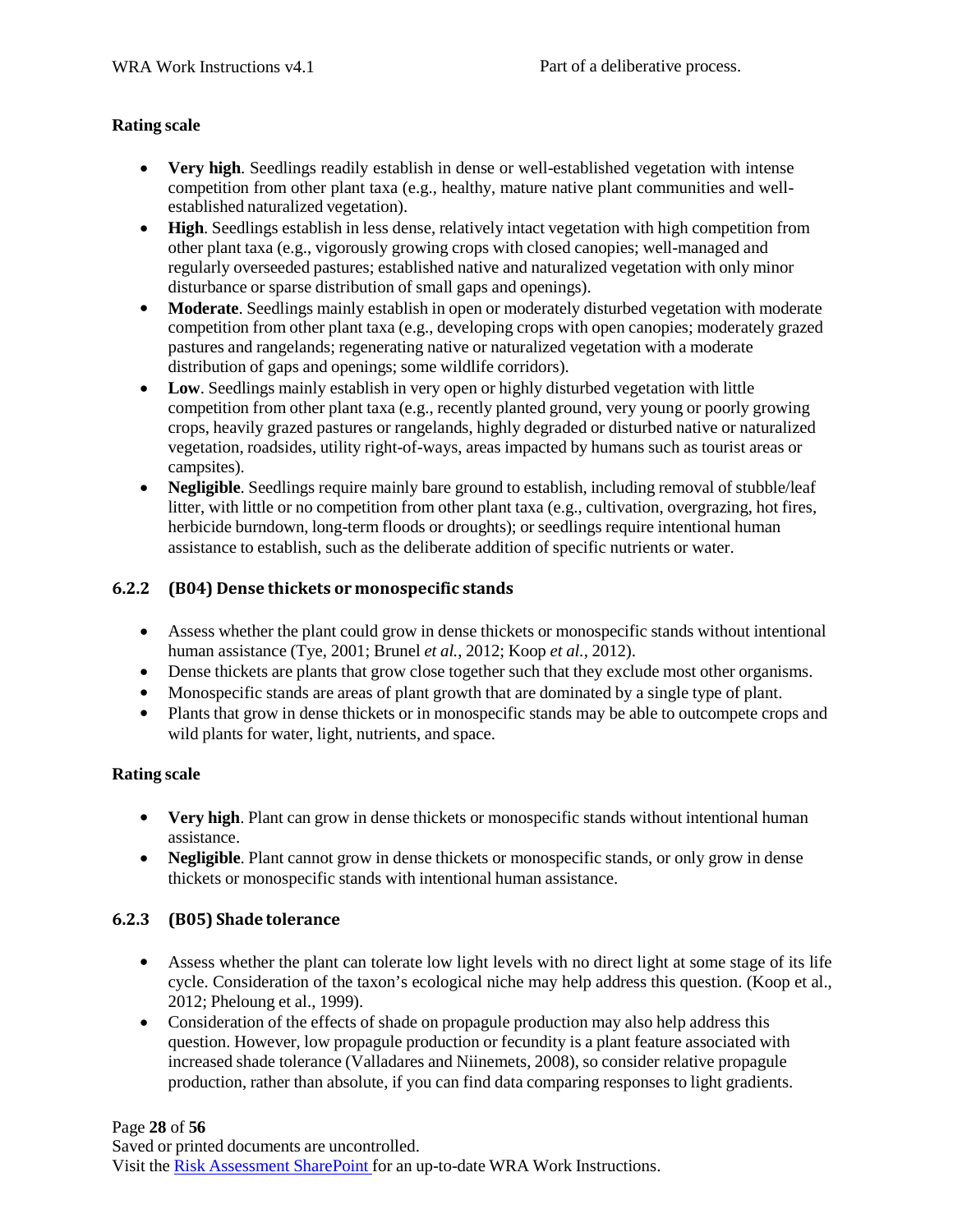#### **Rating scale**

- **Very high**. Plant can grow in full shade at any stage in the life cycle; or exposure to low light levels causes only a small to moderate reduction in propagule production.
- Negligible. Plant requires full or partial sun; or exposure to low light levels causes a major reduction in propagule production.

#### **6.2.4 (B06) Life form and growth habit**

• Assess if the plant is a grass, aquatic, or N-fixing woody plant, or has a climbing or rosetting growth habit.

#### **Rating scale**

- **Very high**. The plant is a grass, aquatic, or N-fixing woody plant, or has a climbing or rosetting growth habit.
- Negligible. The plant is not a grass, aquatic, or N-fixing woody plant, or does not have a climbing or rosetting growth habit.

#### **6.3 Reproduction**

The questions in this section assess the reproductive ability of the taxon and GE variety without intentional human assistance, as measured by (B07) Time to reproductive maturity and (B08) Reproductive potential.

#### **6.3.1 (B07) Time to reproductive maturity**

- Assess the plant's time to reproductive maturity without intentional human assistance (Warner *et al.*, 2003; Morse *et al.*, 2004; Skurka Darin *et al.*, 2011; Koop *et al.*, 2012; Keese *et al.*, 2013). Time to reproductive maturity is the time needed from germination or rooting of a new plant to production of seed, vegetative propagules or clones capable of independent growth.
- Do not assume that a plant cannot reproduce in its first year just because it is a biennial or perennial.
- Do not consider multiple reproductive cycles that result only from replanting by humans.
- Only consider asynchronous seed production if it results in multiple generations per year.

#### **Search tips**

• If the databases are not helpful, search for the plant name and years flower, years seed, annual, or perennial.

#### **Rating scale**

• **Very high**. Multiple generations per year are possible. This is uncommon for plants reproducing by seed, but some vegetatively reproducing plants may produce multiple generations in a year.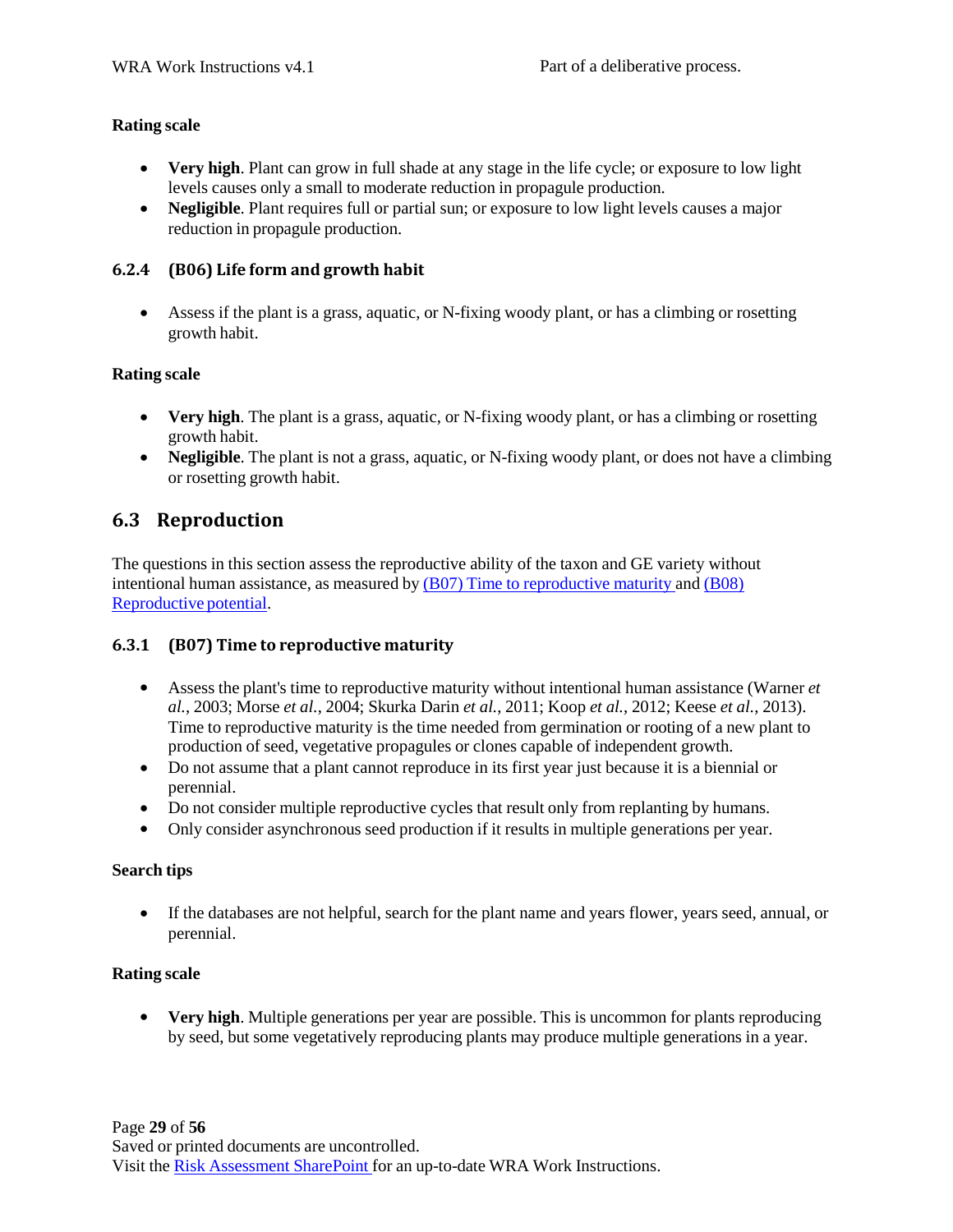- **High**. Plants reach reproductive maturity within one year and have only one generation per year. Include plants that germinate, grow, and reproduce quickly, but have perennating parts or seeds that remain dormant for the rest of the year.
- Moderate. Plants reach reproductive maturity in two to three years.
- Low. Plants require more than three years to reach reproductive maturity.
- Negligible. Plants require human assistance to reach reproductive maturity.

#### **6.3.2 (B08)Reproductive potential**

- Assess the sexual and vegetative reproductive potential of the plant without intentional human assistance, as measured by propagules per square meter (Koop *et al.*, 2012; Keese *et al.*, 2013).
- Reproductive potential applies only to viable seeds and distinct individuals that could grow apart from the parent plant.
- Vegetative reproduction potential may include new plants that develop from rhizomes, stolons, roots, or stems that root at the nodes, as well as new plants sprouting from fragments of an adult plant, and other means of vegetative reproduction.
- Do not consider vegetative reproduction caused by humans.

#### **Search tips**

- Use quantitative information from three or more sources when available, because single sources can vary greatly on this question.
- Search for the plant name and the term seed production.
- There are multiple ways to determine propagules per square meter. Examples: a) the literature provides the number directly; b) calculate from data on propagules/plant and plants/unit area; c) calculate from data on propagules/plant and crown area/plant; d) calculate from weight of propagules/unit area and individual propagule weight.
- Data from highly controlled artificial conditions should not be used for this question (e.g., incubator, greenhouse), but data from managed agricultural fields may be used with lower certainty. Data from studies of the effect of weed competition on crop yield may be especially useful as an indirect measure of the potential yield of some cultivated taxa when growing without intentional human assistance.

#### **Rating scale**

- **Very high**. Plants produce more than 1,000 viable seeds or more than 10 plants vegetatively per square meter per year.
- Moderate. Plants produce 10 to 1,000 viable seeds or 2 to 10 plants vegetatively per square meter per year.
- Negligible. Plants produce 9 or fewer viable seeds, 1 or fewer new plants vegetatively per square meter per year, or require intentional human assistance to reproduce.

#### **6.4 Spread and persistence**

The questions in this section assess whether the taxon and GE variety could spread over large areas and persist over time without intentional human assistance, as measured by (B09) Propagule dispersal, (B10) Dormancy, and (B11) Regeneration.

Page **30** of **56** Saved or printed documents are uncontrolled. Visit the Risk Assessment SharePoint for an up-to-date WRA Work Instructions.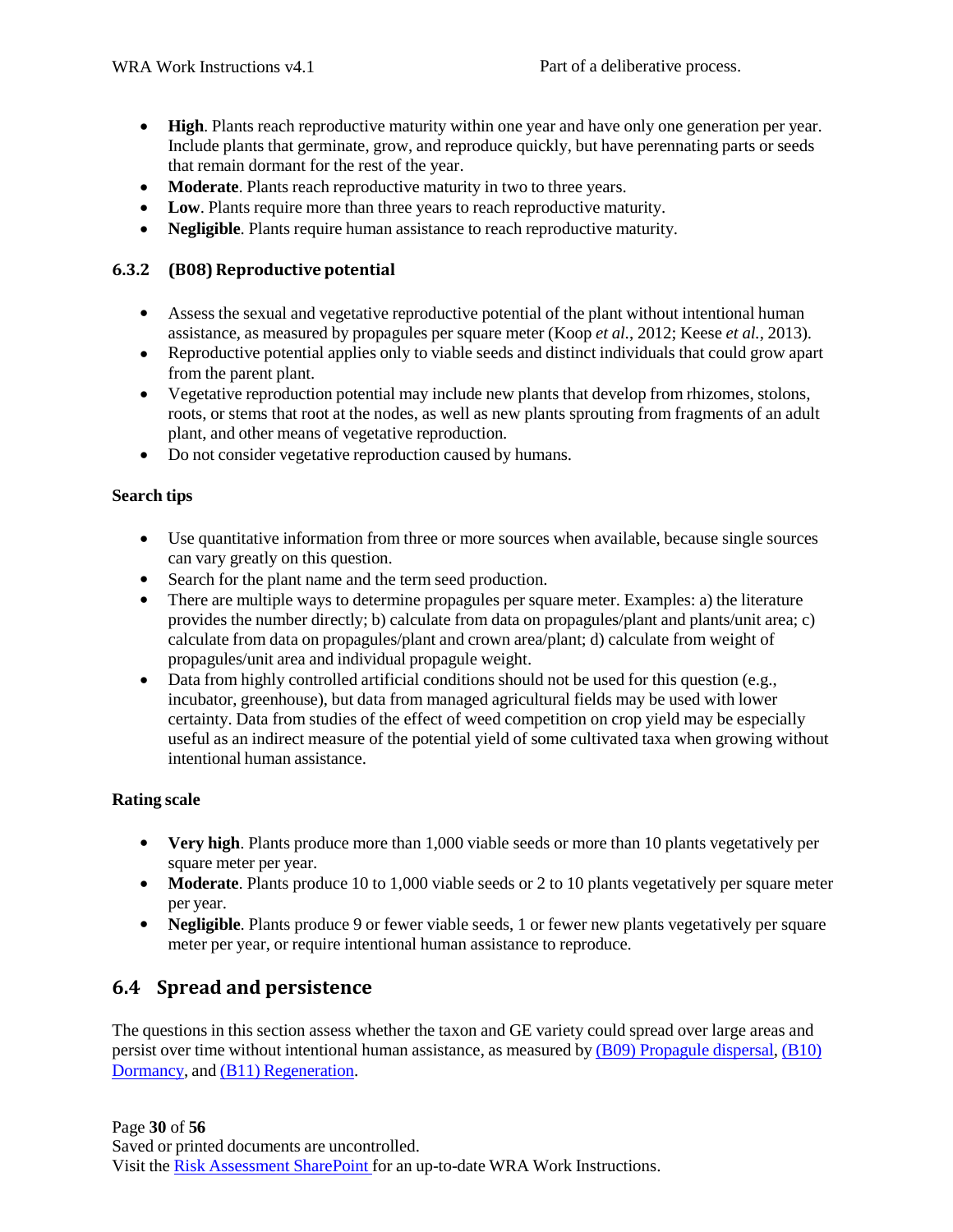#### **6.4.1 (B09) Propagule dispersal**

- Assess the plant's potential to spread viable propagules without intentional human assistance (van der Pijl, 1982; Forcella, 1985; Willson, 1993; Higgins and Richardson, 1999; Pheloung *et al.*, 1999; Warner *et al.*, 2003; Morse *et al.*, 2004; Brunel *et al.*, 2012; Koop *et al.*, 2012; Keese *et al.*, 2013).
- Pollen is not a propagule.
- Consider natural dispersal mechanisms that can spread propagules (water, wind, birds, mammals, etc.), and unintentional human-mediated dispersal (clothing, agricultural machinery, tires, etc.).
- Do not consider intentional human-mediated movement of propagules. •
- You can use morphological adaptations for dispersal in the absence of direct evidence for dispersal, but with a lower certainty rating. Morphological adaptations for seed dispersal include, but are not limited to: water dispersal with waterproof outer structures or structures that increase buoyancy; wind dispersal with very light seeds, hairs, wings, or a pappus; dispersal by birds and mammals with fleshy fruits or arils; barbs, spines or other structures that adhere to fur, feathers, or clothing.

#### **Search tips**

• The PLANTS Database information on seed spread rate may help inform your answer.

#### **Rating scale**

- **Very high**. Documented evidence for regular (versus sporadic) long-distance (>1 km) dispersal by any means that results in reproductive offspring.
- High. Dispersal by three or more classes of natural vectors (i.e., wind, birds, other highly mobile animals, or flowing water), without documented evidence for regular long-distance dispersal.
- Moderate. Dispersal by one or two classes of natural vectors (i.e., wind, birds, other highly mobile animals, or flowing water), without documented evidence for regular long-distance dispersal.
- Low. Dispersal by animals with small ranges (e.g., ants, mice), unintentional movement by humans nearby (e.g., agricultural equipment), short distance dispersal by water, or by explosive dispersal by plants (e.g., *Euphorbia*); without documented evidence for regular long-distance dispersal.
- Negligible. Propagules mainly spread by gravity or require intentional human assistance to disperse.

#### **6.4.2 (B10) Dormancy**

- Assess whether propagules could remain dormant in the soil or canopy (i.e., forming a seed bank, long-lived bulbs or rhizomes) for greater than 12 months without intentional human assistance (Thompson *et al.*, 1997; Baskin and Baskin, 1998b; 1998a; Koop *et al.*, 2012).
- Dormancy is a mechanism to prevent germination during unsuitable ecological conditions or to allow plants to extend germination over a period of years, and may have physical, physiological, and morphological aspects.
- Long-term propagule viability in the environment may increase weedy or invasive potential because the plant can escape unfavorable conditions.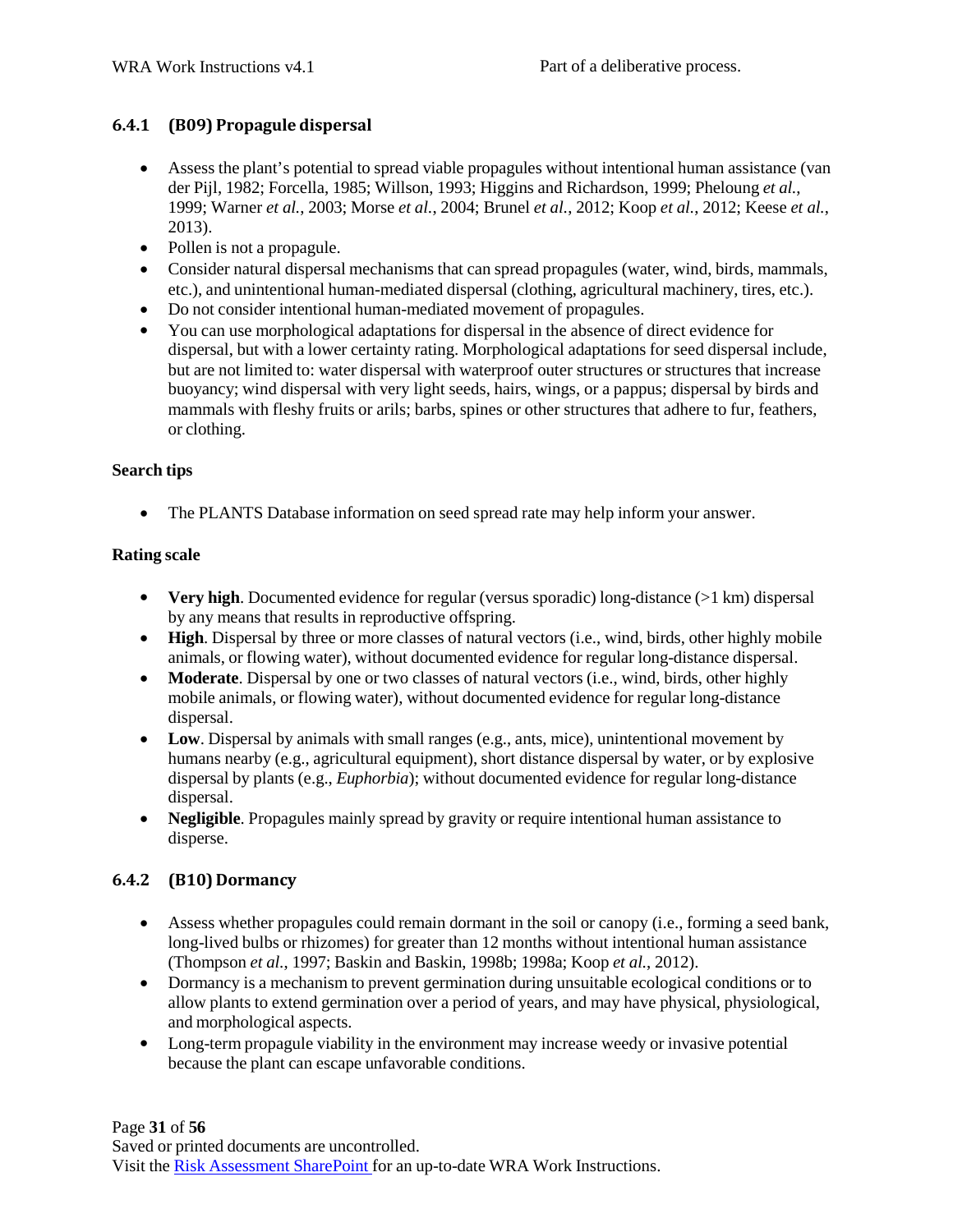• If propagules have variability in dormancy in different environments, select the environment with the highest rating scale and describe the variability in your response.

#### **Search tips**

- Search for the plant name and dormancy, storage, bank, recalcitrant germination, or viability years.
- Do not use data from highly controlled artificial conditions (e.g., seed stored in liquid nitrogen can remain viable indefinitely).
- Literature consensus that propagules lack dormancy can support a negligible rating in the absence of specific data.

#### **Rating Scale**

- **Very high**. More than 1% of propagules remain dormant and viable without intentional human assistance for greater than 12 months, or propagules require dormancy-breaking treatment in order to germinate.
- **Negligible**. Less than 1% of propagules are viable after 12 months.

#### **6.4.3 (B11)Regeneration**

- Assess whether the plant is able to regenerate without intentional human assistance after removal of most of its biomass by mutilation, cultivation, herbivory, or fire (Warner *et al.*, 2003; Morse *et al.*, 2004; Koop *et al.*, 2012). This includes resprouting, coppicing, and suckering.
- Do not consider seasonal changes (e.g., winter dieback) or growing from seeds or bulbs.

#### **Search tips**

• Search for the plant name and regeneration, resprout, coppicing, suckering, or ratoon.

#### **Rating scale**

- **Very high**. Plants are able to regenerate without intentional human assistance when broken, cut, grazed, or burned. Plants adapted to biomass loss through grazing, browsing, or fire pressure should receive a high risk rating.
- Negligible. Plants are not able to regenerate without intentional human assistance when broken, cut, grazed, or burned.

#### **6.5 Stress tolerance**

The questions in this section assess whether the taxon and GE variety could survive to reproduction without intentional human assistance despite various stressors, as measured by (B12) Flood or drought tolerance, (B13) Tolerance to poor soils, (B14) Cold tolerance, and (B15) Biotic stress tolerance.

Because stress tolerance can be a complex trait, the certainty rating should be lower than Very high unless there is strong documented evidence supporting a Very high rating. If tolerance to a specific stress is the intended GE trait, select the highest risk rating unless evidence has been provided otherwise. Consider

Page **32** of **56** Saved or printed documents are uncontrolled. Visit the Risk Assessment SharePoint for an up-to-date WRA Work Instructions.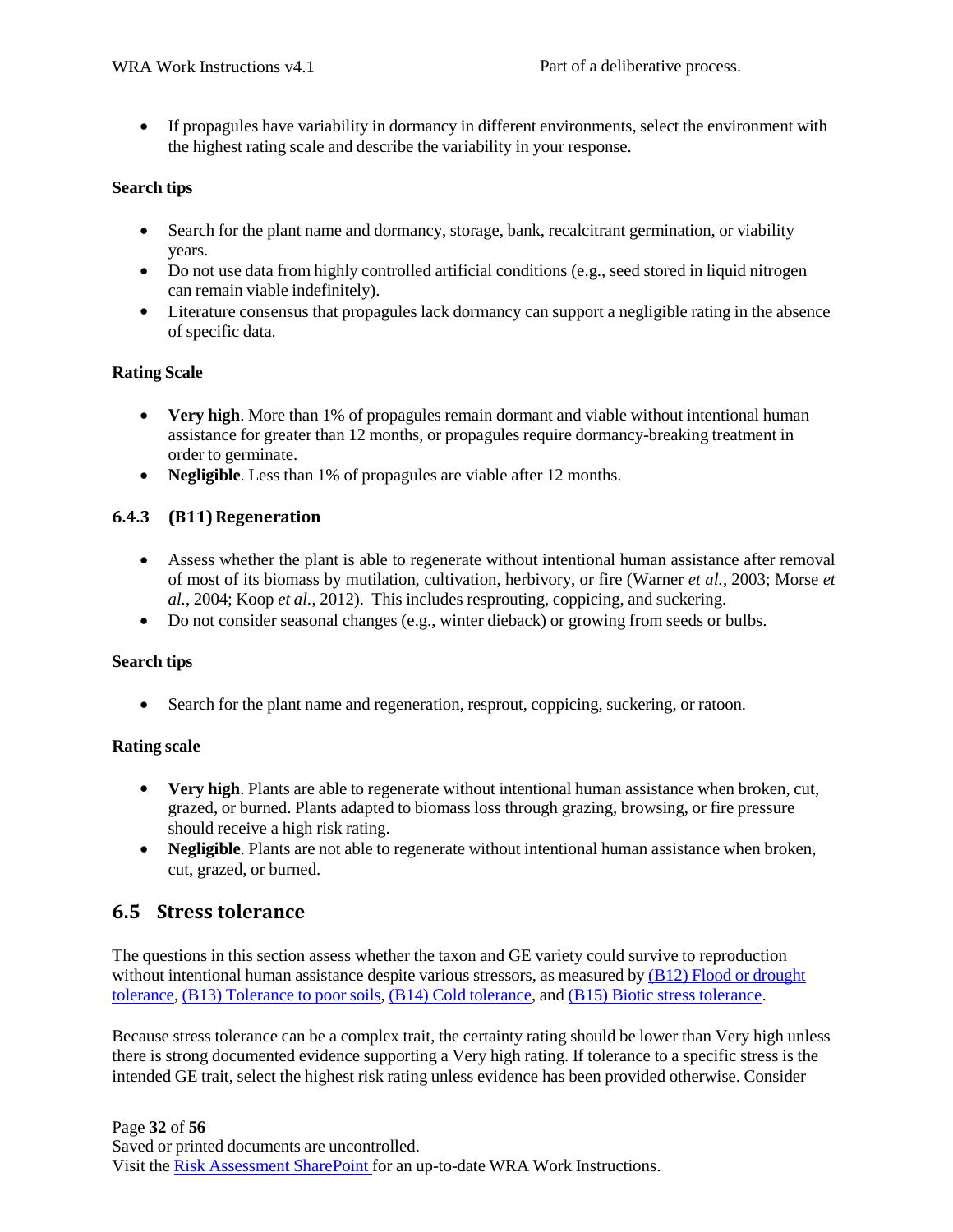tolerance found in the non-GE plant as well as due to the GE trait. For perennials, reproduction need not occur in the same year the stress was encountered.

#### **6.5.1 (B12)** Flood or drought tolerance

- Assess the plant's ability to survive to reproduction in flood or drought conditions without intentional human assistance (Kartesz, 2013; Koovers, 2015).
- Plants use a variety of mechanisms to achieve drought tolerance. Desiccation tolerance is an extreme degree of drought tolerance.
- Because stress tolerance can be a complex trait, the certainty rating should be lower than Very high unless there is strong documented evidence supporting a Very high rating.
- If tolerance to a specific stress is the intended GE trait, select the highest risk rating unless evidence has been provided otherwise.
- Consider tolerance found in the non-GE plant as well as due to the GE trait.
- For perennials, reproduction need not occur in the same year the stress was encountered.

#### **Search tips**

- Precipitation bands (National Atlas of the U.S., 2005) and global and domestic distribution in the absence of irrigation may inform the rating of this question, when compared with the known range of the species.
- Volunteer information from various locations can inform this rating.

#### **Rating scale**

- **Very high**. Plant could survive to reproduction with only minor, if any, reductions in propagule production in prolonged periods of drought or flood, or has low water demand or high water use efficiency.
- Moderate. Plant could survive to reproduction with moderate reductions in propagule production in intermittent periods of drought or flood.
- Negligible. Plant cannot survive to reproduction in drought or flood conditions, or requires intentional human assistance to survive to reproduction in drought or flood conditions.

#### **6.5.2 (B13) Tolerance to poor soils**

- Assess the plant's soil requirements and ability to survive to reproduction in poor soils without intentional human assistance such as addition of fertilizers (Standards Australia and Standards New Zealand, 2006; Stone *et al.*, 2008; Kartesz, 2013).
- Good soils have characteristics such as high organic matter content; good texture with large pore spaces for adequate air infiltration and water movement; can hold a reasonable supply of water and nutrients; ease of tillage; and low impedance to seedling emergence and root penetration (Whiting *et al.*, 2011). Poor soils have characteristics such as low organic matter; inadequate nutrients; poor texture (e.g., particles too large or too small) or structure (e.g., soil is compacted or waterlogged) (Swanson); or contamination with harmful compounds (e.g., salt, arsenic).
- Because stress tolerance can be a complex trait, the certainty rating should be lower than Very high unless there is strong documented evidence supporting a Very high rating.
- If tolerance to a specific stress is the intended GE trait, select the highest risk rating unless evidence has been provided otherwise.

#### Page **33** of **56**

Saved or printed documents are uncontrolled. Visit the Risk Assessment SharePoint for an up-to-date WRA Work Instructions.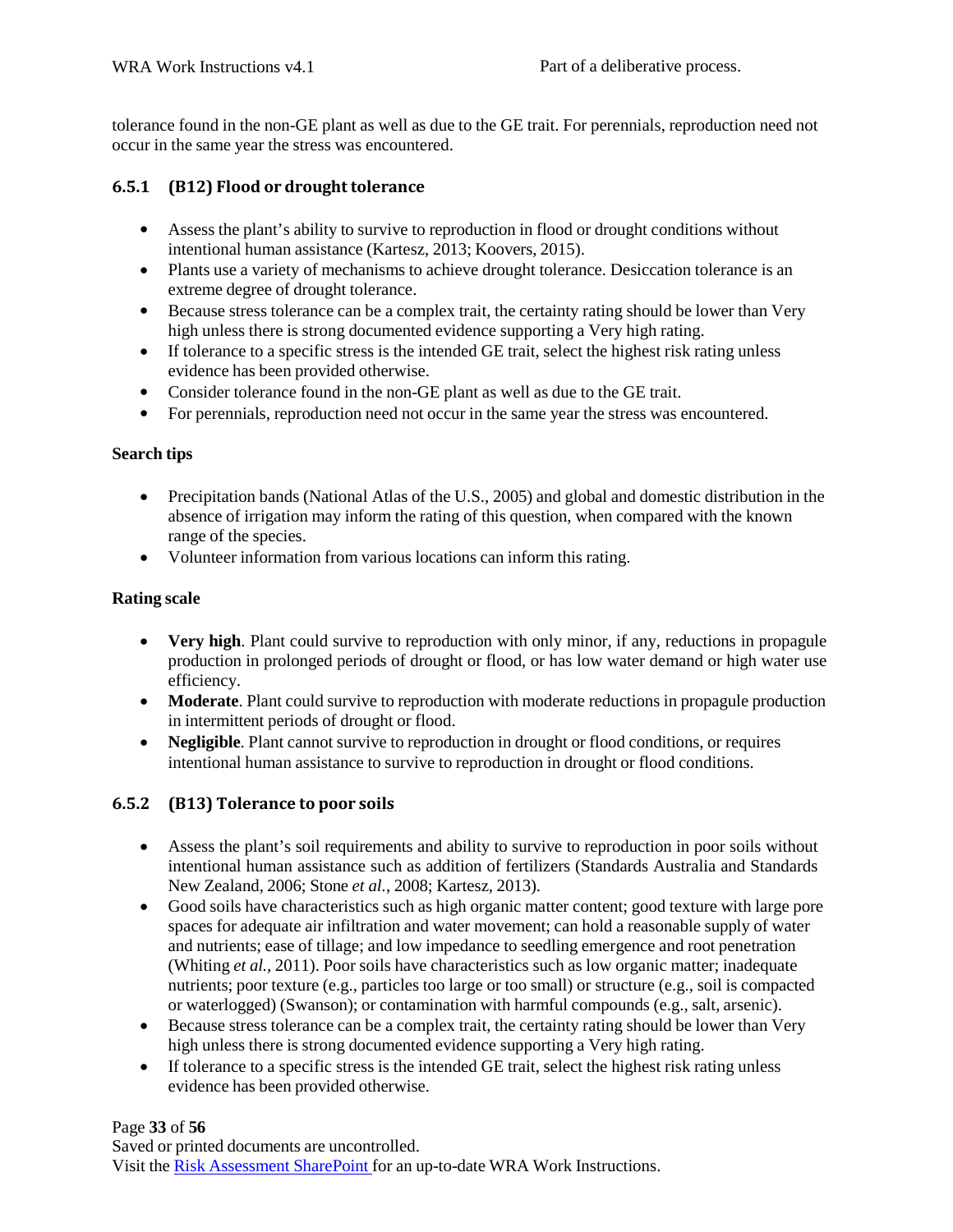- Consider tolerance found in the non-GE plant as well as due to the GE trait.
- For perennials, reproduction need not occur in the same year the stress was encountered.

#### **Search tips**

- Maps of global soil regions may inform the rating of this question, when compared with the known range of the plant.
- Volunteer information from various locations can inform this rating.

#### **Rating scale**

- **Very high**. Plant could survive to reproduction with only minor, if any, reductions in propagule production in low nutrient or otherwise poor soils; or the plant could produce ample propagules in a wide range of soil types.
- Moderate. Plant could survive to reproduction with moderate reductions in propagule production in low nutrient or otherwise poor soils.
- Negligible. Plant cannot survive to reproduction without intentional human assistance (e.g., specific additions of nutrients to soils), or require a specific type of soil, or nutrient-rich soils that are low in harmful compounds.

#### **6.5.3 (B14) Cold tolerance**

- Assess the plant's ability to survive to reproduction or over winter in cold temperatures without intentional human assistance (Goodwin *et al.*, 1999; Magarey *et al.*, 2008; Koop *et al.*, 2012; Kartesz, 2013). Do not consider dormancy of propagules as cold tolerance.
- Cold tolerant plants can have a wide geographic survival range, long growing season, or reduced impact of cold temperatures on plant germination or growth.
- Cold tolerance can be due to adaptations that allow survival through short periods of cold temperatures, acclimation (hardening) to longer periods of cold temperatures, growth throughout cold temperatures, or postponement of growth until temperatures become amenable for growth. For annuals to be considered cold-tolerant, they must be able to withstand cold temperatures before senescence.
- Because stress tolerance can be a complex trait, the certainty rating should be lower than Very high unless there is strong documented evidence supporting a Very high rating.
- If tolerance to a specific stress is the intended GE trait, select the highest risk rating unless evidence has been provided otherwise.
- Consider tolerance found in the non-GE plant as well as due to the GE trait.
- For perennials, reproduction need not occur in the same year the stress was encountered.

#### **Search tips**

- Global and domestic distribution may be helpful in determining cold tolerance.
- For trees, shrubs, perennials, and biennials, USDA Plant Hardiness Zones (USDA-ARS, 2012) may also be helpful, when compared with the known range of the plant.
- Volunteer information from various locations can inform this rating.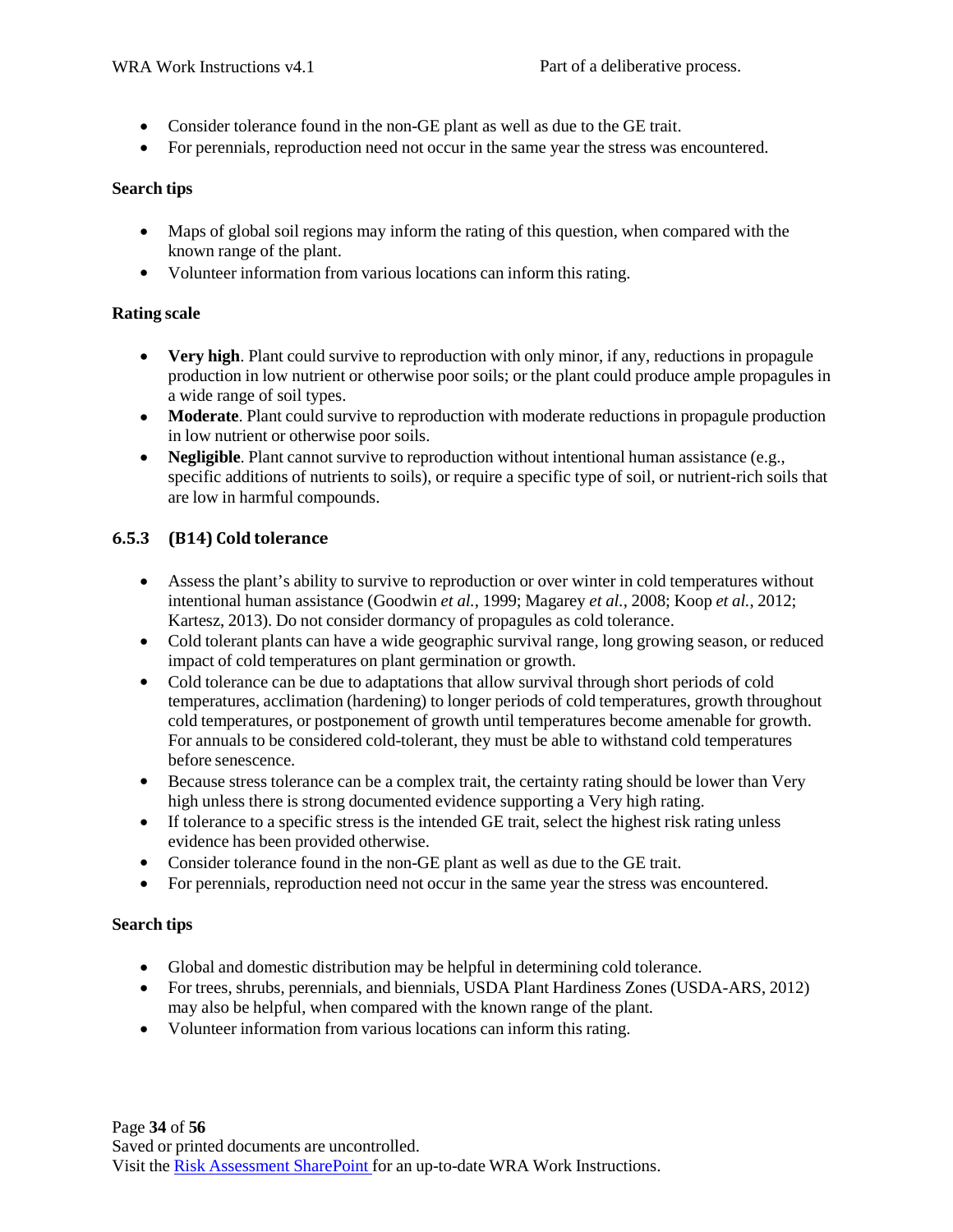#### **Rating scale**

- **Very high**. Plant could survive to reproduction with only minor, if any, reductions in propagule production in heavy frosts or temperatures severely below freezing (<28°F).
- Moderate. Plant could survive to reproduction with moderate reductions in propagule production in light frosts or temperatures at or moderately below freezing (28° to 33°F).
- Negligible. Plant cannot survive to reproduction in frosts or freezing temperatures (<33°F) without intentional human assistance.

#### **6.5.4 (B15) Biotic stress tolerance**

- Assess the plant's ability to survive to reproduction under the pressures of herbivory or pathogens without intentional human assistance (Raghu *et al.*, 2006; Ellstrand *et al.*, 2010; Davis *et al.*, 2011; Keese *et al.*, 2013; Richardson, 2013).
- Because stress tolerance can be a complex trait, the certainty rating should be lower than Very high unless there is strong documented evidence supporting a Very high rating.
- If tolerance to a specific stress is the intended GE trait, select the highest risk rating unless evidence has been provided otherwise.
- Consider tolerance found in the non-GE plant as well as due to the GE trait.
- For perennials, reproduction need not occur in the same year the stress was encountered.

#### **Rating scale**

- **Very high**. Herbivores or pathogens could not reduce the plant's ability to survive to reproduction, causing only minor, if any, reduction in propagule production. This rating may apply to exotic plants in the absence of their native herbivores and pathogens.
- Moderate. Herbivores or pathogens could reduce the plant's ability to survive to reproduction or cause a moderate reduction in propagule production.
- Negligible. Herbivores or pathogens could prevent the plant from surviving to reproduction without intentional human assistance.

### **6.6 Other weediness traits**

Over time, as more WRAs are conducted, additional weediness characteristics may be identified and additional questions may be added. This question is designed to capture any potential additional weediness characteristics.

#### **6.6.1 (B16) Other biology weediness traits**

- Assess any other characteristics (baseline or GE) that could increase the taxon or GE variety's ability to establish, persist, and spread without intentional human assistance that have not been accounted for in the questions above.
- Documentation is required for any response other than negligible risk and high or very high certainty.
- Be sure that any information provided here is not better suited for another question.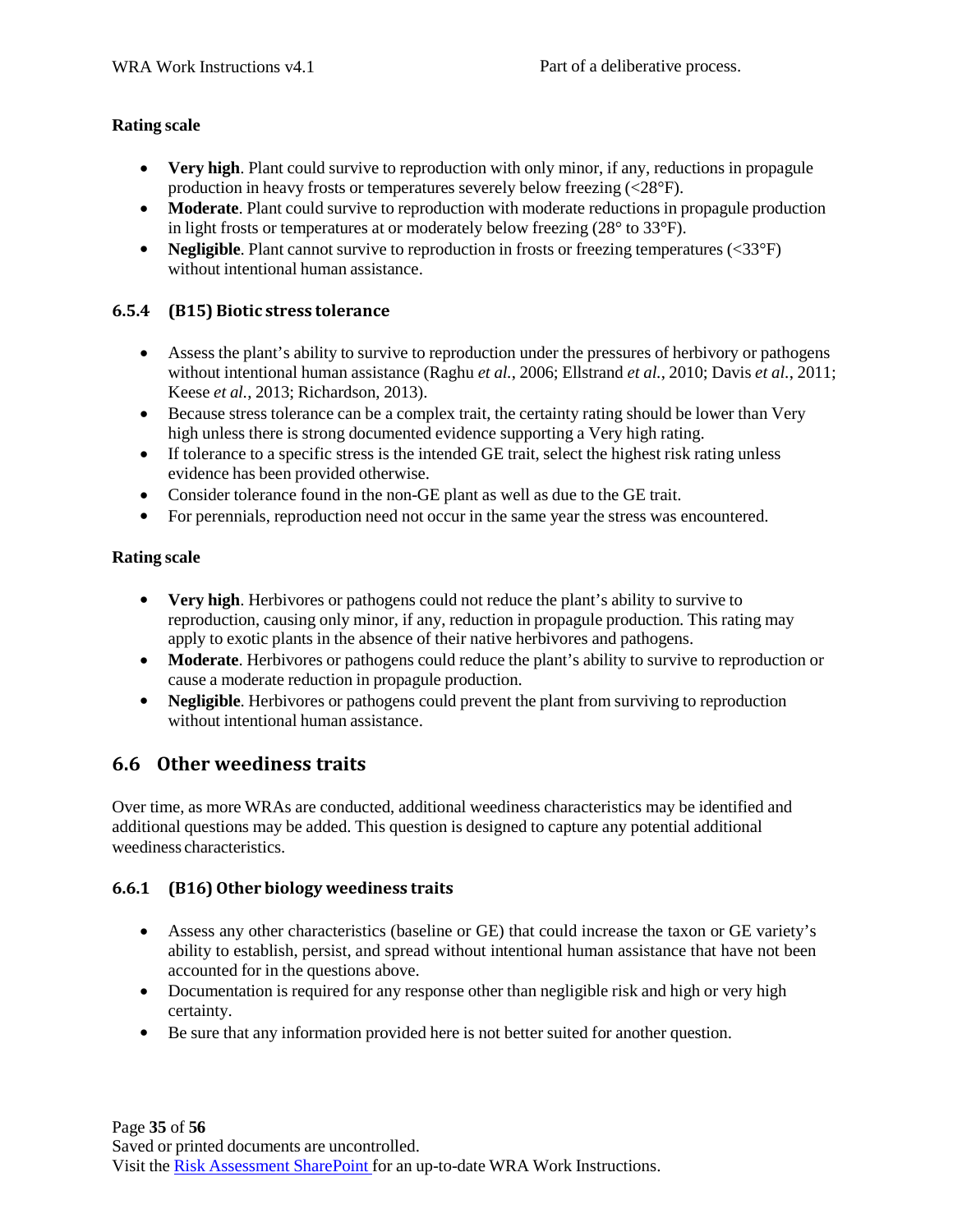#### **Rating scale**

- **Very high**. Plant has other characteristics that could highly increase its ability to establish, persist, and spread.
- Moderate. Plant has other characteristics that could moderately increase its ability to establish, persist, and spread.
- Low. Plant has other characteristics that could slightly increase its ability to establish, persist, and spread.
- Negligible. Plant is not known to have any other characteristics that could increase its ability to establish, persist, and spread.

### **7.0 Weed risk questions ‐ Impact**

The questions in this section assess whether the taxon or GE variety could have an impact on agricultural plants or agriculturally important natural resources, as measured by Agricultural impacts, Biotic impacts, and Abiotic impacts.

### **7.1 Agricultural impacts**

The questions in this section assess whether the taxon or GE variety could have an impact on agricultural plants, as measured by (I01) Agriculture yield, and (I02) Agriculture quality. Consider the potential for agricultural impacts in the context of the land uses and habitat types (see Table 5) in which the plant does or could establish, unless noted otherwise.

#### **7.1.1 (I01) Agriculture yield**

- Assess the plant's ability to reduce yields of other agricultural plants (not including the plant being assessed) (Koop *et al.*, 2012; Keese *et al.*, 2013).
- Consider potential impacts to agriculture yield only in ecosystems where the plant could establish without intentional human assistance.
- Yield is the amount of desired vegetation produced by the land; it can include crop plants, plants grown in pasture, and other plants in various forms of agriculture.
- Do not consider volunteers in the season after a plant is intentionally grown.
- Do consider persistent growth of unintended plants in subsequent years and escaped plants that infiltrate a field from other areas.

#### **Search tips**

- Yield could be decreased through a variety of mechanisms, including: competition for nutrients, light, and water resources; direct damage to plants through parasitism or allelopathy; and increase in difficulty of harvesting.
- In the absence of quantitative data on yield loss, evidence of control may be evidence for yield loss.

#### **Rating scale**

• **Very high**. Plants could reduce yields by more than 10%.

#### Page **36** of **56**

Saved or printed documents are uncontrolled. Visit the Risk Assessment SharePoint for an up-to-date WRA Work Instructions.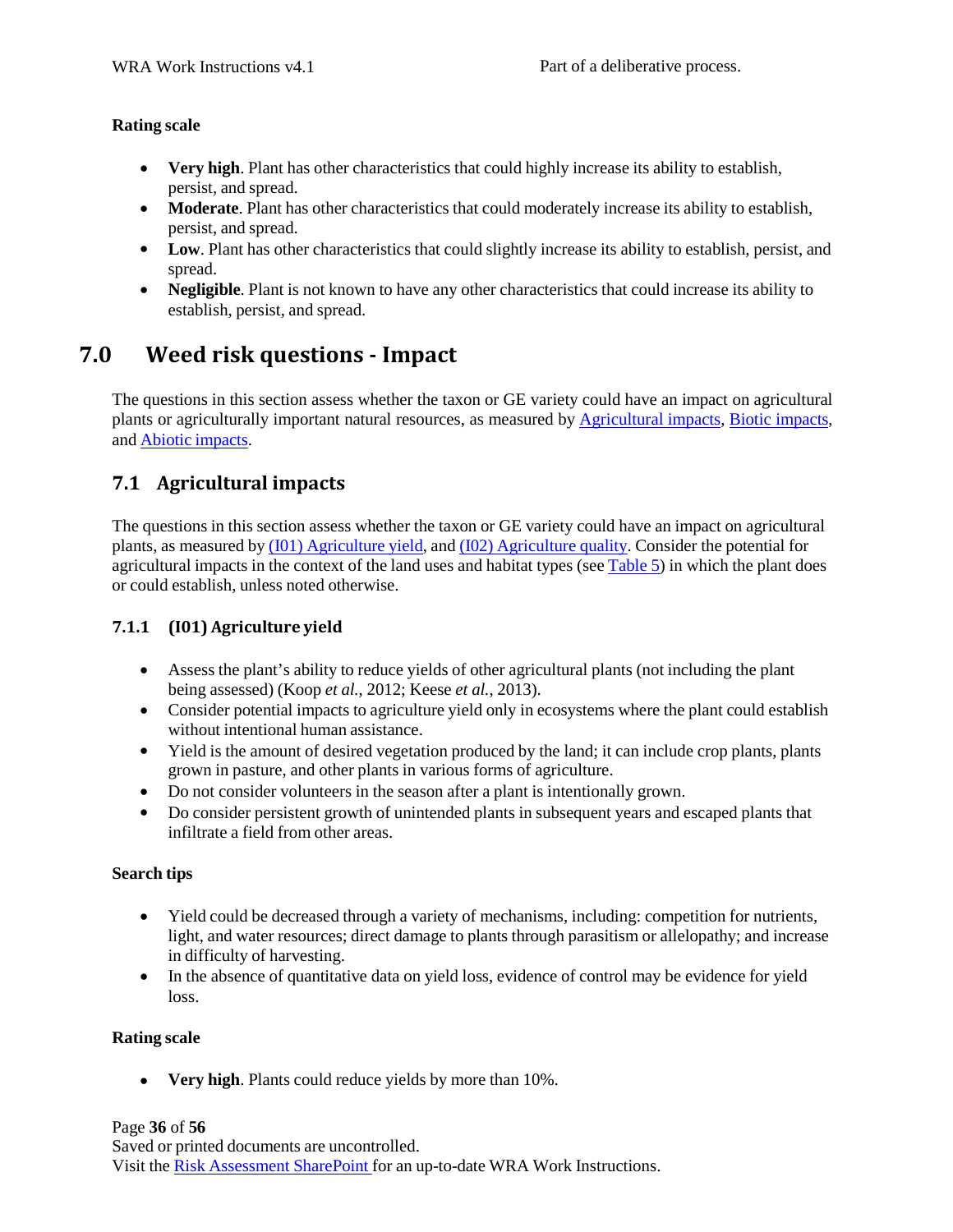- **Moderate**. Plants could reduce yields by 1 to 10%.
- **Negligible**. Plants could reduce yields by less than 1% or are unlikely to establish without intentional human assistance.

#### **7.1.2 (I02) Agriculture quality**

- Assess the plant's ability to reduce the quality of plant products obtained from the land (not including products from the plant being assessed), including pasture and grazing quality (Koop *et al.*, 2012; Keese *et al.*, 2013).
- Consider potential impacts to agriculture quality only in ecosystems where the plant could establish without intentional human assistance or in situations when co-mingled seed or other parts of plants being assessed have a property that could cause biological or physical damage to agricultural plants or plant products (e.g., corn expressing amylase).
- Do not consider volunteers in the season after a plant is intentionally grown. •
- Do consider persistent growth of unintended plants in subsequent years and escaped plants that infiltrate a field from other areas.

#### **Rating scale**

- **Very high**. Plants could severely reduce agriculture quality such that plants or products cannot be used.
- Moderate. Plants could reduce agriculture quality such that plants or products cannot be used for their intended purpose (e.g., as may occur in some cases of grain contaminated with weed seeds that cannot be removed).
- Low. Plants could reduce agriculture quality, but the plants or products can still be used for their intended purpose (e.g., edible but less palatable plants reduce quality of grazing land).
- **Negligible**. Plants are not expected to affect agriculture quality. •

### **7.2 Biotic impacts**

The questions in this section assess the potential biotic impacts of the taxon or GE variety on agriculturally important natural resources as measured by (I03) Harm to agriculturally important organisms and (I04) Competition with plants. Consider the potential for biotic impacts in the context of the land uses and habitat types (see Table 5) in which the plant does or could establish, unless noted otherwise.

These biotic impacts may result in changes in community composition or ecosystem services that could have a negative impact on agricultural plants and agriculturally important natural resources.

#### **7.2.1 (I03) Harm to agriculturally important organisms**

- Assess the plant's ability to produce harmful substances (e.g., a known toxin) or structures (e.g., spines, barbs) that harm agriculturally important organisms (Pheloung *et al.*, 1999; Burrows and Tyrl, 2001; Qasem and Foy, 2001; Power, 2010; Koop *et al.*, 2012; Keese *et al.*, 2013).
- Consider substances and structures produced by the taxon or GE variety, but do not consider substances that are applied externally during farming such as pesticides or fertilizers.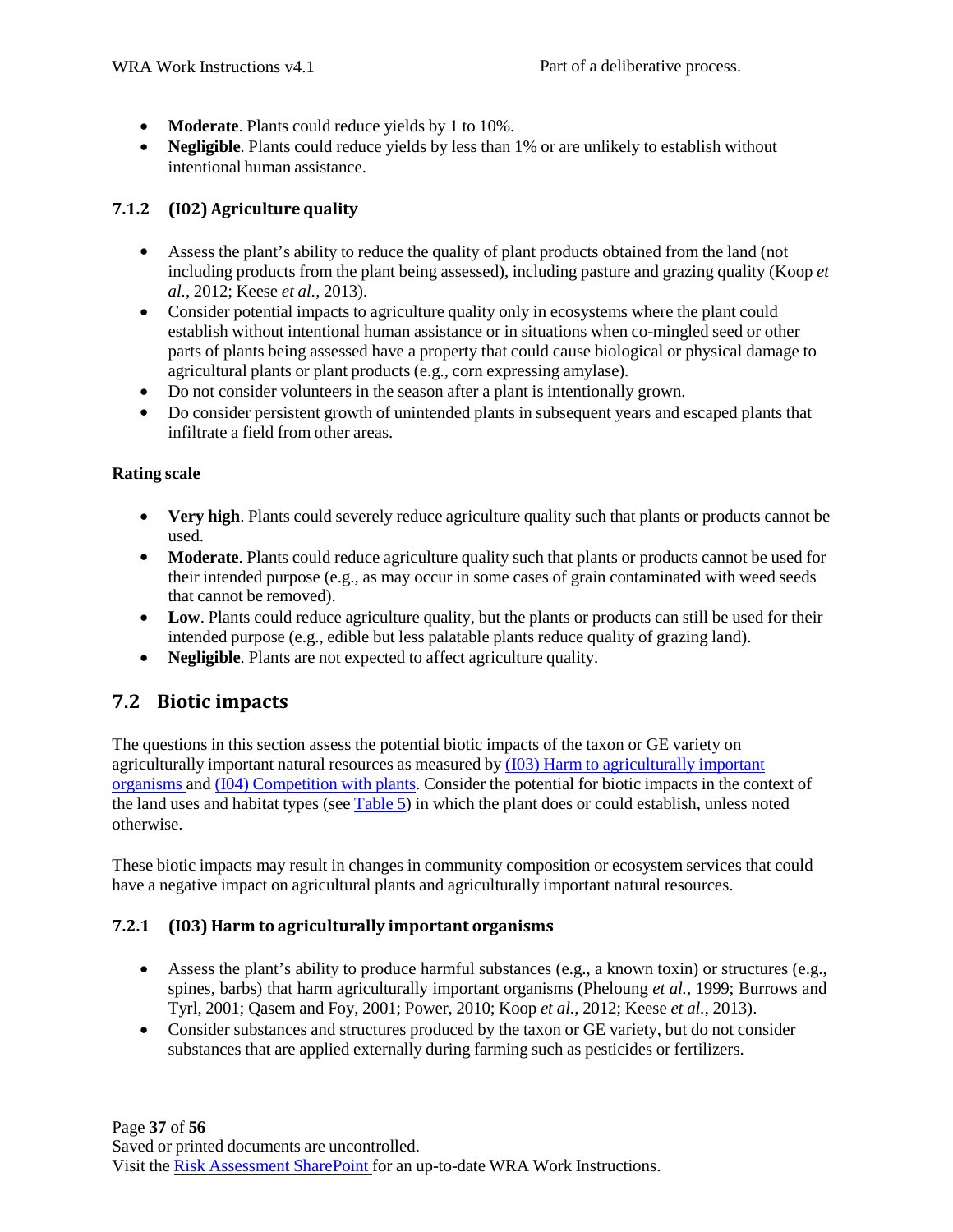- Consider harms that could result from any substances produced by the plant, including proteins, RNA, anti-nutrients, and metabolites.
- For GE plants, consider whether the GE phenotype could have impacts on organisms that are important to agricultural plants and agriculturally important natural resources, (e.g., male sterility or flower color impacts on pollinators), including secondary effects (e.g., if the GE plant kills aphids which may reduce the food source for ladybird beetles).
- If a substance produced by the plant could be harmful to agriculturally important organisms, provide information on toxicity or other effects and the potential for exposure. Include where the substance is expressed in the plant, the amount, and the potential impacts on non-target organisms from each potential route of exposure. •

#### **Rating scale**

- **Very high**. Plants could cause death, major illness, or a large decrease in abundance of one or more agriculturally important organisms.
- Moderate. Plants could cause slight injuries or minor illness, or a reduction in the palatability, quantity, or nutritional quality of a food source for one or more agriculturally important organisms, with no lasting effects.
- Negligible. Plants are not known to harm agriculturally important organisms.

#### **7.2.2 (I04) Competition with plants**

- Assess the plant's ability to outcompete or displace other plants during or after the establishment phase in a way that could have a negative impact on agriculturally important natural resources (Zavaleta, 2000; Power, 2010; Eviner *et al.*, 2012).
- Consider competition with non-crop plants only in ecosystems where the plant being assessed could establish without intentional human assistance.
- Examples include: shading, climbing or smothering growth habit, allelopathy, and parasitism. •
- Competition with crop plants is addressed in (I01) Agriculture yield, and biology characteristics that affect a plant's ability to establish are addressed in (B03) Ability to establish.

#### **Rating scale**

- **Very high**. Plants could cause elimination or major reduction in abundance of one or more local plant populations.
- Moderate. Plants could cause a minor reduction in abundance of one or more local plant populations, which may result in a decrease in long-term abundance.
- Negligible. Plants are not expected to cause perceivable negative changes in local plant populations, or are unlikely to establish without intentional human assistance.

#### **7.3 Abiotic impacts**

The questions in this section assess the potential abiotic impacts of the taxon or GE variety on agriculturally important natural resources when growing without intentional human assistance, as measured by (I05) Hydrology, (I06) Soil quality, (I07) Fire regime, and (I08) Physical obstructions. Consider the potential for abiotic impacts in the context of the land uses and habitat types (see Table 5) in which the plant does or could establish.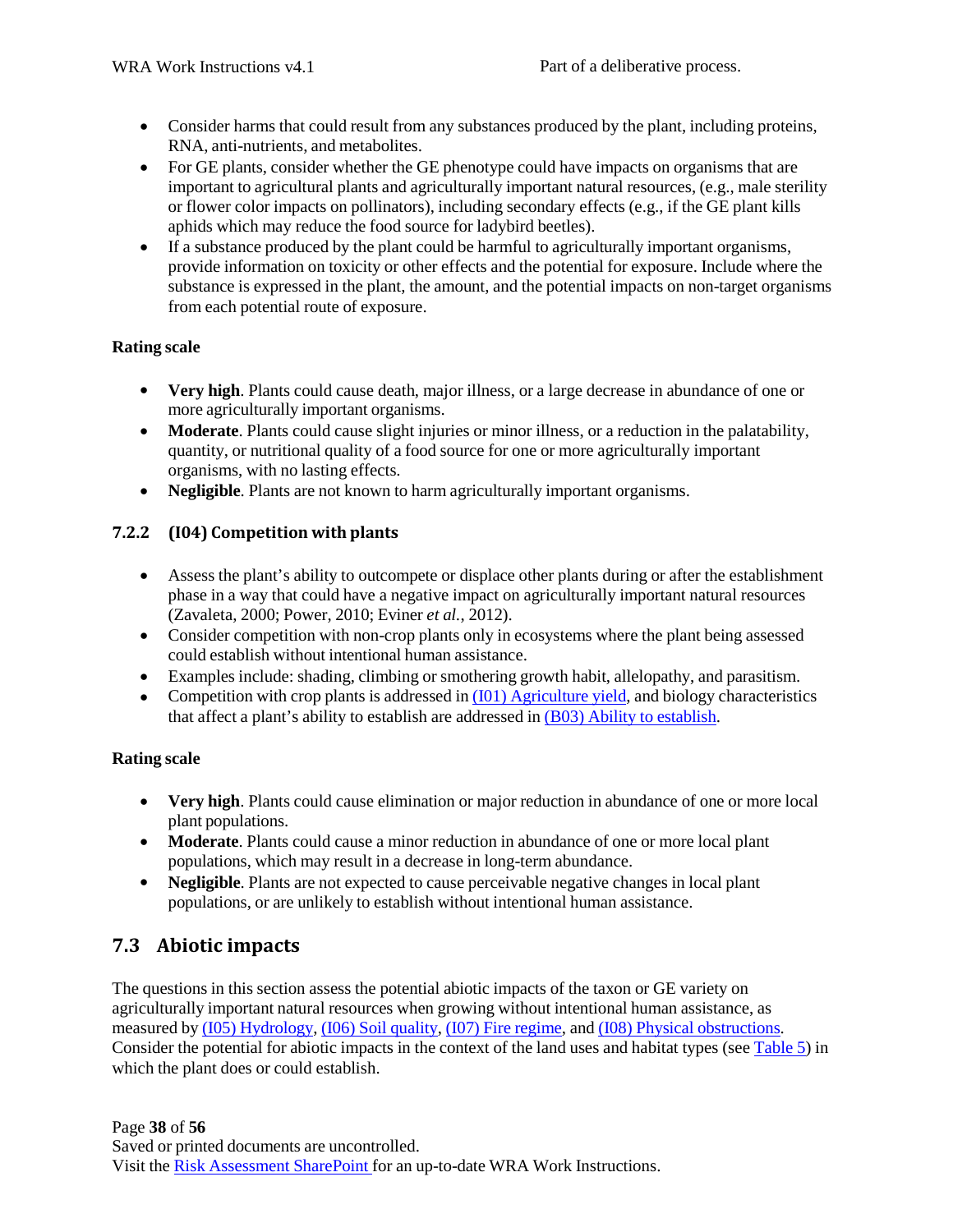#### **7.3.1 (I05) Hydrology**

- Assess the plant's ability to cause a detrimental change in hydrology (Morse *et al.*, 2004; Pejchar and Mooney, 2009; Koop *et al.*, 2012) only in ecosystems where the plant could establish without intentional human assistance.
- Detrimental effects on hydrology include: lowering or raising the water table; draining water from wetland systems through rapid transpiration, making these systems unable to support native wetland plants and animals; rendering wetlands unable to perform purification services important for agriculture; reducing the availability of water for irrigation; increasing the likelihood of flooding; increasing sedimentation rates along coastlines; or reducing open water areas.
- Evidence that plants could change the flow of water includes: deeper roots, higher evapotranspiration rates, or greater biomass compared to other plants.

#### **Search tips**

• The PLANTS Database Conservation Plant Characteristic "Moisture use" may inform this rating.

#### **Rating scale**

- **Very high**. Plants could cause a major detrimental change in hydrology (e.g., by using water excessively or greatly reducing water availability for other organisms in the ecosystem).
- **Moderate**. Plants could cause some detrimental change in hydrology. •
- Negligible. Plants are unlikely to cause a detrimental change in hydrology, or are unlikely to establish without intentional human assistance.

#### **7.3.2 (I06) Soil quality**

- Assess the plant's ability to negatively affect soil quality (Morse *et al.*, 2004; Koop *et al.*, 2012) only in ecosystems where the plant could establish without intentional human assistance.
- Soil quality includes high organic matter content; good texture with large pore spaces for adequate air infiltration and water movement; can hold a reasonable supply of water and nutrients; ease of tillage; and low impedance to seedling emergence and root penetration (Whiting *et al.*, 2011).
- Soil quality could be influenced by many factors, including the ratio of carbon and nitrogen in the plant, erosion (e.g., shallow root systems may promote erosion), and altered decomposition (e.g., increased lignin reduces speed of decomposition).

#### **Rating scale**

- **Very high**. Plants could cause a major detrimental change in soil quality. Examples include plants that promote erosion, alter decomposition, or cause a detrimental change in soil nutrient availability.
- Moderate. Plants could cause a minor detrimental change in soil quality.
- Negligible. Plants are unlikely to cause a detrimental change in soil quality, or are unlikely to establish without intentional human assistance.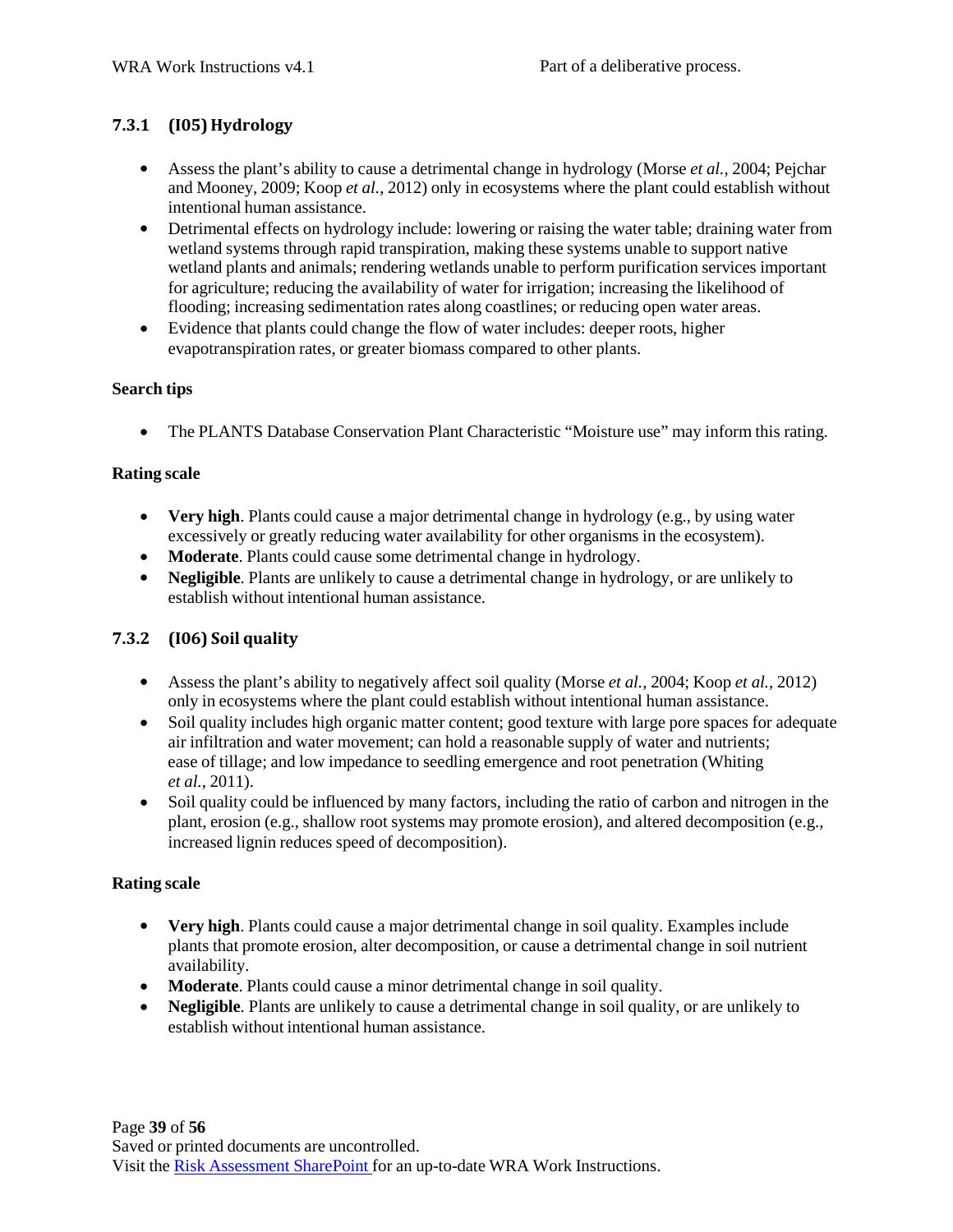#### **7.3.3 (I07) Fire regime**

- Assess the plant's ability to cause a change in the frequency or intensity of fires (Morse *et al.*, 2004; Zouhar *et al.*, 2008; Koop *et al.*, 2012) only in ecosystems where the plant could establish without intentional human assistance.
- Examples include: plants that could promote fire in habitats that otherwise rarely support fires, or plants that could cause a decrease or increase in fires in a habitat that naturally supports fires.

#### **Rating scale**

- **Very high**. Plants could cause a change in the frequency or intensity of fires. Examples include major changes in the amount of dry matter or oil content of plant matter, which could increase the fuel load.
- Negligible. Plants are unlikely to cause a change in the frequency or intensity of fires, or are unlikely to establish without intentional human assistance.

#### **7.3.4 (I08) Physical obstructions**

- Assess the plant's ability to restrict the physical movement of people, livestock, wildlife, vehicles, machinery, or water (Koop *et al.*, 2012; Keese *et al.*, 2013) only in ecosystems where the plant could establish without intentional human assistance.
- Examples include: dense growing aquatic or land plants that restrict physical movement, vines on power lines, and plants that can damage natural or man-made structures.

#### **Rating scale**

- **Very high**. Plants could be impenetrable, preventing physical movement.
- **Moderate**. Plants could slow physical movement or provide a minor obstruction, but would never be impenetrable.
- Negligible. Plants are not expected to affect physical movement, or are unlikely to establish without intentional human assistance.

#### **7.4 Other weediness traits**

Over time, as more WRAs are conducted, additional weediness characteristics may be identified and additional questions may be added. This question is designed to capture any potential additional weediness characteristics.

#### **7.4.1 (I09) Other impact weediness traits**

- Assess any other characteristics (baseline or GE) that could increase the taxon or GE variety's impact on agricultural plants or agriculturally important natural resources that have not been accounted for in the questions above.
- Consider impacts only in ecosystems where the plant could establish without intentional human assistance (e.g., without addition of fertilizers, physical modifications of the land, etc.).
- If the plant is a known weed or acts as a problematic volunteer in a subsequent crop, describe any changes due to the GE trait that could impact agricultural plants or agriculturally important

#### Page **40** of **56**

Saved or printed documents are uncontrolled. Visit the Risk Assessment SharePoint for an up-to-date WRA Work Instructions.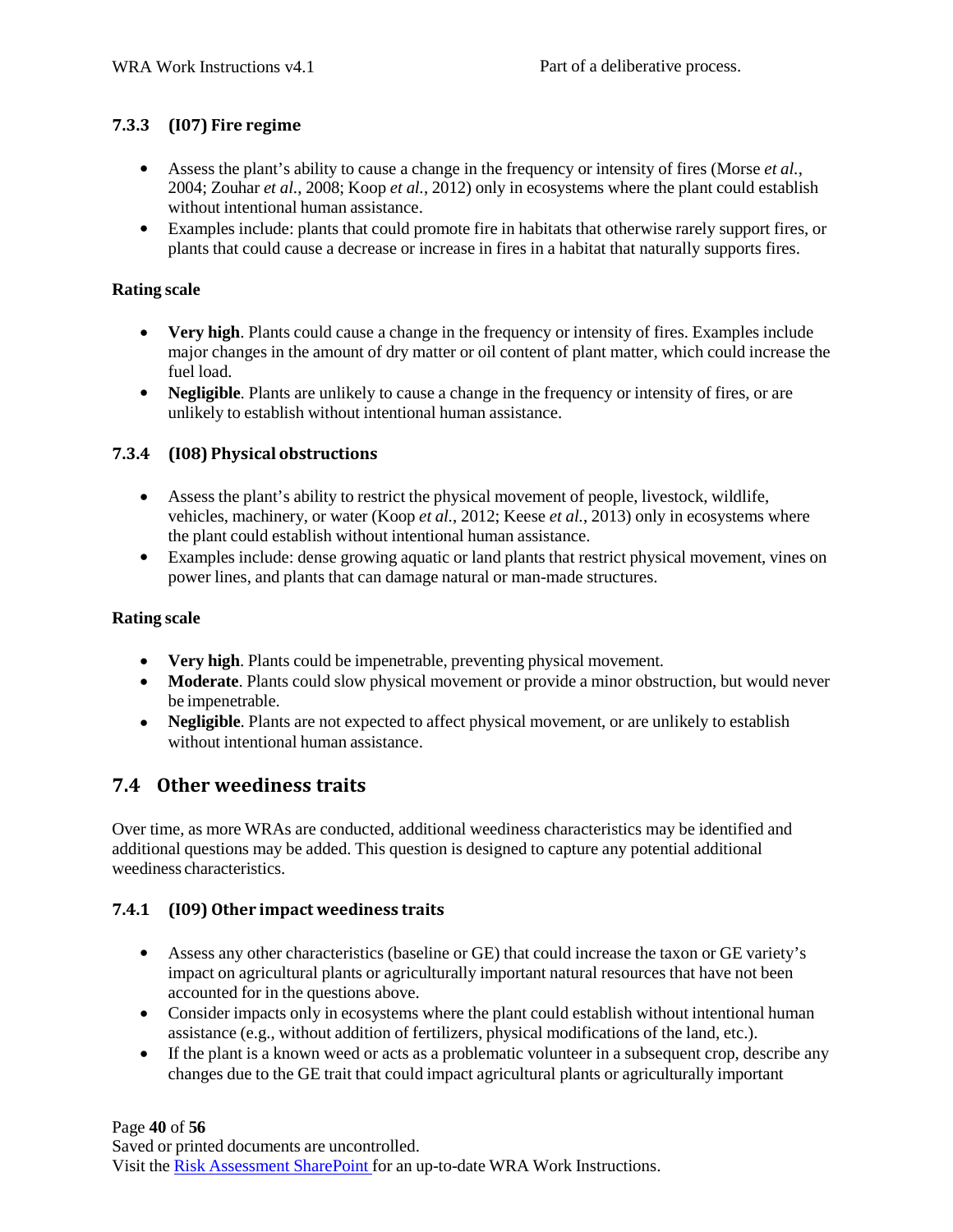natural resources. Include whether there are cost-effective alternatives (consider the relative cost and efficacy of the management practice and the alternatives).

- Documentation is required for any response other than negligible risk and high or very high certainty.
- Be sure that any information provided here is not better suited for another question.

#### **Rating scale**

- **Very high**. Plants have other characteristics that could highly impact agricultural plants or agriculturally important natural resources.
- Moderate. Plants have other characteristics that could moderately impact agricultural plants or agriculturally important natural resources.
- Low. Plants have other characteristics that could slightly impact agricultural plants or agriculturally important natural resources.
- Negligible. Plants are not known to have any other characteristics that could impact agricultural plants or agriculturally important natural resources.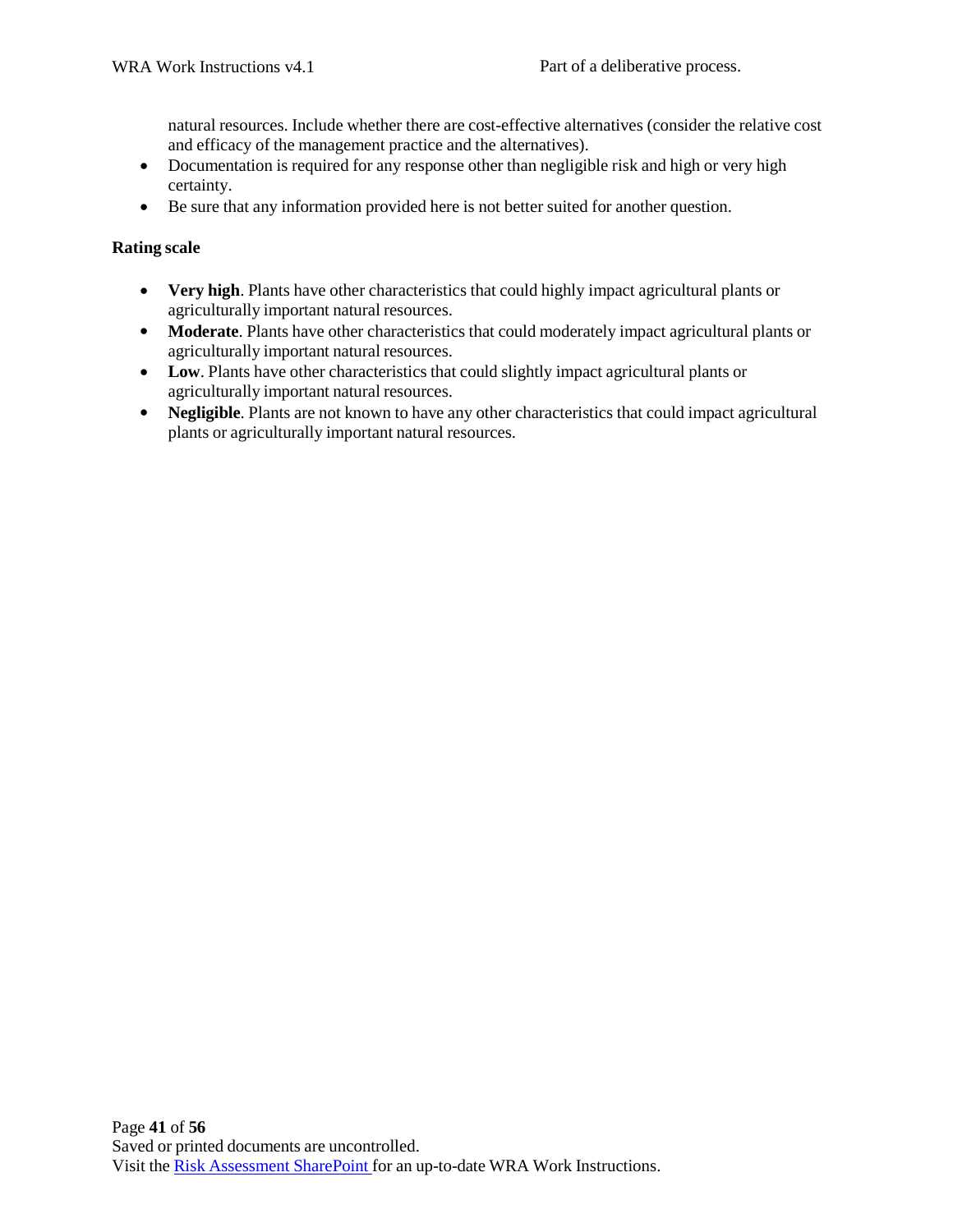## **8.0 Supplementary tables**

**Table 5.** Habitat types.

This list of habitats is based on Anderson *et al.* (1976), NLCD (2006), IUCN (2012), Kueffer et al (2013), Keese et al (2014), and Barney (2014).

| 1.1 | Cropping land – dryland                                                    |
|-----|----------------------------------------------------------------------------|
| 1.2 | Cropping land – irrigated                                                  |
| 1.3 | Orchards, vineyards, and other horticulture - dryland                      |
| 1.4 | Orchards, vineyards, and other horticulture – irrigated                    |
| 1.5 | Abandoned crop and horticultural land                                      |
| 1.6 | Crop and horticultural field margins                                       |
| 1.7 | Pasture                                                                    |
| 2.1 | Rangeland (grassland and shrubland)                                        |
| 2.2 | Undisturbed and conservation grassland and shrubland – temperate (Prairie) |
| 2.3 | Undisturbed and conservation grassland and shrubland - desert and xeric    |
| 2.4 | Undisturbed and conservation grassland and shrubland - Mediterranean type  |
| 3.1 | Plantation forestry                                                        |
| 3.2 | Abandoned plantation forestry                                              |
| 3.3 | Forest – tropical and sub-tropical broadleaf (including rainforest, dry)   |
| 3.4 | Forest – temperate broadleaf and mixed                                     |
| 3.5 | Forest – temperate coniferous                                              |
| 3.6 | Forest – Mediterranean type                                                |
| 3.7 | Forest margins                                                             |
| 4.1 | Urban                                                                      |
| 4.2 | Roadsides and railways                                                     |
| 4.3 | Industrial, mining, and waste sites                                        |
| 5.1 | Lakes and ponds                                                            |
| 5.2 | Riparian (river, stream, and channel margins; floodplains)                 |
| 5.3 | Marshes, bogs, swamps, and other wetlands (fresh water, salt water)        |
| 6.1 | Beach                                                                      |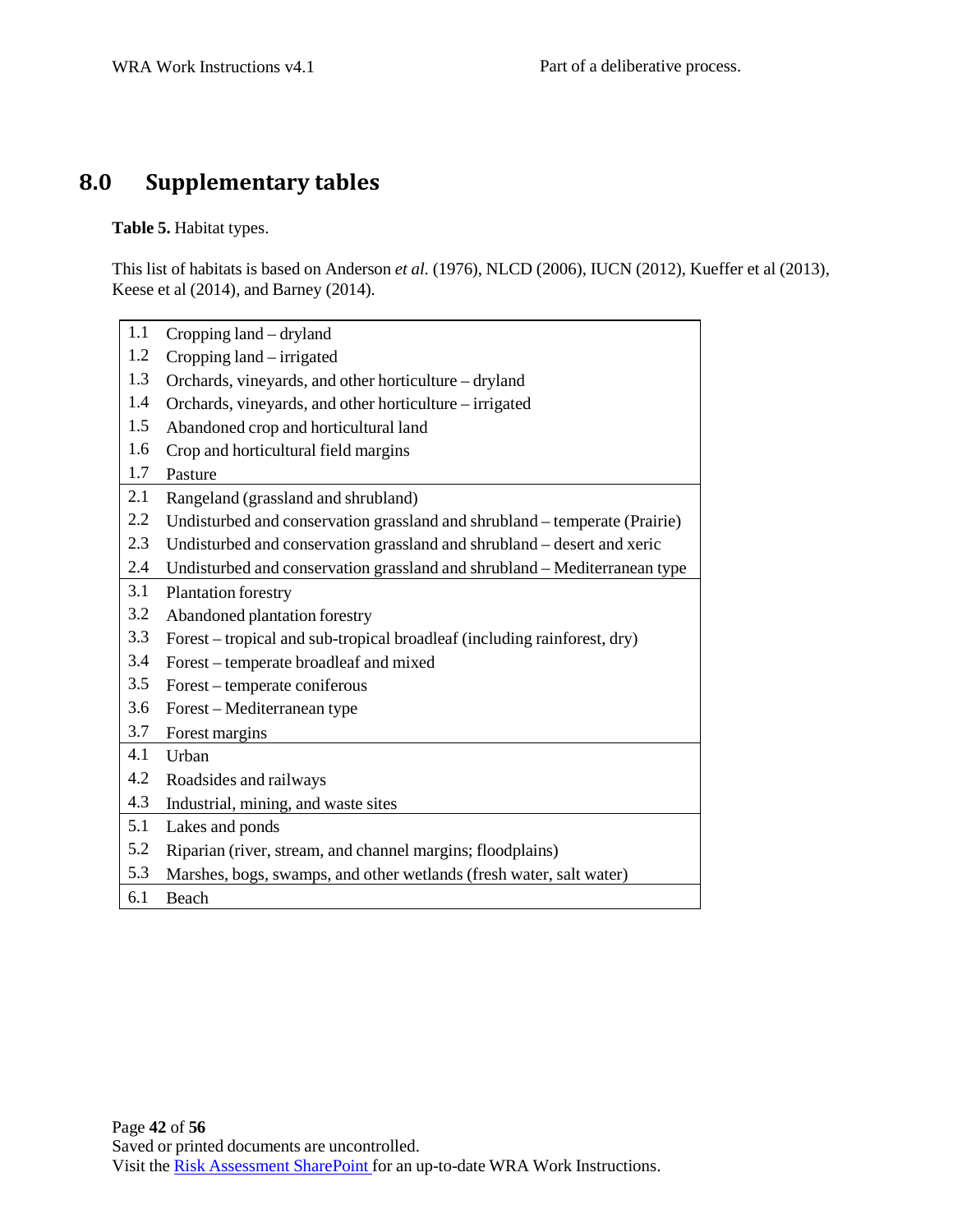| Zone      | <b>Temperature</b> |
|-----------|--------------------|
| Zone 1    | $-60$ to $-50$ F   |
| Zone 2    | -50 to -40 F       |
| Zone 3    | $-40$ to $-30$ F   |
| Zone 4    | -30 to -20 F       |
| Zone 5    | $-20$ to $-10$ F   |
| Zone 6    | -10 to 0 F         |
| Zone 7    | 0 to 10 F          |
| Zone 8    | 10 to 20 $F$       |
| Zone 9    | 20 to 30 F         |
| Zone $10$ | 30 to 40 F         |
| Zone $11$ | 40 to 50 F         |
| Zone 12   | 50 to 60 F         |
| Zone 13   | 60 to 70 F         |

**Table 6.** Cold hardiness zones (average annual minimum temperature).

**Table 7.** Precipitation zones.

| Zone    | <b>Precipitation</b> |
|---------|----------------------|
| Zone 1  | $0-10$ inches        |
| Zone 2  | $10-20$ inches       |
| Zone 3  | $20-30$ inches       |
| Zone 4  | 30-40 inches         |
| Zone 5  | $40-50$ inches       |
| Zone 6  | $50-60$ inches       |
| Zone 7  | $60-70$ inches       |
| Zone 8  | 70-80 inches         |
| Zone 9  | 80-90 inches         |
| Zone 10 | $90-100$ inches      |
| Zone 11 | $100+$ inches        |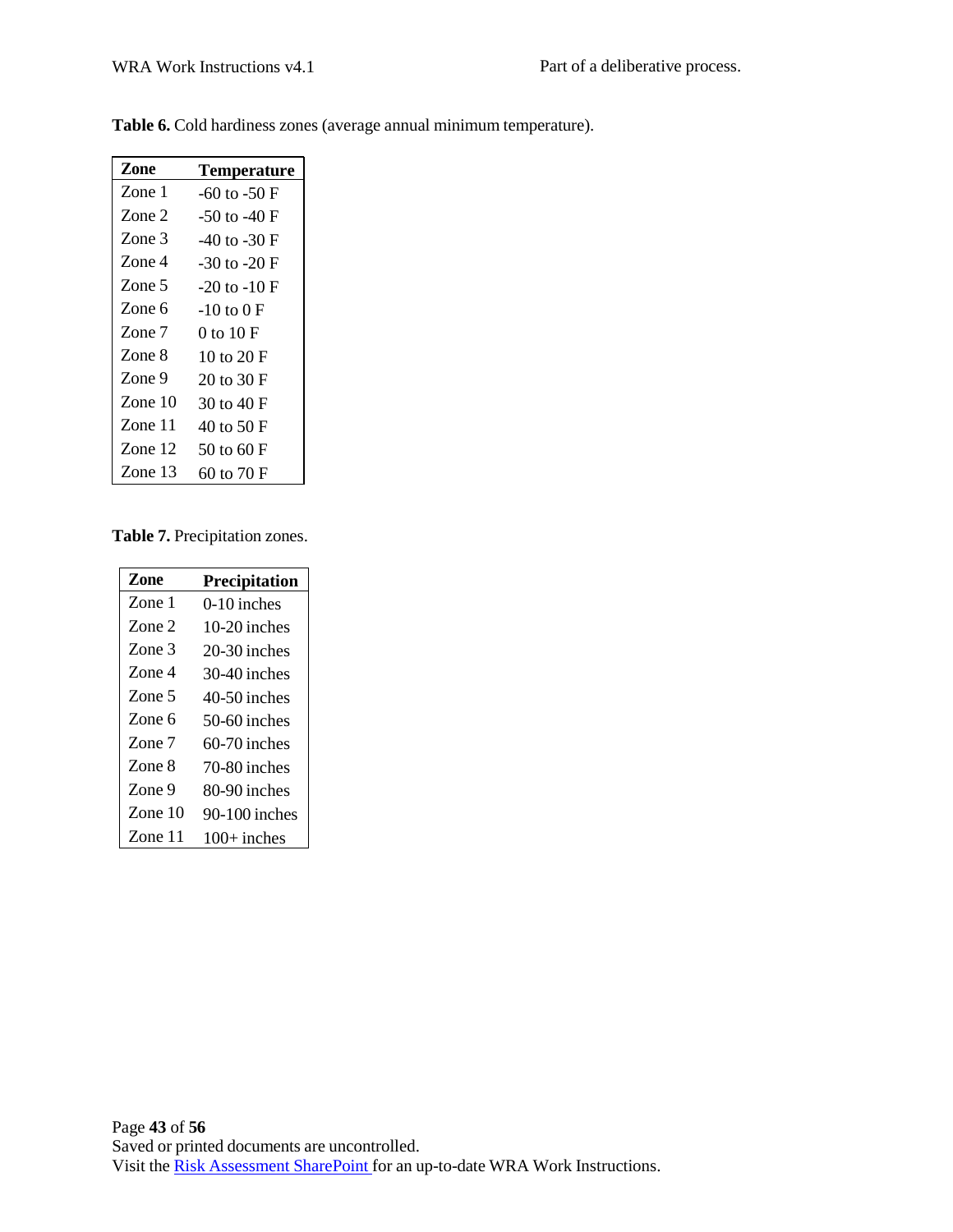### **9.0 Recommendedsources**

The following recommended resources may help you find information about baseline plants. More resources may be added to future versions of the work instructions. Use these resources in addition to plant-specific sources you may find in the scientific literature or elsewhere. Use these resources with care as there may be changes over time. Each resource should be verified by checking the primary literature whenever possible.

- Geography
	- o Census of Agriculture (current and historical cultivation)
	- o NASS *Quick Stats Data Search Tool (current cultivation)*<br>
	Other historical documents, herbaria collections, other dat
	- Other historical documents, herbaria collections, other databases, and the scientific literature; for herbaria and other collections, ensure that the collection location for each specimen is reported, not just the location where the specimen is housed.
- Taxonomy and geography
	- o NASS Quick Stats Data Search Tool (current cultivation)
	- o Integrated Taxonomic Information System (ITIS)
	- o **Germplasm Resources Information Network (GRIN)**
	- Randall 2012 o
	- USDA PLANTS Database Some plants have additional Characteristics documents that can be found in the "General Information" section of the PLANTS Database listing for the plant. o
	- Taxonomic Name Resolution Service o
	- BONAP Taxonomic Data Center o
	- Biota of North America Program (BONAP) o
	- CABI Crop Protection Compendium o
	- o **CABI Forestry Compendium**
	- o CABI Invasive Species Compendium
	- o <u>EDDMapS</u>
	- Global Biodiversity Information Facility (GBIF) compiles geographic information on species distribution from herbaria, may be a useful source for some plants. The database plots geo-referenced datapoints on a global map. Country and state/province occurrence data are also available if a spreadsheet of the records is downloaded (Explore occurrences  $\rightarrow$  Download spreadsheet of results). Be mindful of isolated occurrences as these may represent herbarium samples taken from plants grown under artificial conditions. In addition, if the plant is generally cultivated, most or all of the occurrences listed may be for cultivated plants and should not be considered when determining potential range. Whenever possible, confirm the listing by reviewing primary information sources. o
	- o **ISSG Global Invasive Species Database**
- GE Databases
	- o USDA-APHIS-BRS Petitions for Determination on Nonregulated Status
	- o ISAAA GM Approval Database
	- o Virginia Tech Information Systems for Biotechnology
- WRA Databases. Use these resources with care and only after you have completed your WRA, as they can introduce bias from previous, non-APHIS-BRS assessors. •
	- o Weed Risk Assessments for Hawaii and Pacific Islands
	- o Pacific Islands Ecosystems at Risk (PIER)
	- o Victoria's Noxious Weeds Review
	- o PPQ Weed Risk Assessments

Page **44** of **56**

Saved or printed documents are uncontrolled.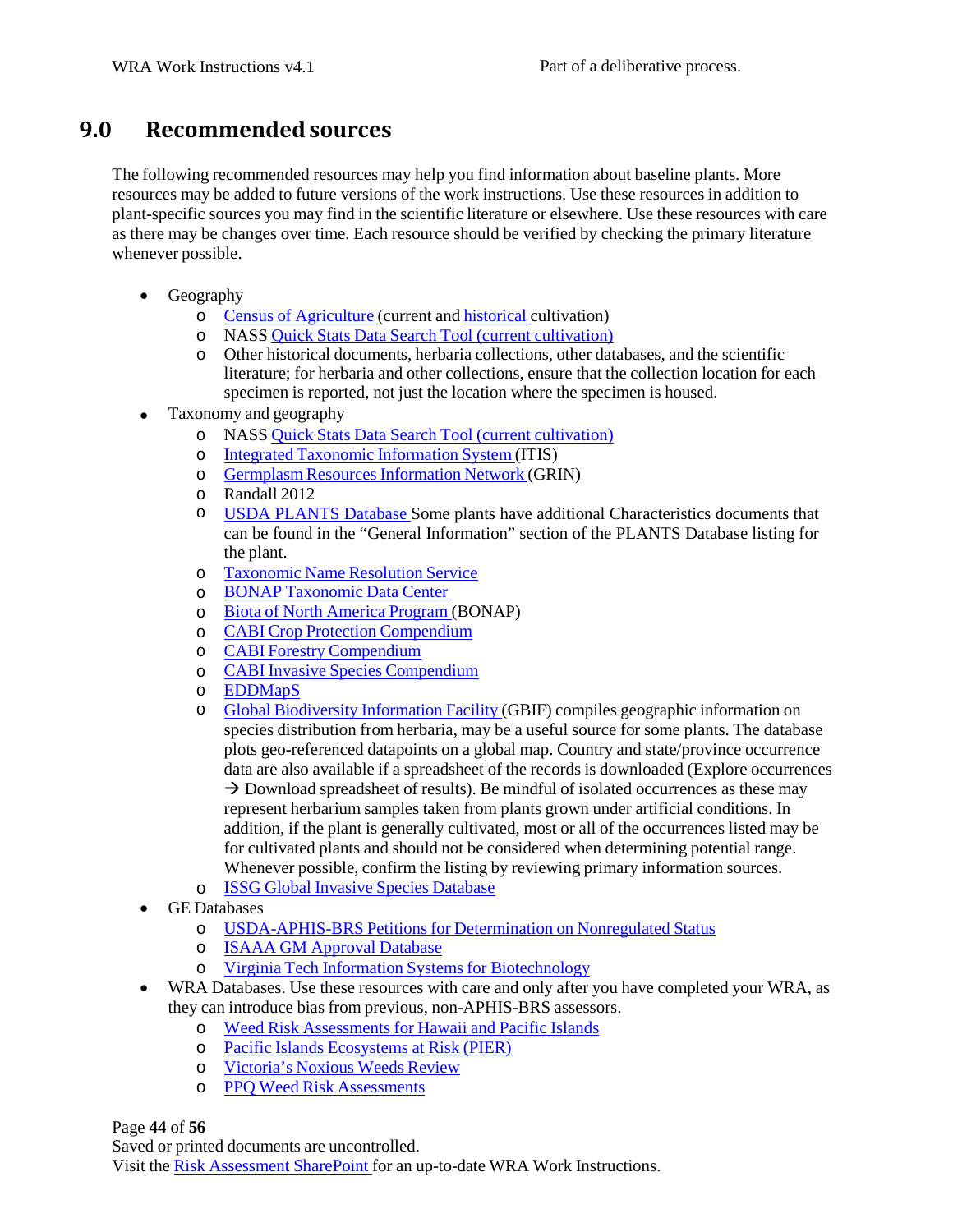- o NatureServe Explorer contains U.S. Invasive Species Impact Ranks
- Plant biology resources (often include some discussion of sexually compatible relatives)
	- o OECD Consensus Documents on Plant Biology
	- o Australian Plant Biology Documents
	- o CABI Crop Protection Compendium
	- o APHIS-BRS Plant Brief Profiles (these cannot be cited but can be used to find other sources)
	- o Gressel, J. 2005. Crop Ferality and Volunteerism. Taylor & Francis.
	- o Andersson, MS and de Vicente, MC. 2010. Gene Flow between Crops and their Wild Relatives. Baltimore: Johns Hopkins.
- Weed biology resources •
	- o **Introduced, Invasive, and Noxious Weeds on USDA PLANTS**
	- o NatureServe Explorer
	- o CABI Crop Protection Compendium
	- o CABI Invasive Species Compendium
	- o Flora of North America
	- Global Compendium of Weeds, see updated Randall 2011 o
	- o ISSG Global Invasive Species Database
	- Bridges, D. C. (ed.). 1992. Crop Losses Due to Weeds in Canada and The United States 1992. Weed Science Society of America, Champaign, IL, U.S.A. 403 pp. o
	- Holm, L. G., J. V. Pancho, J. P. Herberger, and D. L. Plucknett. 1979. A Geographical o Atlas of World Weeds. Krieger Publishing Company, Malabar, Florida, U.S.A. 391 pp.
	- Reed, C. F. 1977. Economically Important Foreign Weeds: Potential Problems in the United States. Agriculture Handbook No. 498. o
	- o Gressel, J. 2005. Crop Ferality and Volunteerism. Taylor & Francis.
	- DiTomaso and Healy 2007 Weeds of California and Other Western States o
	- Burrows, G. E., and Tyrl. 2001. Toxic Plants of North America. Iowa State University o Press, Ames, IA, U.S.A. 1342 pp
	- Holm et al. 1977. World's Worst Weeds o
	- Parson. 1973. Noxious Weeds of Australia o
	- Weber, E. 2003. Invasive Plant Species of the World: A Reference Guide to o Environmental Weeds. CABI Publishing, Wallingford, UK. 548 pp.
	- Randall, J. M. 2007. The Introduced Flora of Australia and its Weed Status. CRC for Australian Weed Management, Department of Agriculture and Food, Western Australia, Australia. 528 pp. o
- (B03) Ability to establish and (B04) Dense thickets or monospecific stands
	- o CABI Forestry Compendium has information for woody plants.
	- o Garden guides may also be a source of information, but decrease certainty accordingly. e.g.[, http://davesgarden.com/](http://davesgarden.com/)
	- o Cornell Cooperative Extension: nine out of 14 of the worst forest invasives in NY State are described as forming dense thickets or monospecific stands
- (B07) Time to reproductive maturity and (B08) Reproductive potential •
	- o Kew Seed Information Database
	- o Horticulturalsources
- (B09) Propagule dispersal
	- o Willson, M. F. 1993. Mammals as Seed-Dispersal Mutualists in North America. Oikos 67(1):159-176.
	- o PLANTS Database seed spread rate (not vegetative spread rate)
- $\bullet$  (B10) Dormancy

Page **45** of **56** Saved or printed documents are uncontrolled. Visit the Risk Assessment SharePoint for an up-to-date WRA Work Instructions.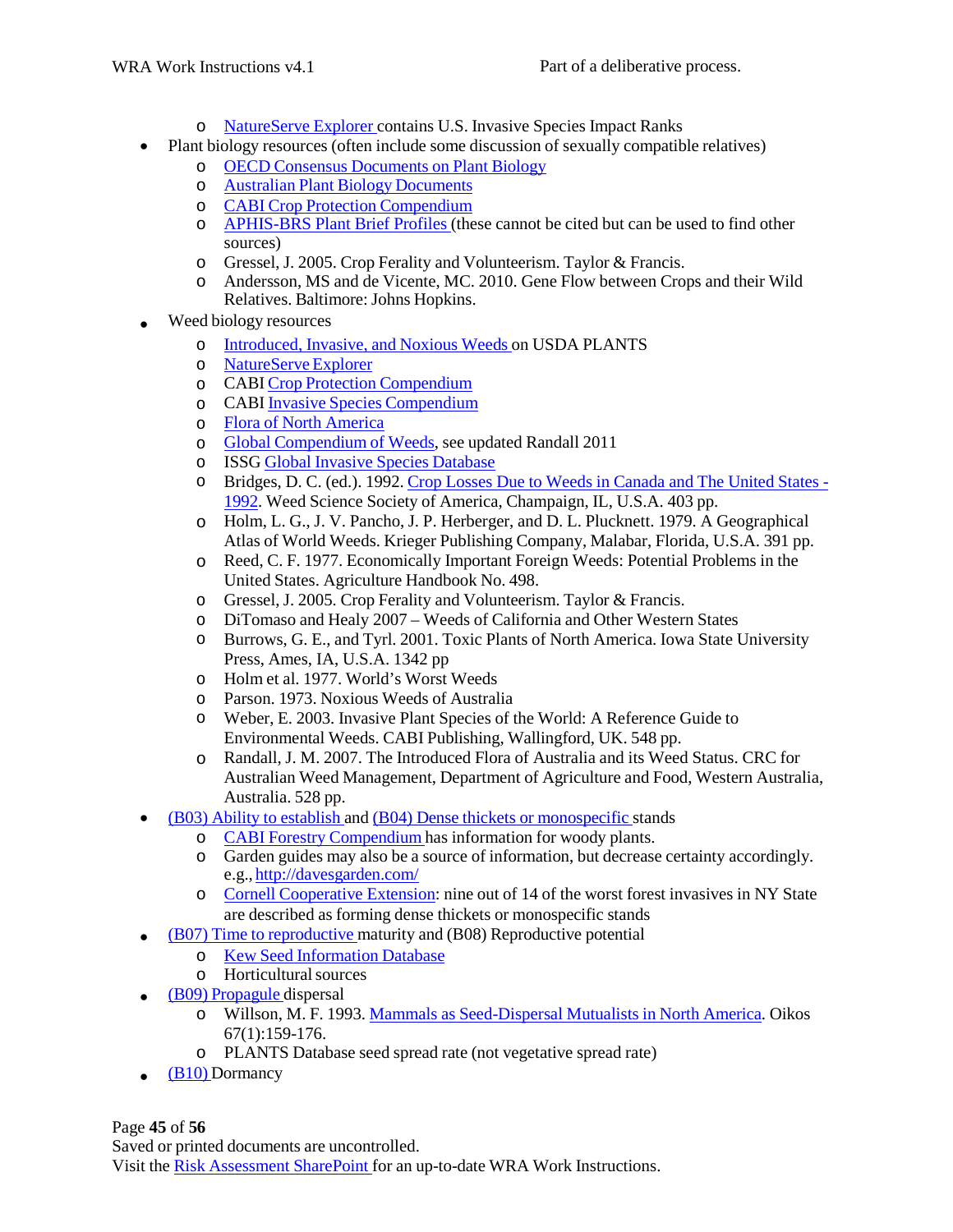- o Seeds, Ecology, Biogeography and Evolution of Dormancy and Germination (in BRS library)
- o The Soil Seed Bank of NorthWest Europe: Methodology, Density and Longevity (in BRS library)
- o Baskin, C. C., and J. M. Baskin. 1998. Seeds, Ecology, Biogeography and Evolution of Dormancy and Germination. Academic Press, San Diego, CA, U.S.A.
- o Thompson, K., J. P. Bakker, and R. M. Bekker. 1997. The Soil Seed Bank of NorthWest Europe: Methodology, Density and Longevity. Cambridge University Press, Cambridge.
- (B11) Regeneration •
	- o USDA PLANTS Database Some plants have additional Characteristics documents that can be found in the "General Information" section of the PLANTS Database listing for the plant. See the characteristics "coppice potential" for trees and shrubs, "resprout ability" for woody perennials, and "hedge tolerance" for woody perennials.
- (B12) Flood or drought tolerance •
	- o National Atlas of the United States precipitation band designations with maps
	- o NCSU APHIS Plant Pest Forecasting System (NAPPFAST)
	- o PRISM Climate maps
- (B13) Tolerance to poor soils •
	- o Natural Resources Conservation Service Global soil region designations with maps.
	- o USDA PLANTS Database Some plants have additional Characteristics documents that can be found in the "General Information" section of the PLANTS Database listing for the plant. See the characteristics "fertility requirement" and "salinity tolerance".
- (B14) Cold tolerance •
	- o USDA-ARS Plant Hardiness Zones
	- o NAPPFAST Global Plant Hardiness Zones
	- o PRISM Climate maps
- (B15) Biotic stress tolerance
- (I01) Agriculture yield • •
- (I02) Agriculture quality •
- (I03) Harm to agriculturally important organisms •
	- o Cornell University toxicity database
- (I04) Competition with plants •
	- o USDA PLANTS Database Some plants have additional Characteristics documents that can be found in the "General Information" section of the PLANTS Database listing for the plant. See the characteristic "foliage porosity".
- (I05) Hydrology •
	- o USDA PLANTS Database Some plants have additional Characteristics documents that can be found in the "General Information" section of the PLANTS Database listing for the plant. See the characteristic "moisture use".
- (I06) Soil quality •
	- o USDA PLANTS Database Some plants have additional Characteristics documents that can be found in the "General Information" section of the PLANTS Database listing for the plant. See the characteristic "N fixation".
- (I07) Fire regime •
	- o Zouhar, K., J.K. Smith, S. Sutherland, and M.L. Brooks. 2008. Wildland Fire in Ecosystems: Fire and Nonnative Invasive Plants. General Technical Report RMRS-GTR-42-volume 6.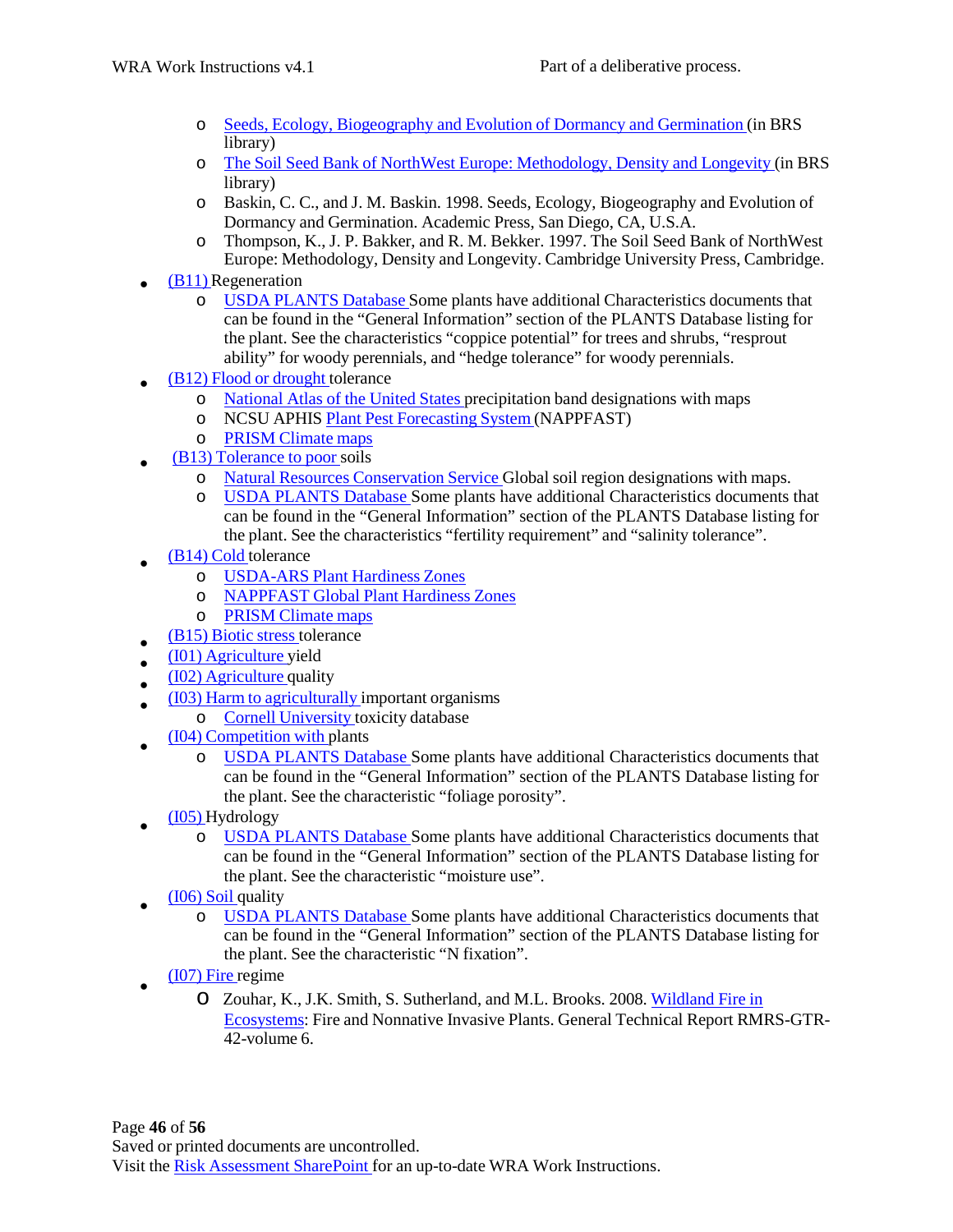### **10.0 WRA review checklist**

The WRA review checklist is for internal reviewers of draft WRAs, as well as for risk assessors when completing WRAs in advance of or in response to internal review, to identify errors and guard against bias; ensure solid judgment, reasoning and interpretation; improve consistency and clarity; and ensure clear communication of key issues in the WRA to risk managers.

**Content checklist:** This part of the review focuses on the question-specific content of the WRA.

- Is the question answered completely and appropriately?
	- o Are all aspects of the question discussed in the work instructions addressed?
	- o Is conspecific or congeneric information used only when appropriate (e.g., when information is lacking about the subject of the risk assessment), and is the use of conspecific/congeneric information made clear?
	- o Is all information relevant/no extraneousinformation included?
	- o Has the risk assessor correctly understood the question, as indicated by the narrative response as a whole?
- Is the answer correctly documented and sufficiently justified? •
	- o Documentation
		- . Is each statement or group of related statements supported by a reference?
		- $\blacksquare$ Does each reference support the specific statement for which it was cited?
		- $\blacksquare$ Is each reference annotated in a question-specific manner to highlight essential evidence and the assessor's reliability, applicability, and certainty ratings?
	- o Justification
		- $\mathbf{r}$ Has the evidence been synthesized and the reasoning documented?
		- Are any assumptions and risk hypotheses clearly identified, explained, and justified?
		- Does the weight of evidence justify the conclusion or risk rating, including when there is conflicting or indirect evidence?
- Has the risk assessor evaluated certainty in accordance with the work instructions?
	- o Is the certainty rating correctly assigned for each reference used to support the response to the question?
	- o Is the overall certainty rating for the response consistent with the quality and weight of evidence?
	- o Does the certainty narrative justify the certainty rating?

**Presentation checklist:** This part of the review focuses on plain writing, terminology, and formatting issues used in the presentation of the WRA.

- Are the narrative responses clear and concise?
	- o Do the narratives maintain consistent terminology and order of discussion throughout the document, e.g., if there are two traits or two issues (A and B) being discussed, does the narrative always discuss them in the same order in each field (always A then B)?
	- o Does the WRA clearly identify which information is GE and which information is baseline?
- Are the summaries written in plain writing and do they include discussion of any key factors that contribute to and mitigate risk?
- Do the narratives:

Page **47** of **56** Saved or printed documents are uncontrolled. Visit the Risk Assessment SharePoint for an up-to-date WRA Work Instructions.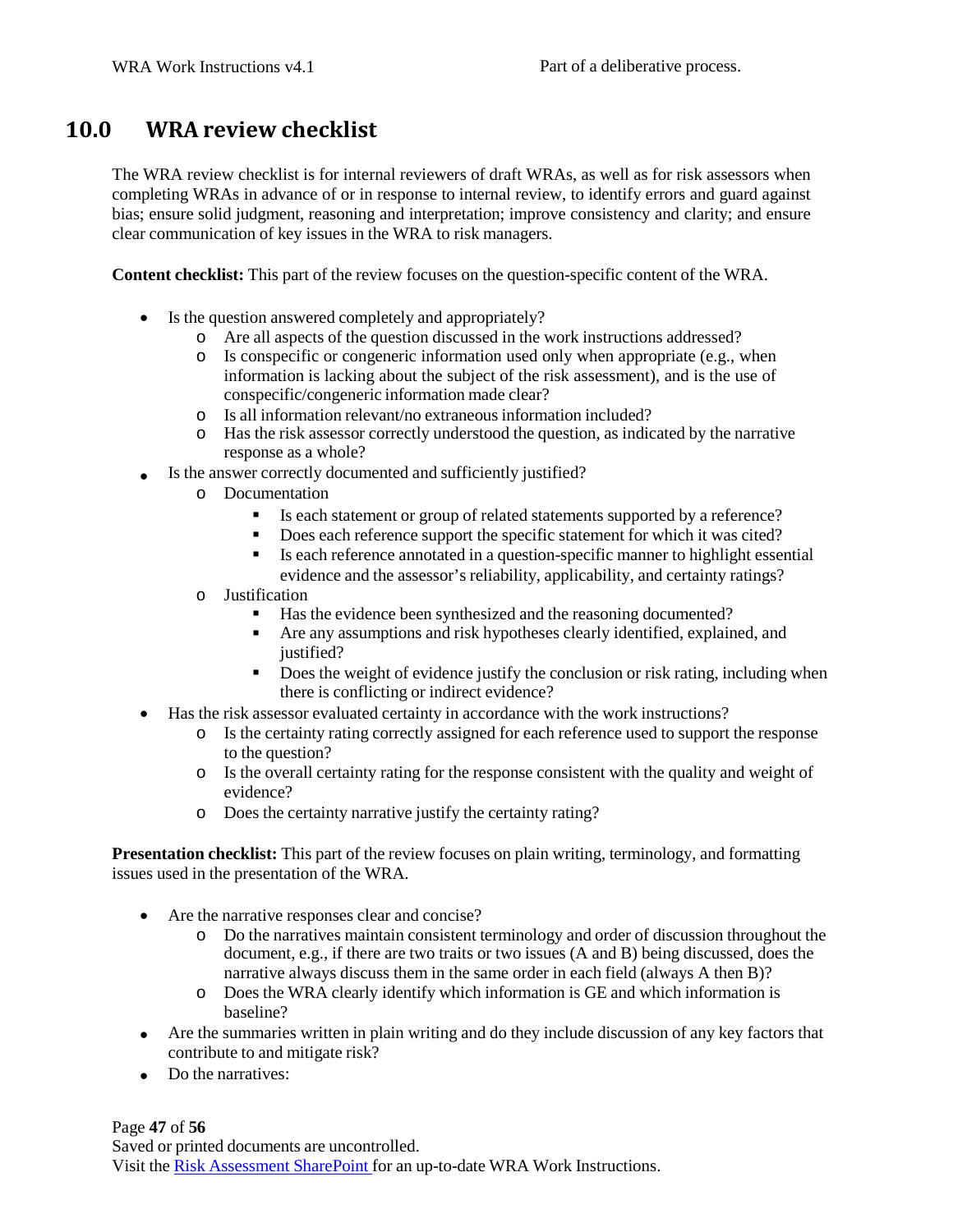- o Use gender neutral language?
- o Avoid language that is too definitive, too vague, or could be perceived as intemperate or as evidence of bias?
	- . "Common sense"
	- **The plant is a weed" or "the plant is a troublesome/problematic weed" (instead** use "reported as a weed" or "low (high) weed risk")
	- "No reason to believe" (instead use "no evidence," "lack of evidence," or "preponderance of evidence" if experimental or observational evidence exists; or "no change expected based on gene and mechanism of action," "no plausible risk hypothesis based on gene and mechanism of action" or "insufficient information to evaluate"). .

#### **Overarching checklist**

- Are all questions answered and all relevant information fields completed?
- Does some information provided in the narrative response to one question more appropriately belong in the narrative response to a different question?
- Does the overall conclusion "make sense" in light of the body of evidence collected?
	- Is the final outcome the expected result? o
	- Is the final outcome consistent with the amount evidence, level of certainty, and o conflicting data?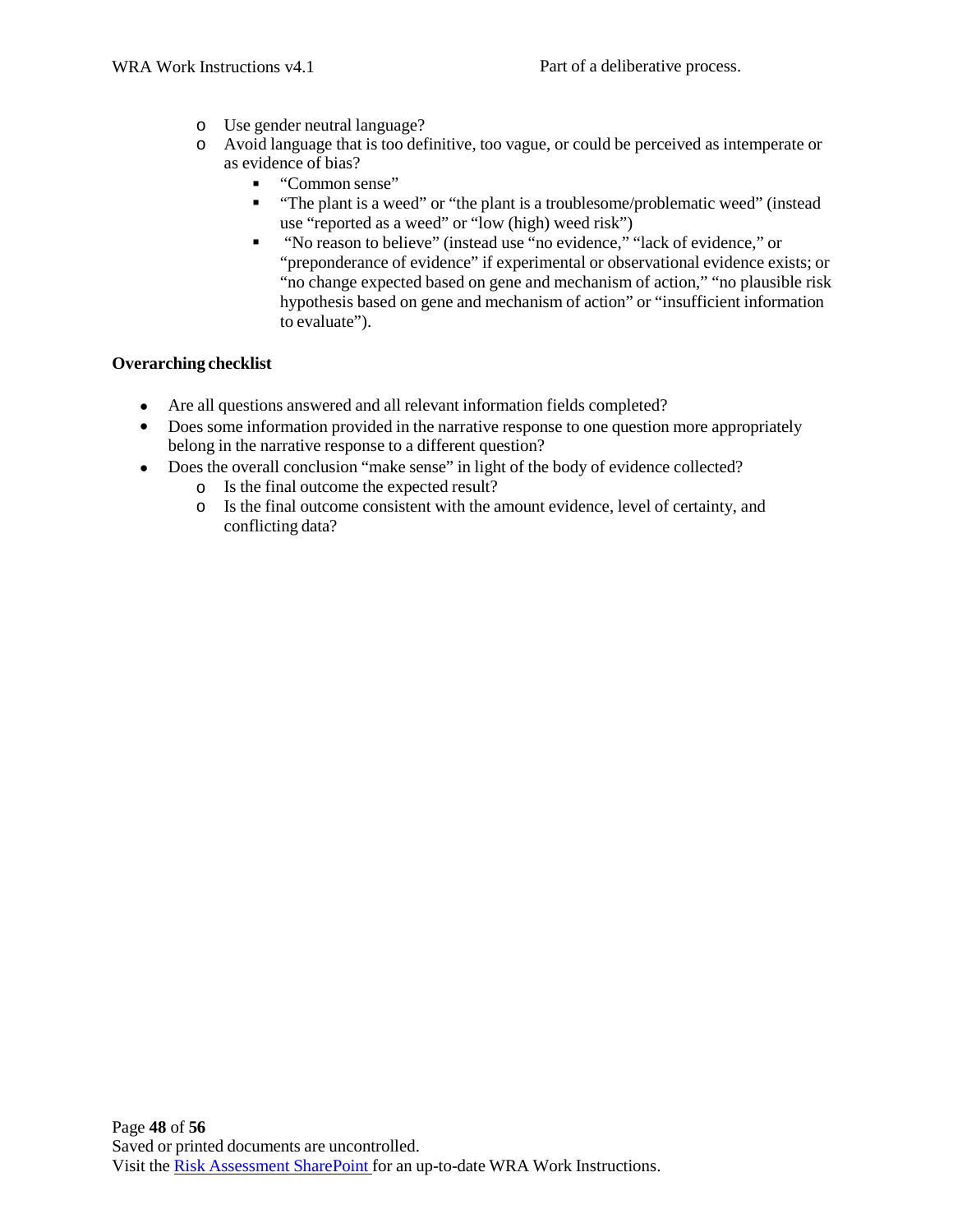## **11.0 Glossary**

| Term                       | <b>WRA Definition</b>                                                            |
|----------------------------|----------------------------------------------------------------------------------|
| <b>Agriculturally</b>      | Natural resources that have some function in or provide services to agriculture, |
| important natural          | e.g., flowing streams that provide water for agriculture, threatened and         |
| resources                  | endangered species because their extinction or reduction in abundance could      |
|                            | affect ecosystem function.                                                       |
| <b>Agriculturally</b>      | Include domesticated and non-domesticated animals, plants, insects, fungi, and   |
| important organism         | microbes. Do not include humans. Specific organisms include beneficial           |
|                            | organisms such as pollinators, earthworms, symbionts, and predators and          |
|                            | parasites of plant pests.                                                        |
| <b>Agricultural plant</b>  | Plants that have a function in agriculture, including crops, trees, pasture, and |
|                            | others.                                                                          |
| <b>Agricultural lands</b>  | Lands that have a function in agriculture, including row crops, pastures,        |
|                            | grazed rangelands, orchards, vineyards, nurseries, plantation forestry, and      |
|                            | similar types of land uses.                                                      |
| <b>Allopatric</b>          | Occurring in separate, non-overlapping, geographic areas.                        |
| <b>Baseline</b>            | A WRA conducted for a non-genetically engineered (GE) plant.                     |
| <b>Casual</b>              | A plant that grows and may occasionally reproduce outside of its native range    |
|                            | or the specific location where it is cultivated, but that does not form a self-  |
|                            | perpetuating population, instead relying on repeated introductions for           |
|                            | population persistence.                                                          |
| Congeneric                 | Belonging to the same genus as the plant being assessed.                         |
| Conspecific                | Belonging to the same species as the plant being assessed. This is typically a   |
|                            | subspecies, variety, or ecotype.                                                 |
| <b>Construct</b>           | An artificially constructed segment of nucleic acid inserted into an organism    |
|                            | to cause expression of a specific phenotype(s). Construct components (e.g.,      |
|                            | promoter sequence to signal expression of the gene of interest in the GE         |
|                            | organism, gene sequence encoding or suppressing a protein of interest,           |
|                            | termination sequence signaling cessation of gene transcription) are named and    |
|                            | described.                                                                       |
| <b>Crop</b>                | Any plant intentionally grown or cultivated for the purposes of agriculture.     |
| <b>Escaped</b>             | A cultivated plant that grows outside the specific location where it is          |
|                            | cultivated but that does not form a self-perpetuating population; subset of      |
|                            | casual.                                                                          |
| <b>Established</b>         | When used for populations, see Naturalized.                                      |
|                            |                                                                                  |
|                            | For individuals, "establish" and "establishment" refers to the ability of an     |
|                            | individual plant or plant seedling to survive and grow.                          |
| Feral                      | A previously domesticated plant that has reverted to the wild state and formed   |
|                            | a self-perpetuating population. Endoferal plants are directly descended from a   |
|                            | crop while exoferal plants are descended from hybrids between a crop and         |
|                            | another, usually wild, taxon.                                                    |
| Gene                       | A discrete region(s) of DNA (deoxyribonucleic acid) that encodes a coding or     |
|                            | non-coding functional RNA (ribonucleic acid) or protein and is the molecular     |
|                            | unit of heredity.                                                                |
| <b>Gene function</b>       | Molecular function of genetic material or the RNA or protein it encodes.         |
| <b>Genetic engineering</b> | See Biotechnology.                                                               |
|                            |                                                                                  |

Page **49** of **56**

Saved or printed documents are uncontrolled.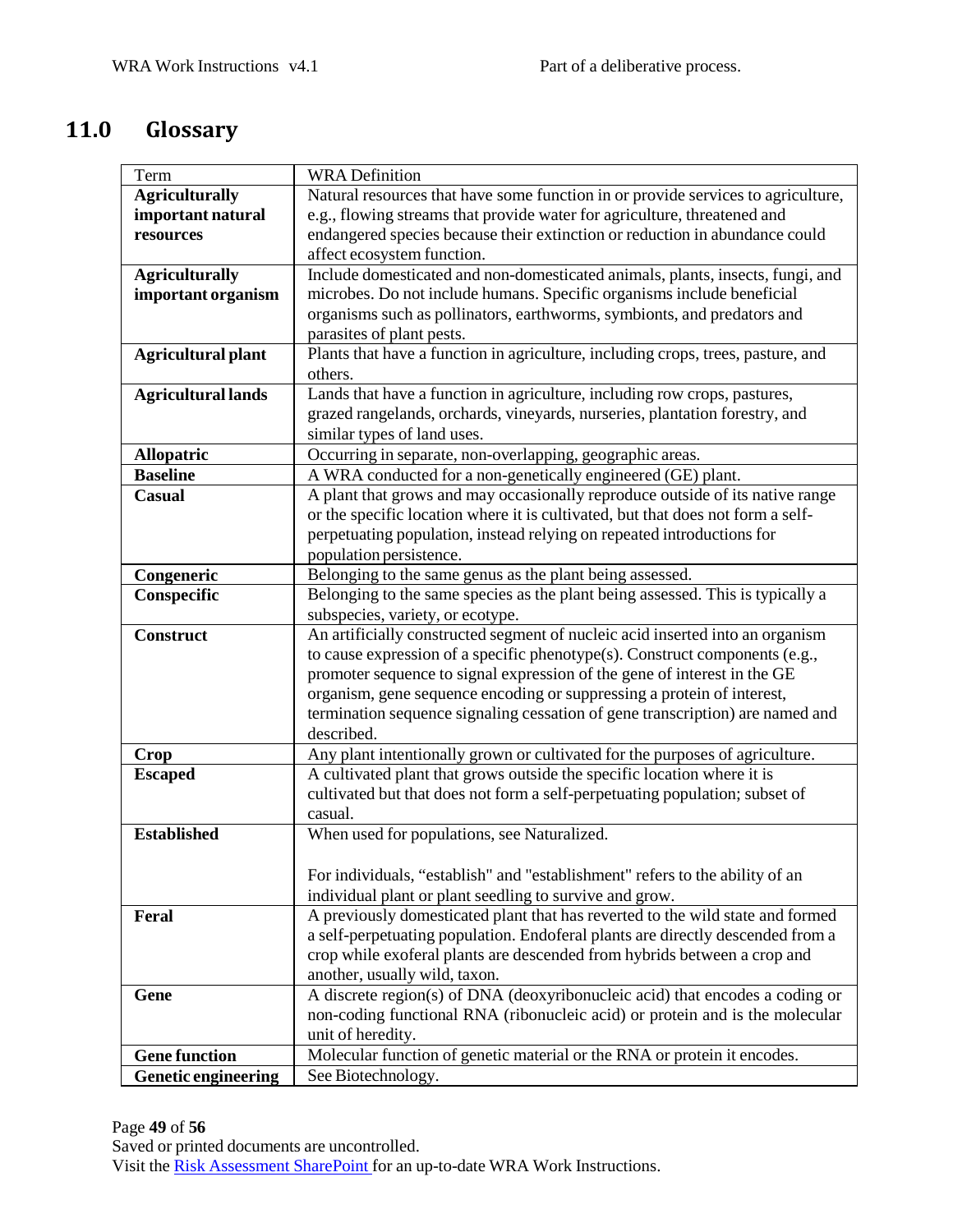| Term                       | <b>WRA</b> Definition                                                                                             |
|----------------------------|-------------------------------------------------------------------------------------------------------------------|
| Genotype                   | The genetic makeup of an organism – referring either to the entire genome or,                                     |
|                            | more commonly, to a certain gene or set of genes. In current BRS notifications                                    |
|                            | and permits, the GE genotype is the introduced or altered genetic sequence(s)                                     |
|                            | that is expected to cause an intended phenotype.                                                                  |
| Herbicide resistance       | The inherited ability of a plant to survive and reproduce following exposure to                                   |
|                            | a dose of herbicide normally lethal to the wild type. In a plant, resistance may                                  |
|                            | be naturally occurring or induced by such techniques as genetic engineering or                                    |
|                            | selection of variants produced by tissue culture or mutagenesis.                                                  |
| Herbicide tolerance        | The inherent ability of a species to survive and reproduce after herbicide                                        |
|                            | treatment. This implies there was no selection or genetic manipulation to make                                    |
|                            | the plant tolerant; it is naturally tolerant.                                                                     |
| <b>Highly domesticated</b> | Plant taxa that have a broad range of human-selected traits (such as non-                                         |
| plant                      | shattering, absence of seed dormancy, lack of photoperiod requirement, bigger                                     |
|                            | seed size, etc.) expressed at a high level, such that the plants and taxa are                                     |
|                            | highly dissimilar from their wild relatives/progenitors in such traits and are                                    |
|                            | highly or completely dependent in human assistance for survival                                                   |
| Hybrid                     | Offspring resulting from crosses between individuals of two populations, or                                       |
|                            | groups of populations, which are distinguishable on the basis of one or more                                      |
|                            | heritable characters. This process thus includes cases involving crosses                                          |
|                            | between individuals considered to be conspecific or congeneric, but not                                           |
|                            | crosses between individuals from the same gene pool that possess alternate                                        |
| <b>Introduction</b>        | states of a polymorphic character.<br>Movement into or through the U.S., movement interstate, or release into the |
|                            | environment. In ecology, movement of a plant (including any propagule that                                        |
|                            | might survive and subsequently reproduce) outside of its native range (past or                                    |
|                            | present) by human activity, intentional or accidental.                                                            |
|                            |                                                                                                                   |
|                            |                                                                                                                   |
| <b>Invasive plant</b>      | A non-native plant whose introduction does or is likely to cause economic or                                      |
| (invasiveness)             | environmental harm or harm to human, animal, or plant health. Invasiveness                                        |
|                            | may be demonstrated by the uncontrolled or unintended spread of a plant over                                      |
|                            | a considerable area outside its native range.                                                                     |
| <b>Native</b>              | A plant occurring within the area in which it evolved or in which it arrived                                      |
|                            | through range expansion without intentional or accidental human assistance.                                       |
|                            | (Synonym: indigenous)                                                                                             |
| <b>Natural resources</b>   | Land, biota, air, water, and other such resources of the U.S.                                                     |
| <b>Naturalized</b>         | Locally non-native plants that have formed self-perpetuating populations.                                         |
|                            | Since invasive plants also reproduce and spread without human help once                                           |
|                            | introduced, they also are naturalized                                                                             |
| <b>Noxious weed</b>        | Any plant or plant product that can directly or indirectly injure or cause                                        |
|                            | damage to crops (including nursery stock or plant products), livestock, poultry,                                  |
|                            | or other interests of agriculture, irrigation, navigation, the natural resources                                  |
|                            | of the U.S., the public health, or the environment. Plants may be listed                                          |
|                            | as noxious by the U.S. federal government or by a state. USDA Plants hosts                                        |
|                            | a list of <u>federal noxious weeds</u> , state noxious weeds, and a combined list.                                |
| <b>Phenotype</b>           | The observable characteristic(s) of an organism resulting from the combined                                       |
|                            | influence of the genotype and the environment. In GE plants, the term                                             |
|                            | phenotype refers to both the "intended" phenotype and to unintended                                               |

#### Page **50** of **56**

Saved or printed documents are uncontrolled.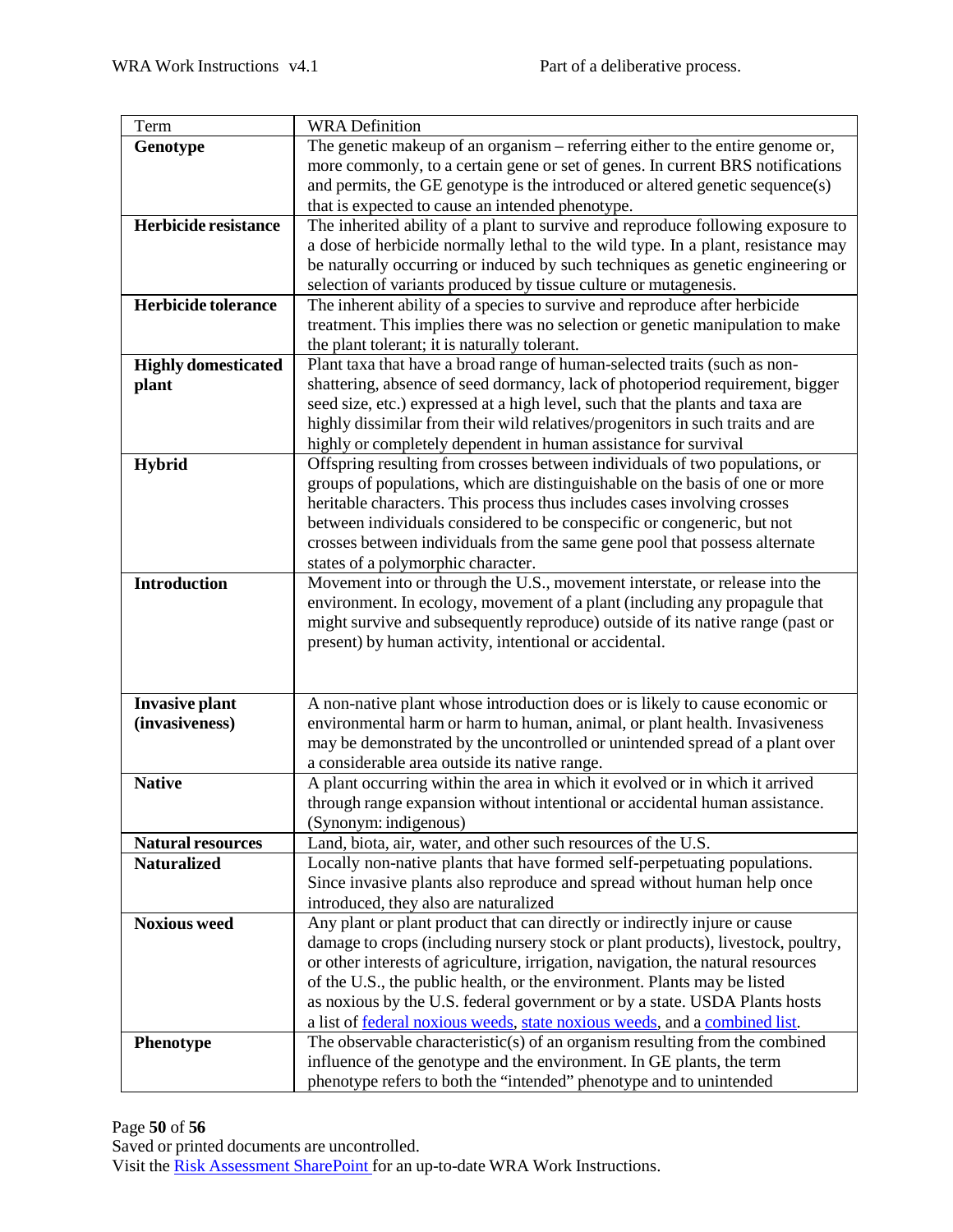| Term                       | <b>WRA</b> Definition                                                              |
|----------------------------|------------------------------------------------------------------------------------|
|                            | characteristics that result from the intended genetic change or intended           |
|                            | phenotype.                                                                         |
| <b>Plant</b>               | Any plant (including any plant part) for or capable of propagation, including a    |
|                            | tree, a tissue culture, a plantlet culture, pollen, a shrub, a vine, a cutting, a  |
|                            | graft, a scion, a bud, a bulb, a root, and a seed.                                 |
| <b>Plant product</b>       | Any flower, fruit, vegetable, root, bulb, seed or other plant part that is not     |
|                            | included in the definition of plant; or any manufactured or processed plant or     |
|                            | plant part.                                                                        |
| Propagule                  | A sexual or asexual unit of reproduction, including a seed, plant fragment,        |
|                            | tuber, bulb, or any other plant part able to regenerate a plant.                   |
| <b>Risk assessor</b>       | An individual who performs the technical components of the weed risk               |
|                            | assessment, based on objective, evidence-based information collected from the      |
|                            | scientific and technical literature and other subject matter experts about the     |
|                            | nature of weed risk.                                                               |
| <b>Risk manager</b>        | An individual who has the authority and responsibility to determine BRS'           |
|                            | weed risk decision for GE plants.                                                  |
| <b>Sexually compatible</b> | Sexually compatible relatives (SCR) are wild or cultivated taxa that can           |
| relative                   | produce fertile offspring with the taxon being examined in the WRA without         |
|                            | any intentional human assistance beyond hand pollination.                          |
| Sympatric                  | Occurring within the same geographic area; overlapping in distribution.            |
| <b>Taxon</b>               | Any group or rank in a biological classification into which related organisms      |
|                            | are classified; can include any level, from kingdom to genus and species to        |
|                            | ecotype, cultivar, or variety. A taxonomic group includes all taxa of lower        |
|                            | rank.                                                                              |
| <b>Volunteer</b>           | Self-set crop plant that grows in or immediately adjacent to the cultivated field  |
|                            | following cultivation. Volunteers may arise from a seedbank formed from seed       |
|                            | that either shattered from the original crop prior to or as a result of harvesting |
|                            | operations or from originally sown seed that did not germinate                     |
|                            | immediately after sowing. Volunteers rarely persist for more than a season or      |
|                            | two.                                                                               |
| Weed (weedy,               | A plant considered to be undesirable, unattractive, or troublesome, especially     |
| weediness)                 | one growing where it is not wanted. Weeds may be native or non-native. A           |
|                            | plant may be known as a weed by its presence on a weed list hosted by a U.S.       |
|                            | state, other country, non-governmental or other organizations, or a plant may      |
|                            | be documented as a weed in agricultural production systems or natural              |
|                            | ecosystems. For the purposes of this Weed Risk Assessment, the term "weed"         |
|                            | does not include volunteers.                                                       |
| <b>Weed risk</b>           | The potential for a plant to act as or become a weed, described by its             |
|                            | biological characteristics and its potential impact on agricultural plants and     |
|                            | agriculturally important natural resources.                                        |
| <b>Yield</b>               | The amount of desired vegetative or reproductive product. Yield may include        |
|                            | any plant part from any type of plant in any type of agriculture, including        |
|                            | crops, pasture, and forestry.                                                      |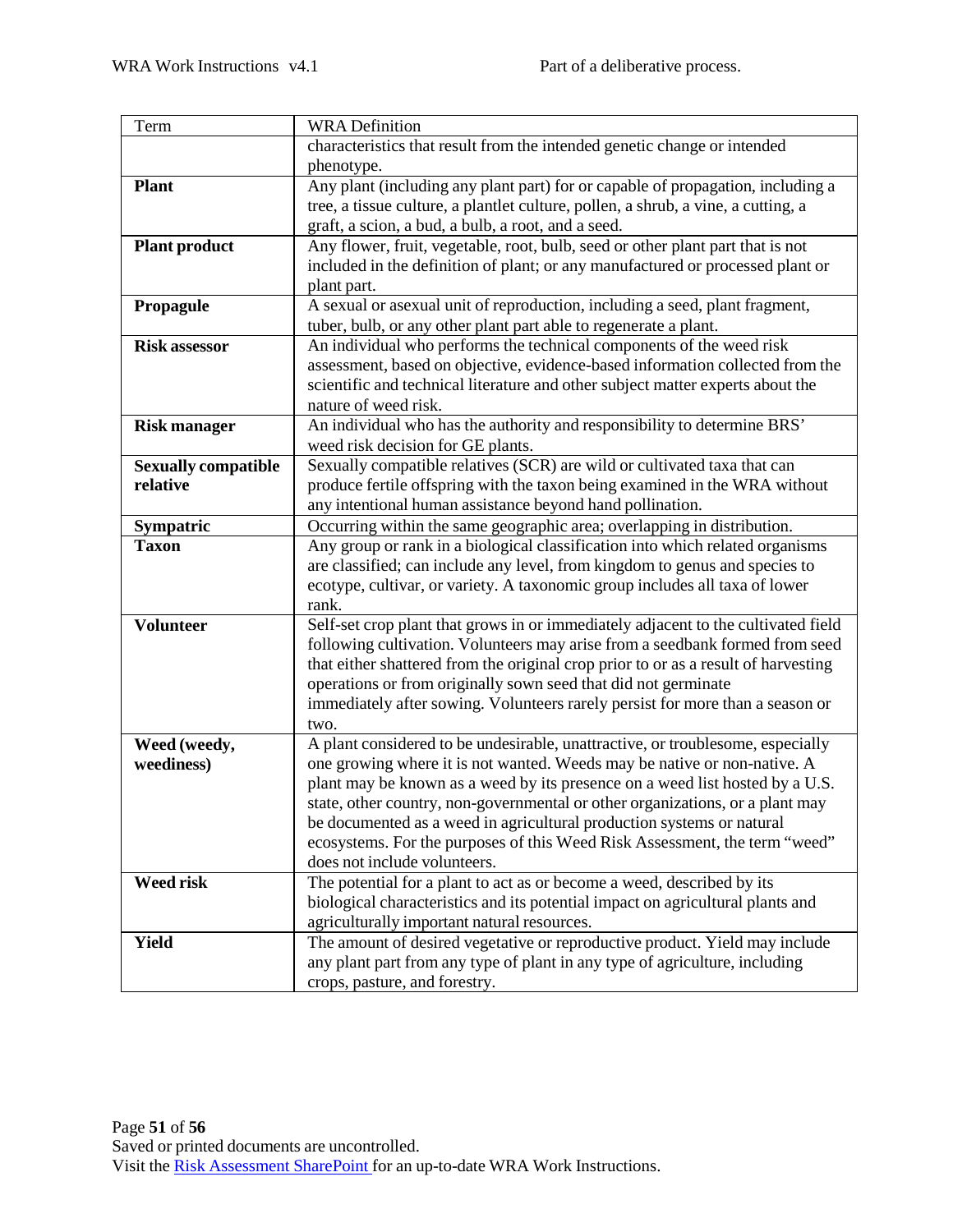### **12.0 Bibliography**

- 7 CFR part 340 (2014) "Introduction of organisms and products altered or produced through genetic engineering which are plant pests or which there is reason to believe are plant pests." [http://www.gpo.gov/fdsys/pkg/CFR-2014-title7-vol5/pdf/CFR-2014-title7-vol5-part340.pdf.](http://www.gpo.gov/fdsys/pkg/CFR-2014-title7-vol5/pdf/CFR-2014-title7-vol5-part340.pdf)
- 29 CFR § 780.605 (2013) "Exemptions Applicable to Agriculture, Processing of Agricultural Commodities, and Related Subjects under The Fair Labor Standards Act. Employment in Agriculture." [http://www.gpo.gov/fdsys/pkg/CFR-2013-title29-vol3/pdf/CFR-2013-title29-vol3](http://www.gpo.gov/fdsys/pkg/CFR-2013-title29-vol3/pdf/CFR-2013-title29-vol3-) part780.pdf.
- 43 CFR § 11.14 (2013) "Definitions, z. Natural Resources." [http://www.gpo.gov/fdsys/pkg/CFR-2013](http://www.gpo.gov/fdsys/pkg/CFR-2013-) title43-vol1/pdf/CFR-2013-title43-vol1-sec11-14.pdf.
- 68 FR 11337 (2003) "Field Testing of Plants Engineered to Produce Pharmaceutical and Industrial Compounds." [http://www.gpo.gov/fdsys/pkg/FR-2003-03-10/pdf/03-5427.pdf.](http://www.gpo.gov/fdsys/pkg/FR-2003-03-10/pdf/03-5427.pdf)
- Anderson, JR; Hardy, EE; Roach, JT; and Witmer, RE (1976) "A Land Use and Land Cover Classification System for Use With Remote Sensor Data, Geological Survey Professional Paper 964." U.S. Geological Survey. [http://landcover.usgs.gov/pdf/anderson.pdf.](http://landcover.usgs.gov/pdf/anderson.pdf)
- Barney, JN and DiTomaso, JM (2008) "Nonnative Species and Bioenergy: Are We Cultivating the Next Invader?" *BioScience.* 58 (1): p 64.
- Baskin, CC and Baskin, JM (1998a) *Seeds, Ecology, Biogeography and Evolution of Dormancy and Germination*. Academic Press.

[http://books.google.com/books?id=uGJL\\_Ys6wlQC&printsec=frontcover#v=onepage&q&f=false.](http://books.google.com/books?id=uGJL_Ys6wlQC&printsec=frontcover%23v%3Donepage&q&f=false)

- Baskin, CC and Baskin, JM (1998b) "Types of Seed Dormancy." *Seeds, Ecology, Biogeography and Evolution of Dormancy and Germination*. Academic Press. [http://www.sciencedirect.com/science/book/9780120802609.](http://www.sciencedirect.com/science/book/9780120802609)
- Brunel, S; Branquart, E; Fried, G; Valkenburg, Jv; Brundu, G; Starfinger, U; Buholzer, S; Uludag, A; Joseffson, M; and Baker, R (2012) "EPPO prioritization process for invasive alien plants." *EPPO Bulletin.* 42 (3): p 463-74. [http://onlinelibrary.wiley.com/doi/10.1111/epp.2592/pdf.](http://onlinelibrary.wiley.com/doi/10.1111/epp.2592/pdf)
- Burrows, GE and Tyrl, RJ (2001) *Toxic Plants of North America*. Iowa State University Press. [http://www.wiley.com/WileyCDA/WileyTitle/productCd-0813820340.html.](http://www.wiley.com/WileyCDA/WileyTitle/productCd-0813820340.html)
- Caley, P and Kuhnert, PM (2006) "Application and evaluation of classification trees for screening unwanted plants." *Australian Ecology.* 31 (5): p 647-55. [http://onlinelibrary.wiley.com/doi/10.1111/j.1442-9993.2006.01617.x/abstract.](http://onlinelibrary.wiley.com/doi/10.1111/j.1442-9993.2006.01617.x/abstract)
- Daehler, CC; Denslow, JS; Ansari, S; and Kuo, H-C (2004) "A Risk-Assessment System for Screening Out Invasive Pest Plants from Hawaii and Other Pacific Islands." *Conservation Biology.* 18 (2): p 360-68. [http://dx.doi.org/10.1111/j.1523-1739.2004.00066.x.](http://dx.doi.org/10.1111/j.1523-1739.2004.00066.x)
- Davis, PB; Menalled, FD; Peterson, RKD; and Maxwell, BD (2011) "Refinement of weed risk assessments for biofuels using Camelina sativa as a model species." *Journal of Applied Ecology.* 48 (4): p 989-97. [http://onlinelibrary.wiley.com/doi/10.1111/j.1365-2664.2011.01991.x/abstract.](http://onlinelibrary.wiley.com/doi/10.1111/j.1365-2664.2011.01991.x/abstract)
- Dawson, W; Burslem, DFRP; and Hulme, PE (2009) "The suitability of weed risk assessment as a conservation tool to identify invasive plant threats in East African rainforests." *Biological Conservation.* 142 (5): p 1018-24. [http://dx.doi.org/10.1016/j.biocon.2009.01.013.](http://dx.doi.org/10.1016/j.biocon.2009.01.013)
- Ellstrand, NC; Heredia, SM; Leak-Garcia, JA; Heraty, JM; Burger, JC; Yao, L; Nohzadeh-Malakshah, S; and Ridley, CE (2010) "Crops gone wild: evolution of weeds and invasives from domesticated ancestors." *Evolutionary Applications.* 3 (5-6): p 494-504. [http://onlinelibrary.wiley.com/doi/10.1111/j.1752-4571.2010.00140.x/full.](http://onlinelibrary.wiley.com/doi/10.1111/j.1752-4571.2010.00140.x/full)
- Eviner, VT; Garbach, K; Baty, JH; and Hoskinson, SA (2012) "Measuring the Effects of Invasive Plants
- on Ecosystem Services: Challenges and Prospects." *Invasive Plant Science and Management.* 5 (1): p125-36[.http://www.bioone.org/doi/abs/10.1614/IPSM-D-11-00095.1.](http://www.bioone.org/doi/abs/10.1614/IPSM-D-11-00095.1)

Page **52** of **56**

Saved or printed documents are uncontrolled.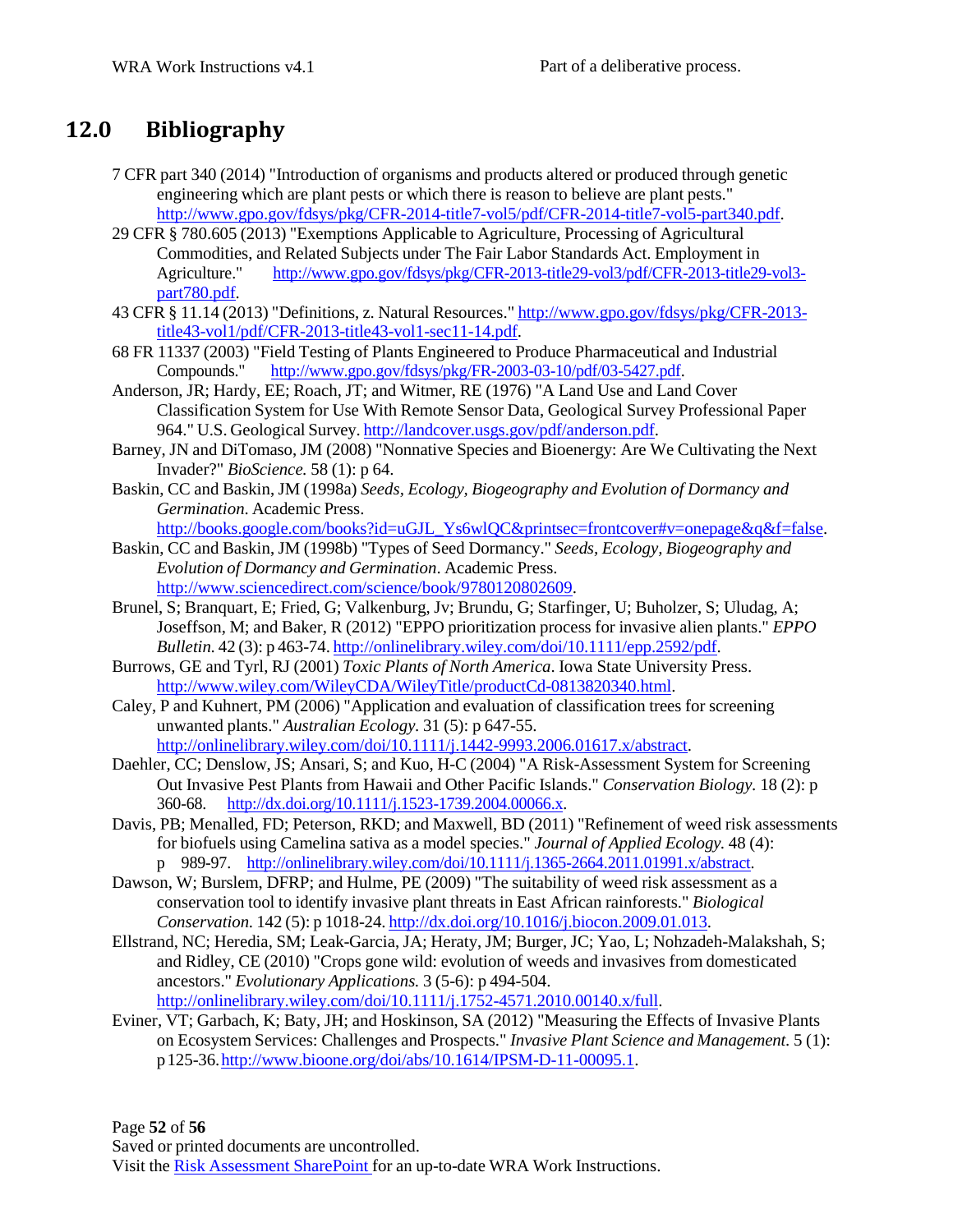- Forcella, F (1985) "Final distribution is related to rate of spread in alien weeds." *Weed Research.* 25 (3): p 181-91. [http://onlinelibrary.wiley.com/doi/10.1111/j.1365-3180.1985.tb00634.x/abstract.](http://onlinelibrary.wiley.com/doi/10.1111/j.1365-3180.1985.tb00634.x/abstract)
- Goodwin, BJ; McAllister, AJ; and Fahrig, L (1999) "Predicting invasiveness of plant species based on biological information." *Conservation Biology.* 13 (2): p 422-26. [http://onlinelibrary.wiley.com/doi/10.1046/j.1523-1739.1999.013002422.x/abstract.](http://onlinelibrary.wiley.com/doi/10.1046/j.1523-1739.1999.013002422.x/abstract)
- Gordon, DR; Onderdonk, DA; Fox, AM; and Stocker, RK (2008) "Consistent accuracy of the Australian weed risk assessment system across varied geographies." *Diversity and Distributions.* 14 (2): p 234-42. [http://dx.doi.org/10.1111/j.1472-4642.2007.00460.x.](http://dx.doi.org/10.1111/j.1472-4642.2007.00460.x)
- Gordon, DR; Tancig, KJ; Onderdonk, DA; and Gantz, CA (2011) "Assessing the invasive potential of biofuel species proposed for Florida and the United States using the Australian Weed Risk Assessment." *Biomass and Bioenergy.* 35 (1): p 74-79. [http://www.sciencedirect.com/science/article/pii/S0961953410002862.](http://www.sciencedirect.com/science/article/pii/S0961953410002862)
- Gressel, J (2005) "Introduction The Challenges of Ferality." *Crop Ferality and Volunteerism*. Boca Raton: CRC Taylor & Francis. p 1-7.
- Hammonds, JS; Hoffman, FO; and Bartell, SM (1994) "An Introductory Guide to Uncertainty Analysis in Environmental and Health Risk Assessment." Oak Ridge National Laboratory.
- Higgins, SI and Richardson, DM (1999) "Predicting Plant Migration Rates in a Changing World: The Role of Long-Distance Dispersal." *American Naturalist.* 153 (5): p 464-75. <http://www.jstor.org/stable/pdfplus/10.1086/303193.pdf?acceptTC=true&jpdConfirm=true&accept> TC=true.
- Holt, J; Leach, AW; Schrader, G; Petter, F; Macleod, A; van der Gaag, DJ; Baker, RH; and Mumford, JD (2014) "Eliciting and Combining Decision Criteria Using a Limited Palette of Utility Functions and Uncertainty Distributions: Illustrated by Application to Pest Risk Analysis." *Risk analysis.* 34 (1). [http://www.ncbi.nlm.nih.gov/pubmed/23834916.](http://www.ncbi.nlm.nih.gov/pubmed/23834916)
- Hulme, PE (2014) "An Introduction to Plant Biosecurity: Past, Present and Future." *The Handbook of Plant Biosecurity*. Dordrecht: Springer Science. [http://www.springer.com/life+sciences/entomology/book/978-94-007-7364-](http://www.springer.com/life%2Bsciences/entomology/book/978-94-007-7364-) 6?wt\_mc=PPC.Google%20AdWords.EPR653-GoogleShopping\_Product\_EN.
- IPPC (2007) "ISPM 2: Framework for Pest Risk Analysis." *International Standards for Phytosanitary Measures*. International Plant Protection Convention, Food and Agriculture Organization of the United Nations.

https:/[/www.ippc.int/sites/default/files/documents//1323944382\\_ISPM\\_02\\_2007\\_En\\_2011-12-](http://www.ippc.int/sites/default/files/documents/1323944382_ISPM_02_2007_En_2011-12-) 01<sup></sup> Refor.pdf.

IPPC (2013) "ISPM 11: Pest Risk Analysis for Quarantine Pests." *International Standards for Phytosanitary Measures*. International Plant Protection Convention, Food and Agriculture Organization of the United Nations. https:/[/www.ippc.int/sites/default/files/documents//1367503175\\_ISPM\\_11\\_2013\\_En\\_2013-05-](http://www.ippc.int/sites/default/files/documents/1367503175_ISPM_11_2013_En_2013-05-)

02.pdf.

- Kartesz, JT (2013) *North American Plant Atlas*. Biota of North America Program. [http://www.bonap.org/.](http://www.bonap.org/)
- Keese, PK; Robold, AV; Myers, RC; Weisman, S; and Smith, J (2013) "Applying a weed risk assessment approach to GM crops." *Transgenic research.* <http://link.springer.com/article/10.1007%2Fs11248-> 013-9745-0.
- Kooyers, NJ (2015) "The evolution of drought escape and avoidance in natural herbaceous populations." doi:10.1016/j.plantsci.2015.02.012
- Koop, A (2012) "Special Applications of Pest Risk Analysis Weed Risk Assessment." *Plant Pest Risk Analysis: Concepts and Application*. Boston, MA: CABI. p 237-55. Last Accessed: March 3, 2013 [http://www.cabi.org/cabebooks/ebook/20123382938.](http://www.cabi.org/cabebooks/ebook/20123382938)
- Koop, AL; Fowler, L; Newton, LP; and Caton, BP (2012) "Development and validation of a weed screening tool for the United States." *Biological Invasions.* 14 (2): p 273-94.

Page **53** of **56**

Saved or printed documents are uncontrolled.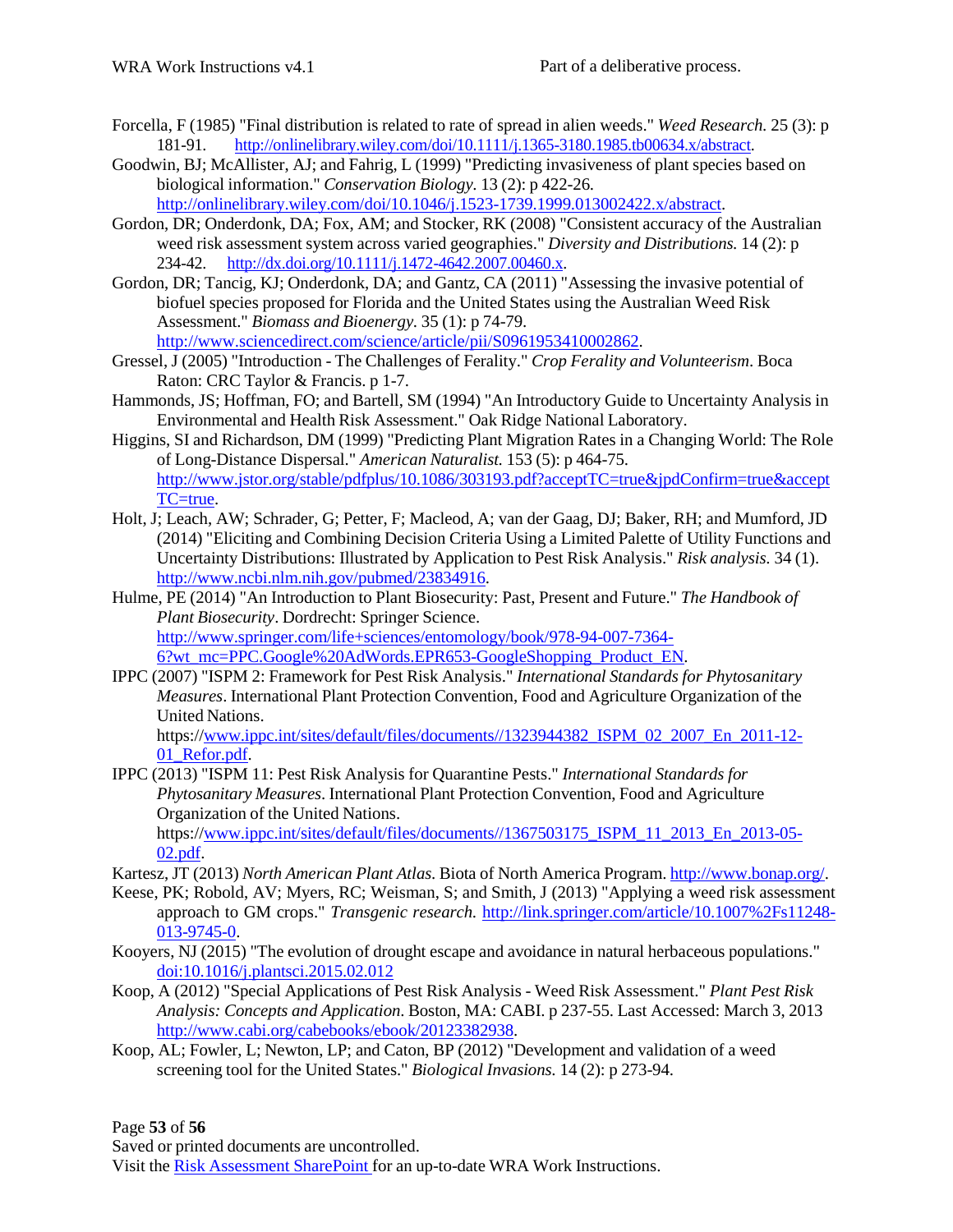- Kuester, A; Conner, JK; Culley, T; and Baucom, RS (2014) "How weeds emerge: a taxonomic and traitbased examination using United States data." *New Phytologist.* 202 (3): p 1055-68. [http://onlinelibrary.wiley.com/doi/10.1111/nph.12698/abstract.](http://onlinelibrary.wiley.com/doi/10.1111/nph.12698/abstract)
- Magarey, RD; Borchert, DM; and Schlegel, J (2008) "Global plant hardiness zones for phytosanitary risk analysis." *Scientia Agricola.* 65 p 54-49.

[http://www.scielo.br/scielo.php?script=sci\\_arttext&pid=S0103-90162008000700009.](http://www.scielo.br/scielo.php?script=sci_arttext&pid=S0103-90162008000700009)

- Maltais, LJ (2014) "Gene/Protein Nomenclature Guidelines and Requirements for BOR Authors." *Society forthe Study of Reproduction.* [http://www.ssr.org/NomenBullets.html.](http://www.ssr.org/NomenBullets.html)
- McClay, A; Sissons, A; Wilson, C; and Davis, S (2010) "Evaluation of the Australian weed risk assessment system for the prediction of plant invasiveness in Canada." *Biological Invasions.* 12 (12): p 4085-98. [http://dx.doi.org/10.1007/s10530-010-9819-3.](http://dx.doi.org/10.1007/s10530-010-9819-3)
- Morse, LE; Randall, JM; Benton, N; Hiebert, R; and Lu, S (2004) *An Invasive Species Assessment Protocol: Evaluating Non-Native Plants for Their Impact on Biodiversity*. NatureServe. [http://www.natureserve.org/library/invasiveSpeciesAssessmentProtocol.pdf.](http://www.natureserve.org/library/invasiveSpeciesAssessmentProtocol.pdf)
- National Atlas of the United States (2005) *Precipitation of the Individual States and of the Conterminous States*. [http://nationalatlas.gov/printable/precipitation.html.](http://nationalatlas.gov/printable/precipitation.html)
- NISC (2006) "Invasive Species Definition Clarification and Guidance White Paper." National Invasive Species Council, Invasive Species Advisory Committee. [http://www.invasivespecies.gov/global/ISAC/ISAC\\_documents/ISAC%20Definititions%20White](http://www.invasivespecies.gov/global/ISAC/ISAC_documents/ISAC%20Definititions%20White) %20Paper%20%20-%20FINAL%20VERSION.pdf.
- NLCD (2006) "National Land Cover Database " U.S. Geological Survey, U.S. Department of the Interior. [http://www.mrlc.gov/nlcd06\\_leg.php.](http://www.mrlc.gov/nlcd06_leg.php)
- OGTR (2013) "Risk Analysis Framework. Office of the Gene Technology Regulator." Australian Government - Department of Health and Aging. [http://www.ogtr.gov.au/internet/ogtr/publishing.nsf/Content/raffinal5-toc.](http://www.ogtr.gov.au/internet/ogtr/publishing.nsf/Content/raffinal5-toc)
- Pejchar, L and Mooney, HA (2009) "Invasive species, ecosystem services and human well-being." *Trends in Ecology & Evolution.* 24 (9): p 497-504. [http://www.cell.com/trends/ecology](http://www.cell.com/trends/ecology-)evolution/abstract/S0169-5347(09)00176-1.
- Pheloung, PC; Williams, PA; and Halloy, SR (1999) " A weed risk assessment model for use as a biosecurity tool evaluating plant introductions." *Journal of Environmental Management.* 57 p 239- 51. [http://www.sciencedirect.com/science/article/pii/S0301479799902979.](http://www.sciencedirect.com/science/article/pii/S0301479799902979)
- Plant Cell (2013) "Instructions for Authors." *The Plant Cell.* http://www.plantcell.org/site/misc/ifora.xhtml#Nomenclature and Terminology.
- Power, AG (2010) "Ecosystem services and agriculture: tradeoffs and synergies." *Philosophical Transactions of the Royal Society of London.* 365 (1554): p 2959-71. [http://rstb.royalsocietypublishing.org/content/365/1554/2959.full.](http://rstb.royalsocietypublishing.org/content/365/1554/2959.full)
- Pyšek, P and Richardson, DM (2007) "Traits Associated with Invasiveness in Alien Plants: Where Do we Stand?" *BiologicalInvasions*. p 97-125. <http://link.springer.com/chapter/10.1007%2F978-3-540-> 36920-2\_7.
- Qasem, JR and Foy, CL (2001) "Weed Allelopathy, Its Ecological Impacts and Future Prospects." *Journal of Crop Production.* 4 (2): p 43-119. [http://www.tandfonline.com/doi/abs/10.1300/J144v04n02\\_02#.UrHKjvRDu14.](http://www.tandfonline.com/doi/abs/10.1300/J144v04n02_02#.UrHKjvRDu14)
- Raghu, S; Anderson, RC; Daehler, CC; Davis, AS; Wiedenmann, RN; Simberloff, D; and Mack, RN (2006) "Adding biofuels to the invasive species fire?" *Science.* 313 p 1742. [http://www.sciencemag.org/content/313/5794/1742.](http://www.sciencemag.org/content/313/5794/1742)
- Reichard, S (2001) "The search for patterns that enable prediction of invasion." *Weed Risk Assessment*. CSIRO. p 10-19.

[http://www.cabdirect.org/abstracts/20013078626.html;jsessionid=E98EF64751EAFB16E0066C35](http://www.cabdirect.org/abstracts/20013078626.html%3Bjsessionid%3DE98EF64751EAFB16E0066C35) 0E66C2B4?freeview=true.

Page **54** of **56**

Saved or printed documents are uncontrolled.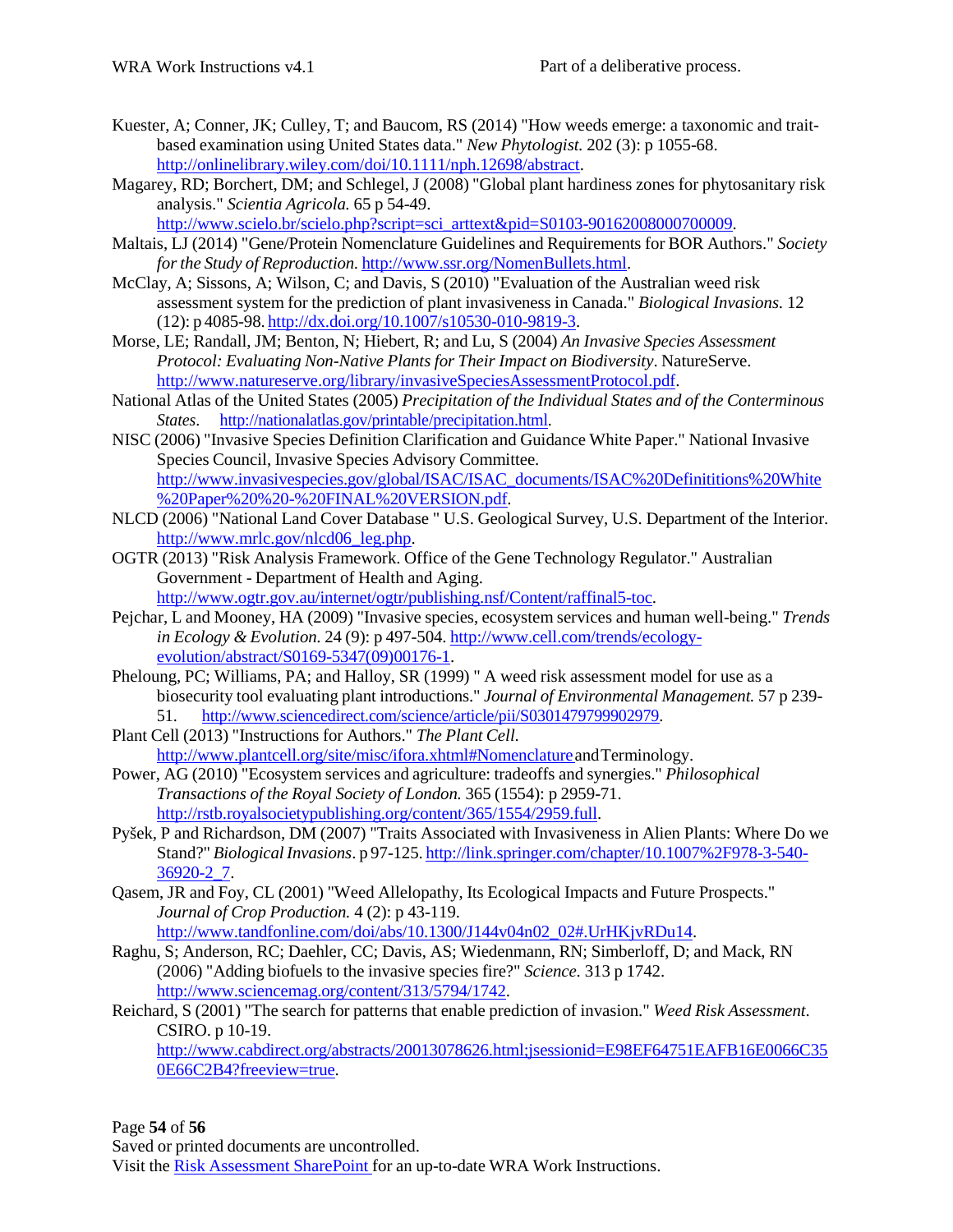Richardson, DM (2013) "Lessons learned: how can we manage the invasion risk from biofuels?" *Biofuels.* 4 (5): p 455-57.

[https://www.researchgate.net/publication/257612876\\_Lessons\\_learn](http://www.researchgate.net/publication/257612876_Lessons_learned_How_can_we_manage_the)ed\_Ho[w\\_can\\_we\\_manage\\_the](http://www.researchgate.net/publication/257612876_Lessons_learned_How_can_we_manage_the) \_invasion\_risk\_from\_biofuels.

- Richardson, DM and Blanchard, R (2011) "Learning from our mistakes: minimizing problems with invasive biofuel plants." *Current Opinion in Environmental Sustainability.* 3 (1-2): p 36-42. [http://www.sciencedirect.com/science/article/pii/S187734351000134X.](http://www.sciencedirect.com/science/article/pii/S187734351000134X)
- Richardson, DM; Pysek, P; Rejmanek, M; Barbour, MG; Panetta, FD; and West, CJ (2000) "Naturalization and invasion of alien plants: Concepts and definitions." *Diversity and Distributions.* 6 p 93-107. <http://onlinelibrary.wiley.com/doi/10.1046/j.1472-> 4642.2000.00083.x/pdf.
- Schrader, G; MacLeod, A; Petter, F; Baker, RHA; Brunel, S; Holt, J; Leach, AW; and Mumford, JD (2012) "Consistency in pest risk analysis – how can it be achieved and what are the benefits?" *EPPO Bulletin.* 42 (1): p 3-12. <http://onlinelibrary.wiley.com/doi/10.1111/j.1365-> 2338.2012.02547.x/abstract.
- Skurka Darin, GM; Schoenig, S; Barney, JN; Panetta, FD; and DiTomaso, JM (2011) "WHIPPET: a novel tool for prioritizing invasive plant populations for regional eradication." *Journal of Environmental Management.* 92 (1): p 131-9. [http://www.sciencedirect.com/science/article/pii/S0301479710002616.](http://www.sciencedirect.com/science/article/pii/S0301479710002616)
- Standards Australia and Standards New Zeland (2006) *HB 294:2006 National post-border weed risk management protocol*. CRC Australian Weed Management, Standards Australia, and Standards New Zealand. [http://infostore.saiglobal.com/store/PreviewDoc.aspx?saleItemID=719370.](http://infostore.saiglobal.com/store/PreviewDoc.aspx?saleItemID=719370)
- Stone, LM; Byrne, M; and Virtue, JG (2008) "An environmental weed risk assessment model for Australian forage improvement programs." *Aust. J. Experim. Agric.* 48 p 568-74. [http://www.publish.csiro.au/?act=view\\_file&file\\_id=EA07117.pdf.](http://www.publish.csiro.au/?act=view_file&file_id=EA07117.pdf)
- Sunstein, CR (2011) "Final Guidance on Implementing the Plain Writing Act of 2010." Office of Management and Budget.

[http://www.whitehouse.gov/sites/default/files/omb/memoranda/2011/m11-15.pdf.](http://www.whitehouse.gov/sites/default/files/omb/memoranda/2011/m11-15.pdf)

- Suter II, GW (2007) *Ecological Risk Assessment, 2nd Ed.* Boca Raton, FL: CRC Press, Taylor & Francis Group.
- Swanson, BT "Soil Texture Versus Soil Structure." *Minnesota Nursery and Landscape Association Certifiation Manual.* [http://www.mnla.biz/files/Certification/CertTrng\\_SoilStructure.pdf.](http://www.mnla.biz/files/Certification/CertTrng_SoilStructure.pdf)
- Thompson, K; Bakker, JP; and Bekker, RM (1997) *The Soil Seed Bank of NorthWest Europe: Methodology, Density and Longevity*. Cambridge. [http://www.cambridge.org/us/academic/subjects/life-sciences/ecology-and-conservation/soil-seed](http://www.cambridge.org/us/academic/subjects/life-sciences/ecology-and-conservation/soil-seed-)banks-north-west-europe-methodology-density-and-longevity.
- Thompson, KM (2002) "Variability and Uncertainty Meet Risk Management and Risk Communication." NCSU/USDA Workshop on Sensitivity Analysis.
- Tye, A (2001) "Invasive plant problems and requirements for weed risk assessment in the Galapagos Islands." *Weed Risk Assessment*. CSIRO Publishing. [http://www.hear.org/iwraw/1999/papers/tyefinal.pdf.](http://www.hear.org/iwraw/1999/papers/tyefinal.pdf)
- USDA-ARS (2012) "Plant Hardiness Zones Map*.*" United States Department of Agriculture, Agricultural Research Service. <http://planthardiness.ars.usda.gov/> >.
- USDA-NRCS (2014) "The PLANTS Database " United States Department of Agriculture, Natural Resources Conservation Service, National Plant Data Team. <http://plants.usda.gov/java/> >.
- Valladares, F and Niinemets, U (2008) "Shade tolerance, a key plant feature of complex nature and consequences." *Annual Review of Ecology, Evolution and Systematics.*39 p 237-257.
- van der Pijl, L (1982) *Principles of Dispersal in Higher Plants*. Springer-Verlag. [http://link.springer.com/book/10.1007%2F978-3-642-87925-8.](http://link.springer.com/book/10.1007%2F978-3-642-87925-8)

Page **55** of **56**

Saved or printed documents are uncontrolled.